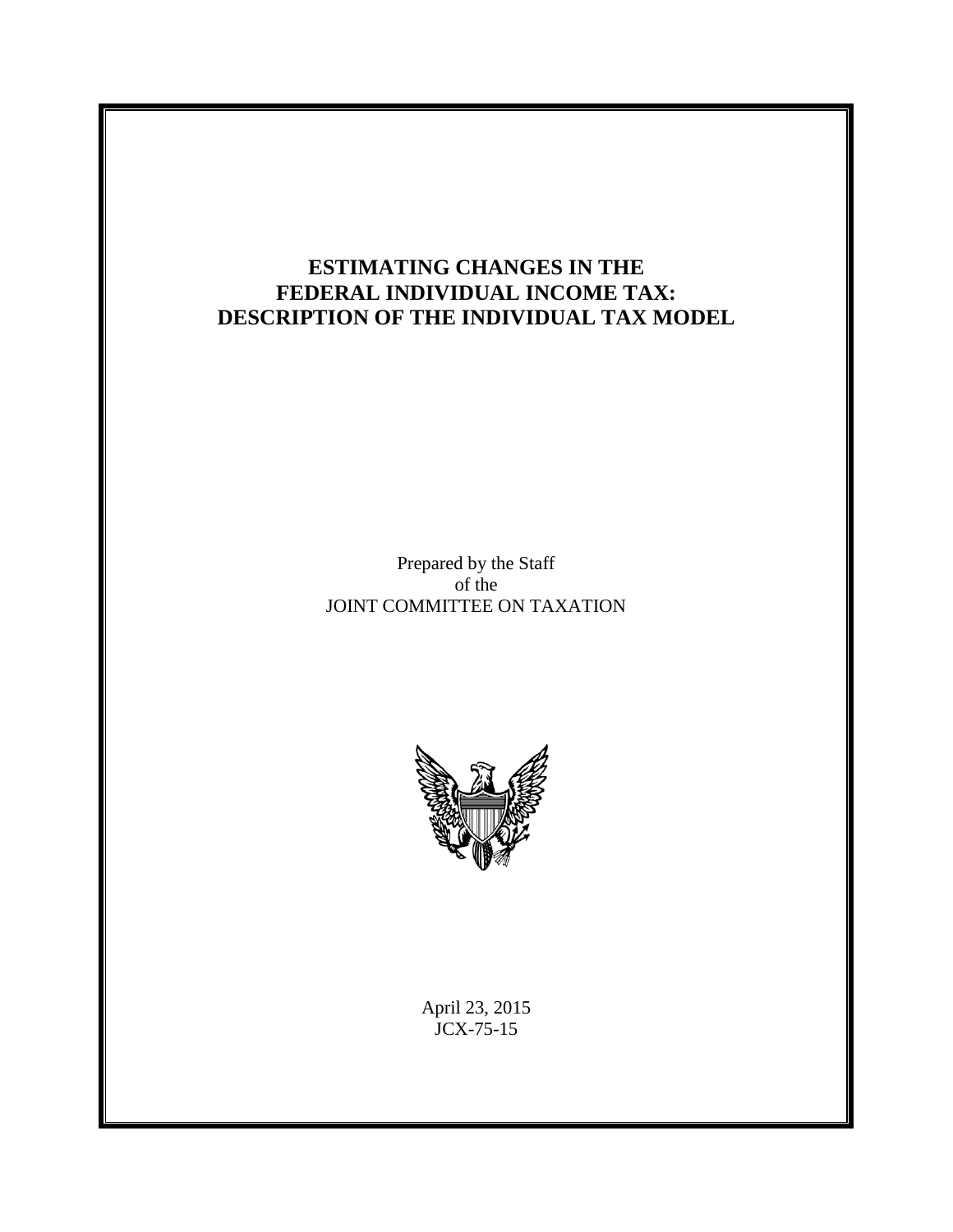# **CONTENTS**

Page

| I.   |                                                                                   |  |
|------|-----------------------------------------------------------------------------------|--|
| Π.   |                                                                                   |  |
|      |                                                                                   |  |
|      |                                                                                   |  |
|      |                                                                                   |  |
|      |                                                                                   |  |
|      |                                                                                   |  |
| III. |                                                                                   |  |
|      |                                                                                   |  |
|      |                                                                                   |  |
|      |                                                                                   |  |
|      |                                                                                   |  |
|      | E. Imputations for Items Subject to Limitations Related to the Taxpayer's Income  |  |
|      |                                                                                   |  |
|      | F. Income Imputed For Inclusion In The Joint Committee Staff's Expanded Income    |  |
|      |                                                                                   |  |
|      |                                                                                   |  |
|      |                                                                                   |  |
| IV.  |                                                                                   |  |
| V.   |                                                                                   |  |
| VI.  | USING THE ITM TO ESTIMATE THE REVENUE EFFECTS OF PROPOSED                         |  |
|      |                                                                                   |  |
|      |                                                                                   |  |
|      | B. Revenue Estimates Using the ITM: Illustration Based on a Proposal to Increase  |  |
|      | All Individual Income Tax Rates on Ordinary Income by One Percentage Point 40     |  |
|      | C. Revenue Estimates Using the ITM: Illustration Based on Proposal to Raise the   |  |
|      | Tax Rates on Long-Term Capital Gains and Qualified Dividends by Two               |  |
|      |                                                                                   |  |
|      | D. Further Applications of the ITM in Joint Committee Staff Estimating and Policy |  |
|      |                                                                                   |  |
|      |                                                                                   |  |
|      | APPENDIX: THE JOINT COMMITTEE'S ITM TARGETING OPTIMIZATION                        |  |
|      |                                                                                   |  |
|      |                                                                                   |  |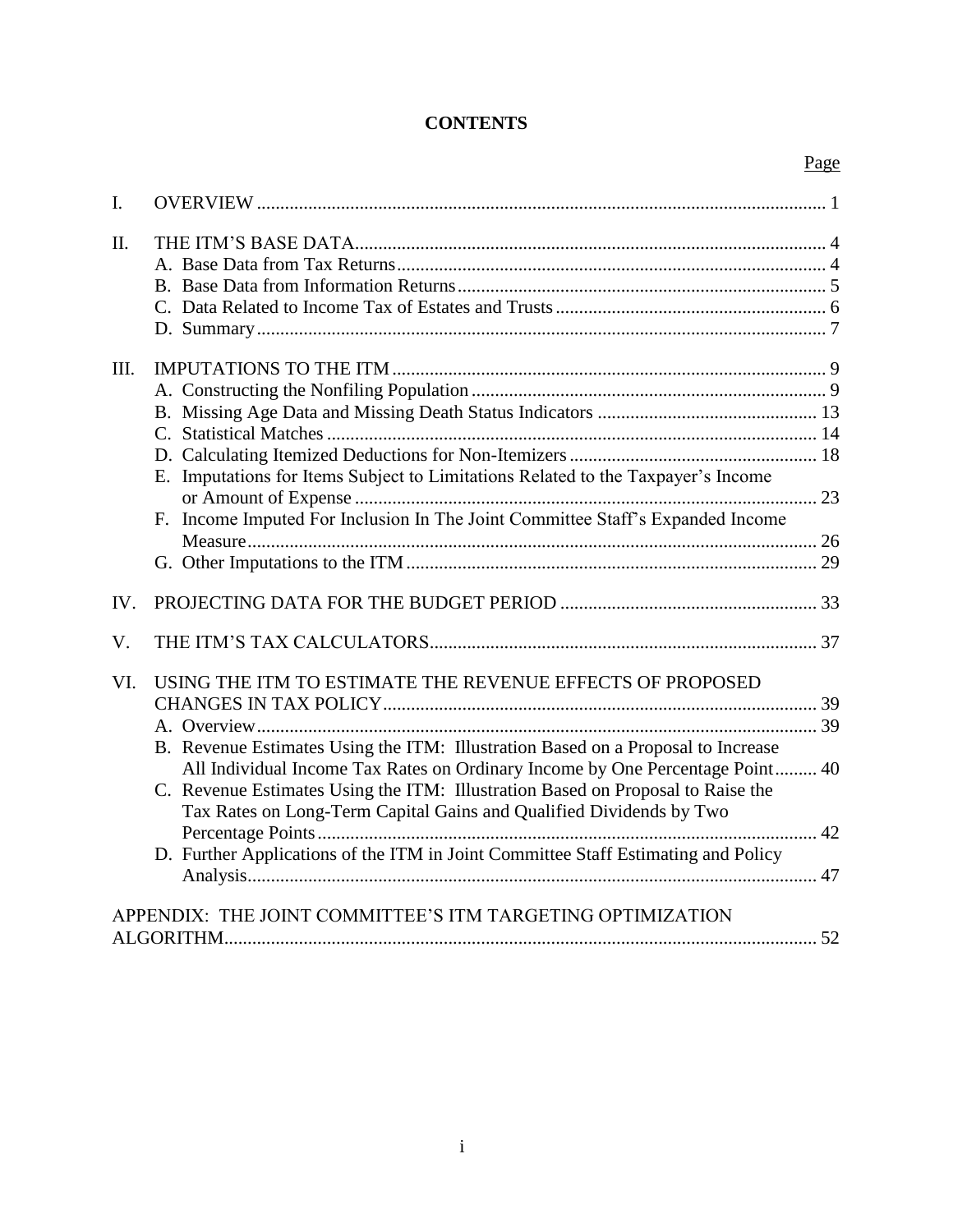#### **I. OVERVIEW**

<span id="page-2-0"></span>One of the responsibilities of the staff of the Joint Committee on Taxation ("Joint Committee staff") is providing the Congress with estimates of the budgetary impacts of proposed tax legislation. Providing the Congress with the estimated revenue effect of proposed tax legislation starts with an economic analysis of the proposed legislation.

This document<sup>1</sup> describes the economic modeling that the Joint Committee staff undertakes in analyzing proposed changes to the individual income tax.<sup>2</sup> The Federal individual income tax is complex and has many interacting features such as exclusions, deductions, and credits. This makes analyzing the effects of proposed changes in the tax law a difficult task. The analysis of a proposed change in the tax law must take into account the behavioral changes taxpayers will make and must answer questions such as how tax receipts will change in future years and how the change is likely to affect the distribution of tax burdens.

The core tool used by the Joint Committee staff to evaluate and estimate proposals to modify the Federal individual income tax is the Individual Tax Model ("ITM").<sup>3</sup> The ITM is a microsimulation model. That is, the ITM simulates economic outcomes for a large number of microeconomic agents, in this case, individuals and families that are, or could be, required to file individual income tax returns. Broadly speaking, the ITM is composed of two fundamental components: a database including tax return and other data relating to individuals; and a tax calculator that uses that data to compute tax liability under present law and under proposed changes to the law. The underlying data and the tax calculator are the primary tools deployed to model changes in taxpayer behavior that may be expected to occur in response to changes in tax policy.

### **Database**

 $\overline{\phantom{a}}$ 

The first component of the Joint Committee staff's current ITM is data from an incomestratified random sample of approximately 333,000 Federal individual income tax returns filed with the Internal Revenue Service ("IRS") in calendar year 2012. For the most part these data

<sup>&</sup>lt;sup>1</sup> This document may be cited as follows: Joint Committee on Taxation, *Estimating Changes in the Federal Individual Income Tax: Description of the Individual Tax Model* (JCX-75-15), April 23, 2015. This document is also available on the Joint Committee on Taxation website at [www.jct.gov.](http://www.jct.gov/) 

 $2<sup>2</sup>$  The staff of the Joint Committee on Taxation welcomes comments from interested readers who have studied modeling of the Federal individual income tax. Direct comments to Chief of Staff, Thomas A. Barthold, and Deputy Chief of Staff, Bernard A. Schmitt, Joint Committee on Taxation, 1625 Longworth House Office Building, Washington, D.C. 20515-6453.

 $3$  This document describes the ITM as developed and used by the Joint Committee staff for 2014. All references to the ITM in this document refer to the 2014 edition of the ITM. With the advent of the first session of the  $114<sup>th</sup>$  Congress, the Joint Committee staff has updated the ITM with new data, where such data are appropriate and available, made model improvements based upon experience with the 2014 edition of the ITM and its predecessors, and has targeted the 2015 ITM to the Congressional Budget Office baseline for 2015 through 2025.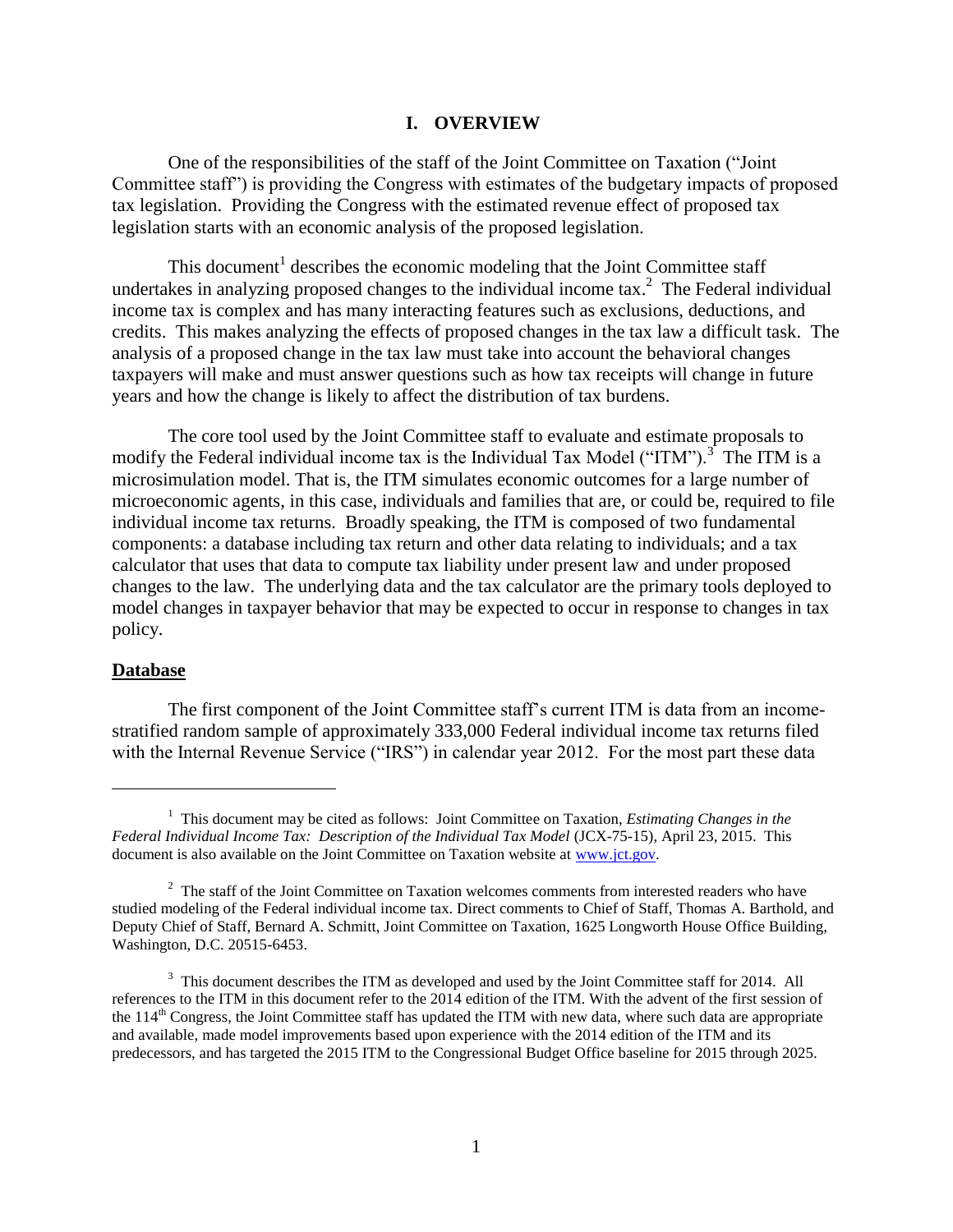represent tax year 2011 information.<sup>4</sup> The tax return data are augmented by numerous other data sources. For example, each return in the sample is matched to various information returns filed with IRS. The most important information return is the Form W-2 (Wage and Tax Statement).

Many times, the analysis of a proposed change in tax law requires data not found on tax returns. For example, because health benefits provided by employers to employees are generally not included in taxable income, historically they have not been reported to the IRS. A proposal to change the tax treatment of employer-provided health benefits would require information on the value of such benefits provided to individuals. Often such information is imputed statistically to the ITM's sample of individual tax returns.

In addition, for a comprehensive analysis of the Federal tax system, such as in a tax burden analysis, the model needs to include the entire U.S. population, not just the population that files an income tax return. Consequently, the ITM requires information about the nonfiling population. The Joint Committee staff imputes the size, demographic composition, and economic characteristics of the nonfiling population.

### **Projecting data for the budget period**

Congress generally uses a 10-year period for budget planning and fiscal analysis. For tax analysis, this means that the Joint Committee staff must assess how the present-law tax system or a proposed future tax system relates to the Congressional Budget Office's ("CBO") macroeconomic forecast for the next 10 years. The ITM's underlying data must be consistent with the CBO forecast. To accomplish this, it is necessary to develop a set of methods that "ages" or extrapolates the ITM's base year data (2011) to future years (2014 through 2024 for the 2014 edition of the ITM).

### **The ITM's tax calculator**

 $\overline{\phantom{a}}$ 

The second fundamental component of the ITM is the computer program that estimates, for each return in the sample, Federal tax liabilities under current law and under one or several alternative scenarios. The ITM applies this computer program to the data, which are statistically weighted to represent the U.S. population, to produce estimates of tax liability under current law and the alternative scenarios for the entire U.S. population for each year of the Congressional budget planning period. The tax calculator also provides detailed information about sources of changes in liability for subgroups of the population. The output of the tax calculator is the starting point for incorporating an analysis of taxpayer behavior into reported revenue estimates. To analyze specific proposals, computer subroutines with relevant behavioral response calculators often supplement the basic calculator.

<sup>4</sup> This sample is also used to prepare the tabulations published in the *Statistics of Income: Individual Income Tax Returns 2011*, an annual publication produced by the Statistics of Income Division of the IRS.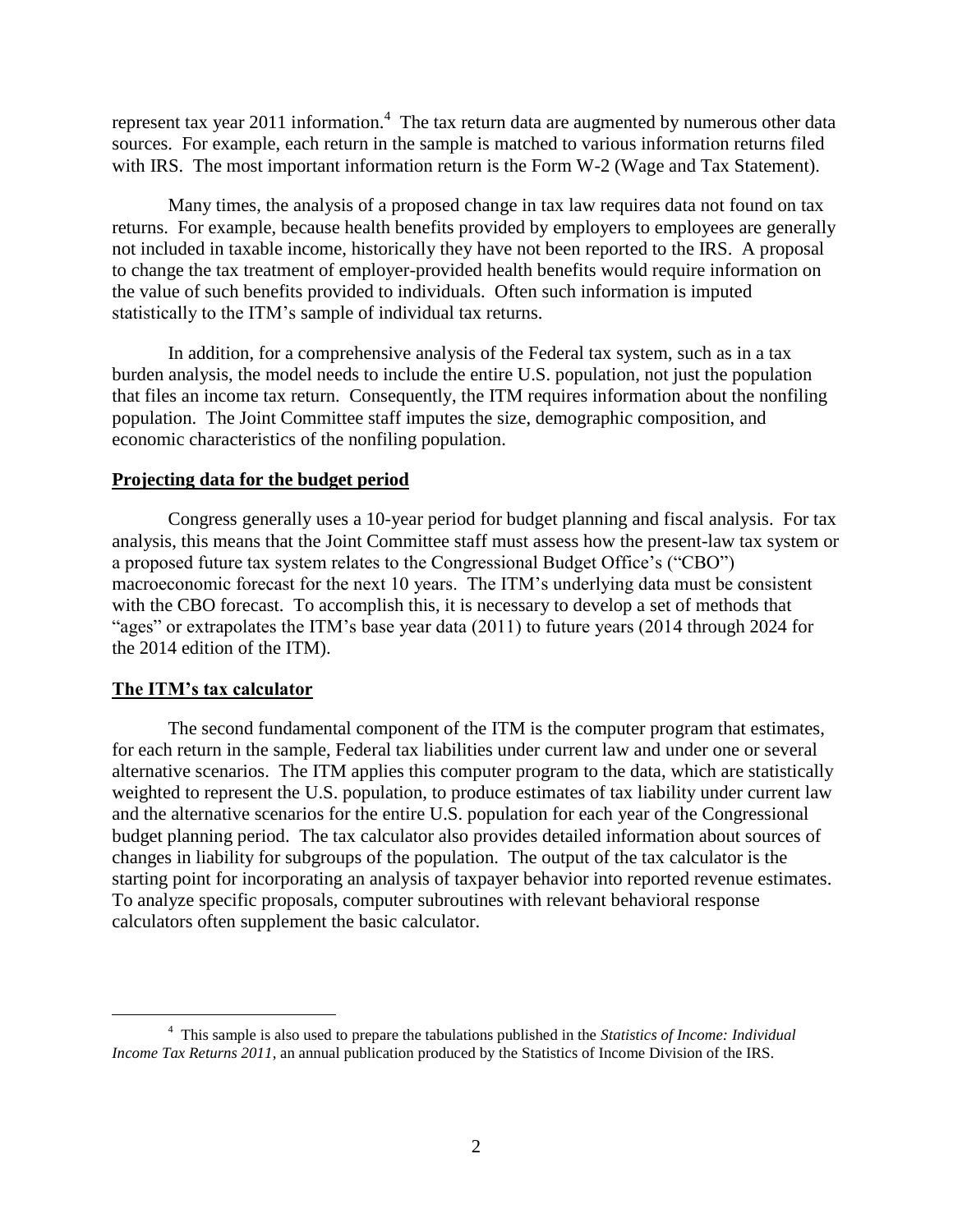## **Uses of the ITM**

The Joint Committee staff's use of the ITM dates to the 1960s. The ITM is updated annually by new data and modeling innovations. Over the years, the Joint Committee staff has used the ITM to analyze and estimate tens of thousands of proposed changes to the Internal Revenue Code (the "Code"). The ITM is used to analyze:

- Effects of a single tax provision or a set of provisions;
- Separate effects of the components of a set of multiple provisions;
- Interaction among provisions;
- Sensitivity of the tax system to certain features of the Code;
- Marginal and average tax rates and changes in marginal and average tax rates;
- Economic and demographic descriptions or cross-tabulations of the U.S. population or subgroups of the population;
- Effects of taxpayer's behavioral responses to proposed changes in the Code;
- Distributional effects of proposed tax changes;
- Federal taxes other than individual income taxes (*e.g.*, Social Security taxes); and
- The effects of proposed tax changes on individual taxpayers over time.

This document describes the breadth of the data that serves as the basis of the ITM (Part II). This document discusses the imputations that the Joint Committee staff must make to augment the ITM's base data (Part III). The document explains how the base data are projected into all the future years of the Congressional budget periods (Part IV) and describes the ITM's tax calculator (Part V). This document also provides examples of how the Joint Committee staff uses the ITM to estimate proposed changes in tax policy (Part VI).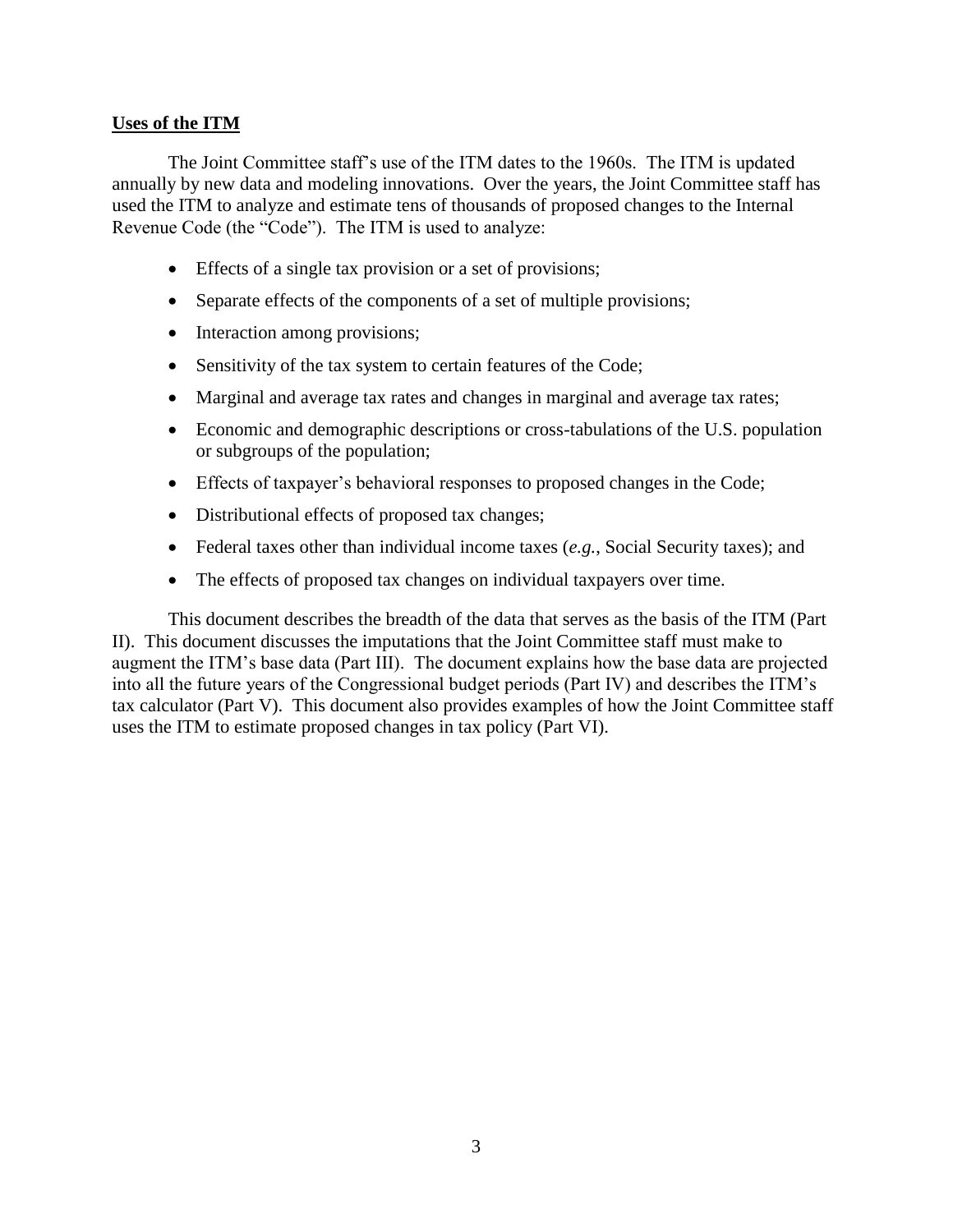### **II. THE ITM'S BASE DATA**

### **A. Base Data from Tax Returns**

#### <span id="page-5-1"></span><span id="page-5-0"></span>**The Statistics of Income ("SOI") file**

 $\overline{\phantom{a}}$ 

The starting point in constructing the current ITM's base data is the IRS Statistics of Income Division's stratified random sample of 332,822 individual income tax returns filed with the IRS in calendar year 2012, which represents the tax year 2011 filing population.<sup>5</sup> The information obtained from a single return combined with supplementary information for that same filer comprises a single record in the data base. Each record contains the information entered on each line of the return's Form 1040 U.S. Individual Income Tax Return (or alternatively the 1040A U.S. Individual Income Tax Return or the 1040EZ Income Tax Return for Single and Joint Filers with No Dependents) and from the auxiliary forms and schedules attached to the return. Further, SOI adds certain demographic information to each record by matching each record to databases gathered by the Social Security Administration. In particular, SOI is able to add year of birth, year of death (if deceased), and gender to nearly every person (taxpayer, spouse, and dependents) contained in the sample. In total, the file contains nearly 3,000 dollar-denominated data fields and over 500 non-dollar denominated pieces of descriptive information such as those provided by the Social Security Administration.

The data base provided by the SOI is carefully constructed to provide a statistically reliable picture of the entire tax filing population with the 332,822 subset of all returns filed. Random selection of the returns to be included in the file is an important component of this statistical reliability. The SOI sample generally is stratified by the amount of positive or negative income reported. "Stratifying" a sample is a strategy to reduce the total number of returns necessary to represent the population, while providing full information about small, but important subsets of filers. Each return within a given subgroup is assigned a "weight" that represents the number of taxpayers expected to have very similar returns. Because many of the more complex tax positions and a relatively large portion of receipts collected are associated with returns of very high income filers, high income (and high loss) returns are "oversampled" relative to returns reporting lower income (or fewer losses). For example, a return with positive income (or loss) in excess of \$7.3 million would be sampled at a 100-percent rate, meaning every return that meets that description would be included in the sample; such a return would have a sampling weight of 1.0. On the other extreme, a return with under \$40,000 of income would be

<sup>5</sup> *Statistics of Income –2011 Individual Income Tax Returns*, Publication 1304, Internal Revenue Service, Washington, DC. The sample contains a small number of prior year returns. These are returns filed in 2012 but containing information relating to a tax year prior to 2011 (usually tax year 2010). SOI's long-standing assumption is that these prior-year returns are a fair representation of those 2011 tax year returns that similarly were not received and processed by SOI by the end of 2012.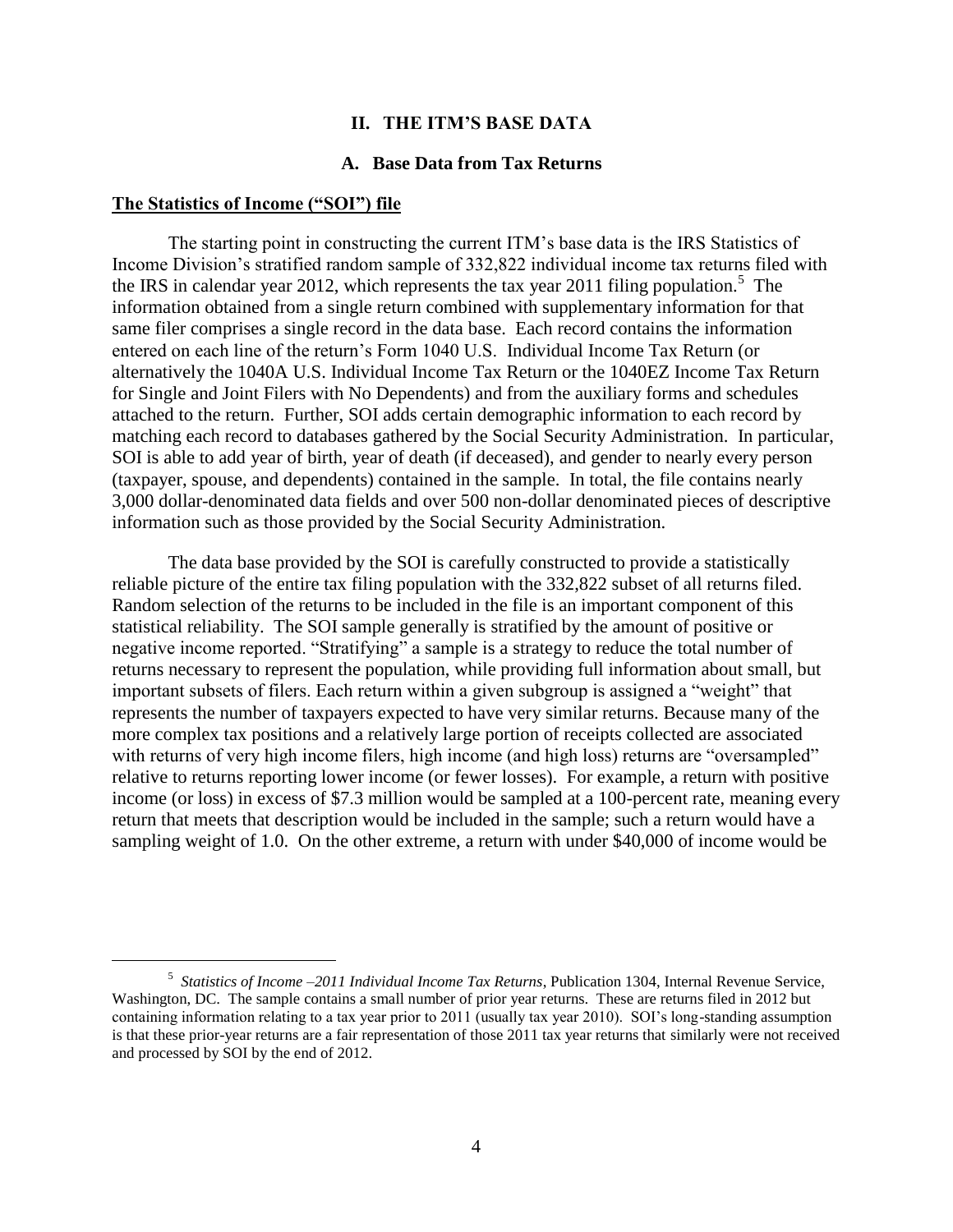sampled at an approximately 0.1-percent rate; such a return would have a sampling weight of approximately  $1,000$ .<sup>6</sup>

## **B. Base Data from Information Returns**

<span id="page-6-0"></span>The Joint Committee staff has augmented the tax return data with additional data sources available from the IRS. In particular, a number of information returns received by the IRS are matched to returns in the base sample. The following information returns are linked to tax returns in the base sample: $<sup>7</sup>$ </sup>

- Form 1098, Mortgage Interest Statement;
- Form 1098-E, Student Loan Interest Statement:
- Form 1098-T, Tuition Statement;
- Form 1099-Div, Dividends and Distributions;
- Form 1099-G, Certain Government Payments;
- Form 1099-Int, Interest Income;
- Form 1099-Misc, Miscellaneous Income;
- Form 1099-R, Distributions from Pensions, Annuities *etc*.;
- Form SSA-1099, Social Security;
- Form RRB-1099, Payments by the Railroad Retirement Board;
- Form 5498, IRA Contribution Information; and
- Form W-2, Wage and Tax Statement.

 $\overline{a}$ 

### The most important information return document

to accomplish a match includes names, addresses, or, as is

available with information reported to the IRS, the taxpayer identification number. The SOI starts with the taxpayer identification number on the tax return in the underlying SOI sample and looks for all information returns with the same taxpayer identification number. Because the taxpayer identification number is unique to each individual, such a match is sometimes called an "exact" match to distinguish it from the process of "statistical" matching, which is explained in Part III.C, below.

linked to returns in the ITM is the Form W-2 Wage and Tax Statement. Using Form W-2 information, total wages on joint returns are split into wages earned by the primary taxpayer (the taxpayer identifying himself or herself as such on the return) and wages earned by the taxpayer's spouse. In addition, the Joint Committee staff obtains the wage amounts for each dependent claimed by the taxpayer. Each Form W-2 contains the earnings base (*e.g.*, wages, salaries, and

## *How is Data Matched?*

use specific identifying information that is reported in the two data sources. Potential information that could be used

The simplest way to match data from two different sources is to

<sup>6</sup> For a more complete description of the sampling methods, see *Statistics of Income –2011 Individual Income Tax Returns*, Publication 1304.

 $7$  Other information returns are added on an as-needed basis.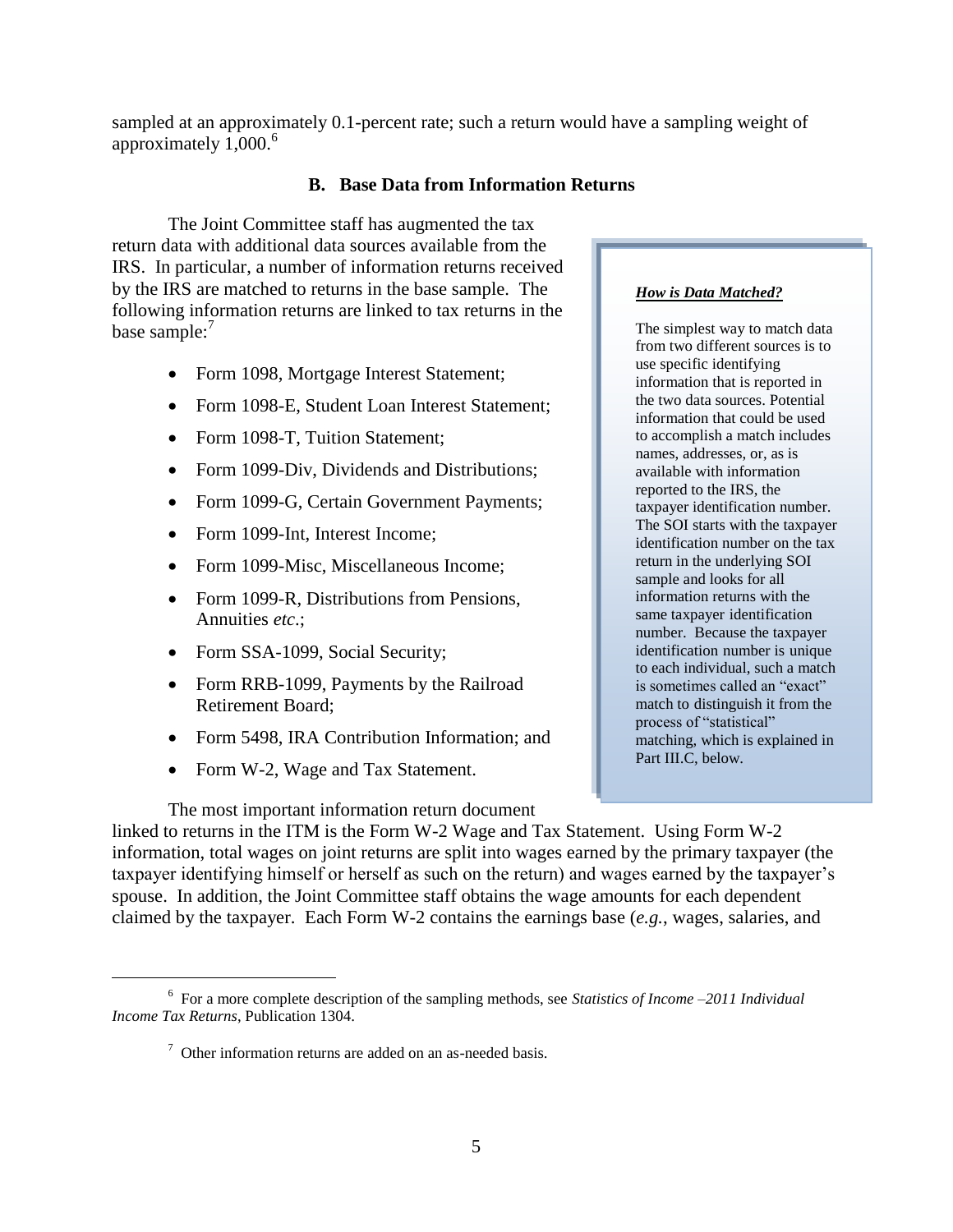tips) and withholding for Social Security taxes and Medicare taxes. Thus, the ITM can be used to simulate proposed changes to payroll taxes.

Each Form W-2 contains the employer identification number of the worker's employer. Using this information, each Form W-2 in the sample is matched to an enhanced Form 941 (Employer's Quarterly Tax Return) data file. Employers file Form 941 quarterly to report the number of employees, total taxable wages, and amounts withheld for income, Social Security, and Medicare taxes. In addition, the enhanced Form 941 data include each employer's North American Industry Classification System ("NAICS") code which identifies the employer's primary business category.<sup>8</sup> This information is very helpful for analyzing proposals that provide for special treatment of employees based on the size or type of business industry of their employer. It can also be useful for proposals related to specialized treatment of certain types of employers.

Other important information derived from Form W-2 data includes contributions to section 401(k)-type retirement plans, participation in employer-sponsored retirement plans, receipt of combat pay by members of the armed forces, employer-paid dependent care benefits, income from stock options, and withheld income tax.

### **C. Data Related to Income Tax of Estates and Trusts**

<span id="page-7-0"></span>The ITM includes data that fiduciaries of estates and trusts report on Form 1041, U.S. Income Tax Return for Estates and Trusts. For the current ITM, the Joint Committee staff has selected a stratified random sample of 12,106 Form 1041 returns most of which were filed for tax year  $2011$ . The sample represents the approximately three million Form 1041s filed. The file contains the income and deductions of estates and trusts, their income tax liabilities, as well as their distributions to beneficiaries.

The sampling strata used to create the fiduciary file are based on the level of income tax liability attributed to the estate or trust. As in the SOI income tax sample, the Joint Committee staff sampled more high liability returns than returns with lower liabilities. A 100-percent rate sampling applies to returns reporting an income tax liability of over \$2 million. Some trusts and estates receive large amounts of income, but have no income tax liability because they distribute all of the income to beneficiaries. Separate sampling strata based on income apply for trusts and estates with no tax liability.

 $\overline{\phantom{a}}$ 

<sup>&</sup>lt;sup>8</sup> The enhanced Form 941 file used by Joint Committee staff includes employer information reported on Form 943 (Employer's Annual Federal Tax Return for Agricultural Employees) and Form 944 (Employer's Annual Federal Tax Return). The ITM also incorporates some NAICS code information from the Census Bureau.

<sup>&</sup>lt;sup>9</sup> The SOI Division provides the Joint Committee staff with the complete data file of all Form 1041s filed, from which the Joint Committee staff creates this sample.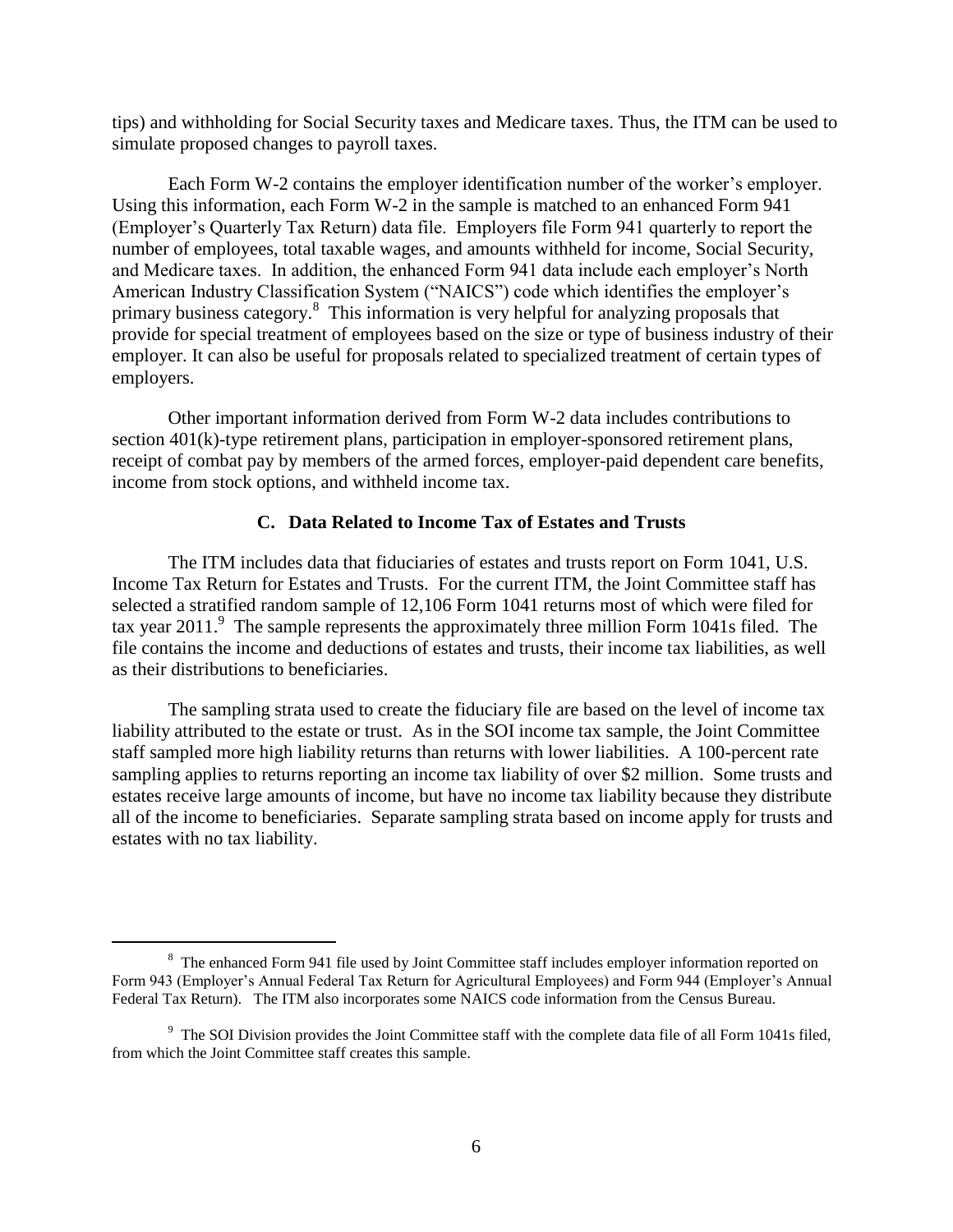#### **D. Summary**

<span id="page-8-0"></span>The ITM's base data is a large sample of actual tax returns augmented by the many information returns that are related to each taxpayer in the sample and his or her employer.<sup>10</sup> For the 2014 calendar year, the Joint Committee staff relied on a sample of tax returns and information returns relating to individuals' 2011 tax year. Generally, the Joint Committee staff has updated the sample year for the ITM every two years. However, the Joint Committee staff may deviate from this two-year cycle if the economic situation or the tax filings for a particular year make the data less suitable as a description of the relevant economic situation.<sup>11</sup> For example, the returns filed for a year in the trough of a recession may prove to be an unsuitable base for describing a budget period for which economic growth is forecast.

 $\overline{a}$ 

 $10$  The IRS's SOI Division makes a substantial amount of taxpayer return data available to the public. A number of academic economists create individual tax models based upon these public use data. The base data of the Joint Committee's ITM is generally more recent, more exact, and provides a broader set of variables than do the public use data.

The public use files are released after data files are made available to the Joint Committee. For example, the SOI released the public use file of individual tax return data for tax year 2008 in September 2014. As noted in the text, the 2014 edition of the ITM is based upon 2011 data. To protect taxpayer confidentiality, public use files are constructed with a smaller sample size. In addition, data fields are rounded to four significant digits, certain data fields are "top coded" (*i.e*., values above certain levels are reported as equal to the "top code") and data are "blurred" (see Peter Sailer, Michael Weber, and William Wong, "Disclosure-Proofing The 1996 Individual Tax Return Public Use File," Proceedings of the American Statistical Association: 2001, American Statistical Association). To further protect taxpayer confidentiality, the public use data do not contain as many data fields and indicators as do the ITM's base data. In addition, unlike the ITM's base data, the public use data generally do not contain matched information returns.

 $11$  See Part IV, below, for a discussion of how the ITM must match the Congressional budget period.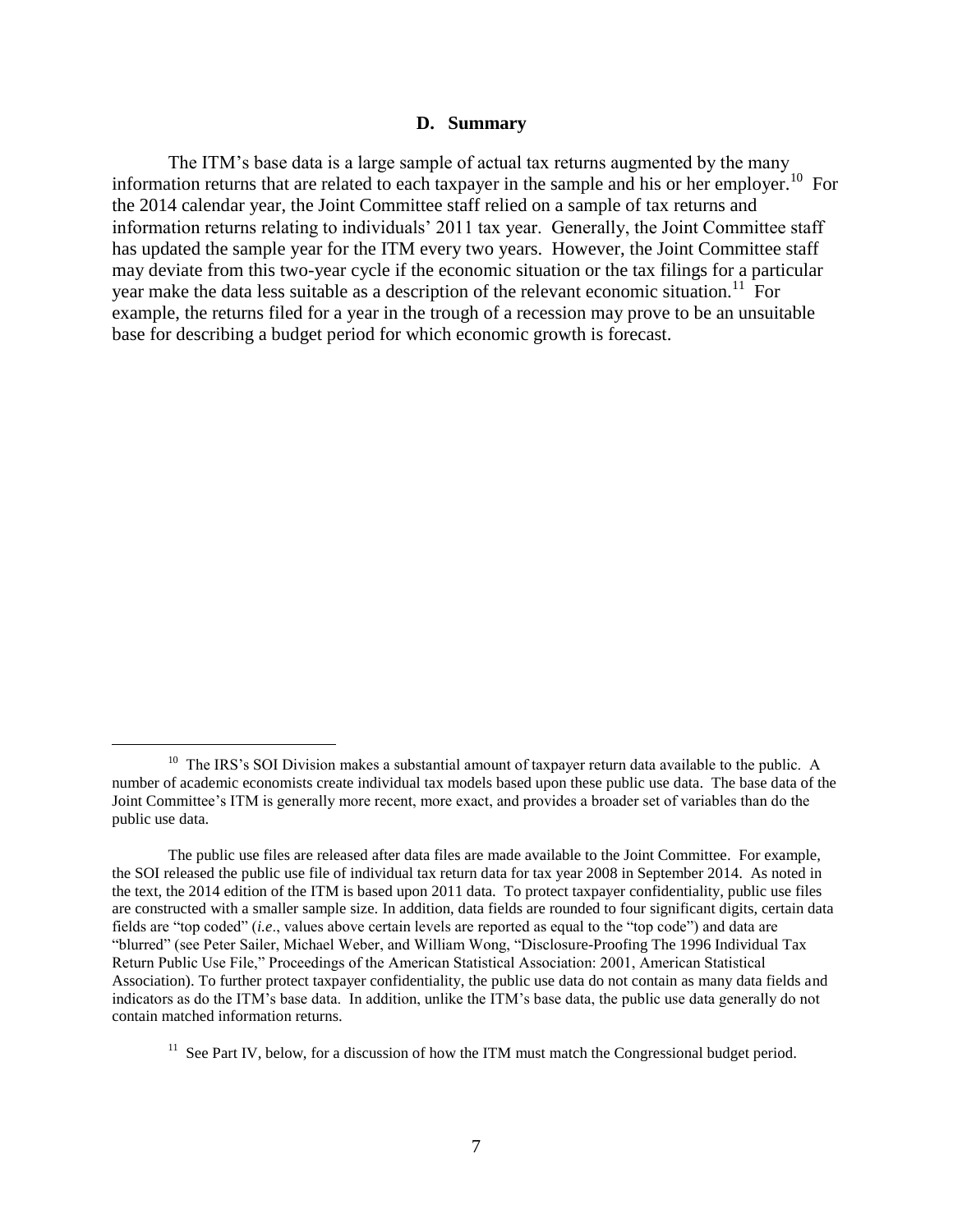#### *Why is 2011 Data the Base for the 2014 ITM?*

One might initially surmise that 2011 data could be considered out of date for use in 2014, but these data were nevertheless the most current complete data available for the 2014 edition of the ITM.

Most taxpayers filed their 2011 tax return by April 15, 2012. However, a significant number of taxpayers take an automatic extension, with a filing deadline of October 15, 2012. IRS continued to receive 2011 returns after this date, especially from taxpayers with large incomes or complex tax situations.

Once the return is received, IRS enters information from the return into its computer systems and performs a number of consistency checks including identifying math errors. Once the return is accepted, the data from the return is posted to a master file.

SOI selected its individual sample from those tax returns posted to the master file during the 2012 calendar year. Then returns selected for the sample received additional data editing and consistency checks at SOI, including obtaining additional data items not included initially.

The Joint Committee staff received the final 2011 sample in July 2013 and received the information returns data files in September 2013. Construction of the ITM took place over the July to December time period. The extrapolation process to project the data for each year in the Congressional budget period occurred in January 2014.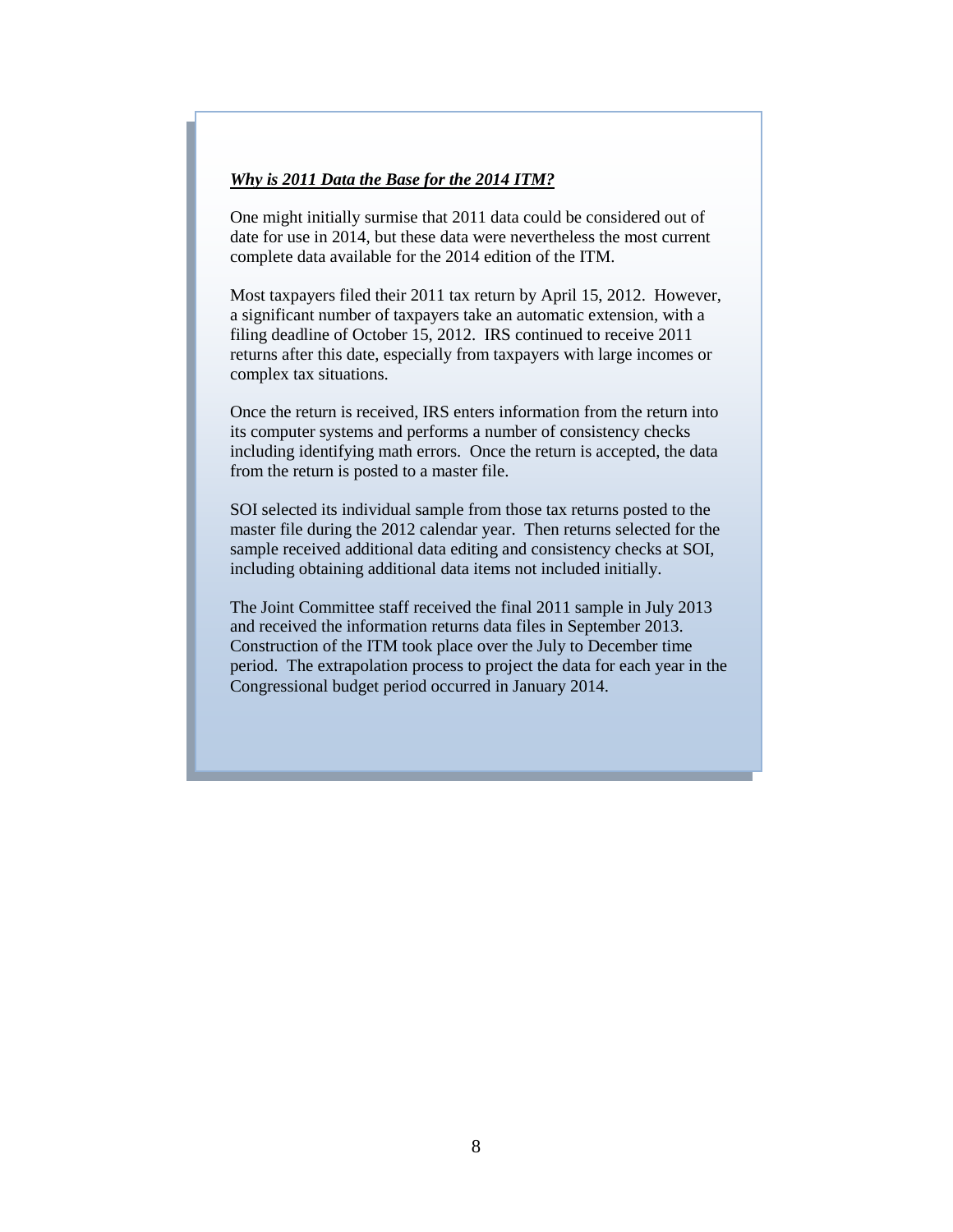### **III. IMPUTATIONS TO THE ITM**

<span id="page-10-0"></span>The Joint Committee staff supplements the tax return data with additional data from a variety of sources. The data on each tax return constitutes a "record" of that tax filer within the ITM. The supplementary data is added to relevant records through a variety of methods, depending on the source of the data, which are described in detail in this section. Collectively, these data additions are referred to here as "imputations." Some imputations included in the ITM are necessary to reflect provisions of current law enacted or modified subsequent to the 2011 base year. Others relate to missing data in the underlying data files. Still others relate to analysis of proposals that require information about people or types of income and expenses that are not reported on tax returns because the people or income are not taxed nor the expenses deducted under current law.

### **A. Constructing the Nonfiling Population**

<span id="page-10-1"></span>Many proposed changes to the tax law affect individuals who do not file Federal income tax returns under current law. Further, the Joint Committee staff sometimes is asked to produce analyses of the entire U.S. population. Consequently, it is necessary for the ITM to represent the population of nonfilers as well as filers. Table 1 shows the methodology for estimating the number of nonfilers that need to be added to the ITM. In general, the size of the nonfiling population is the difference between the U.S. resident population and the U.S. population represented on non-dependent individual income tax returns.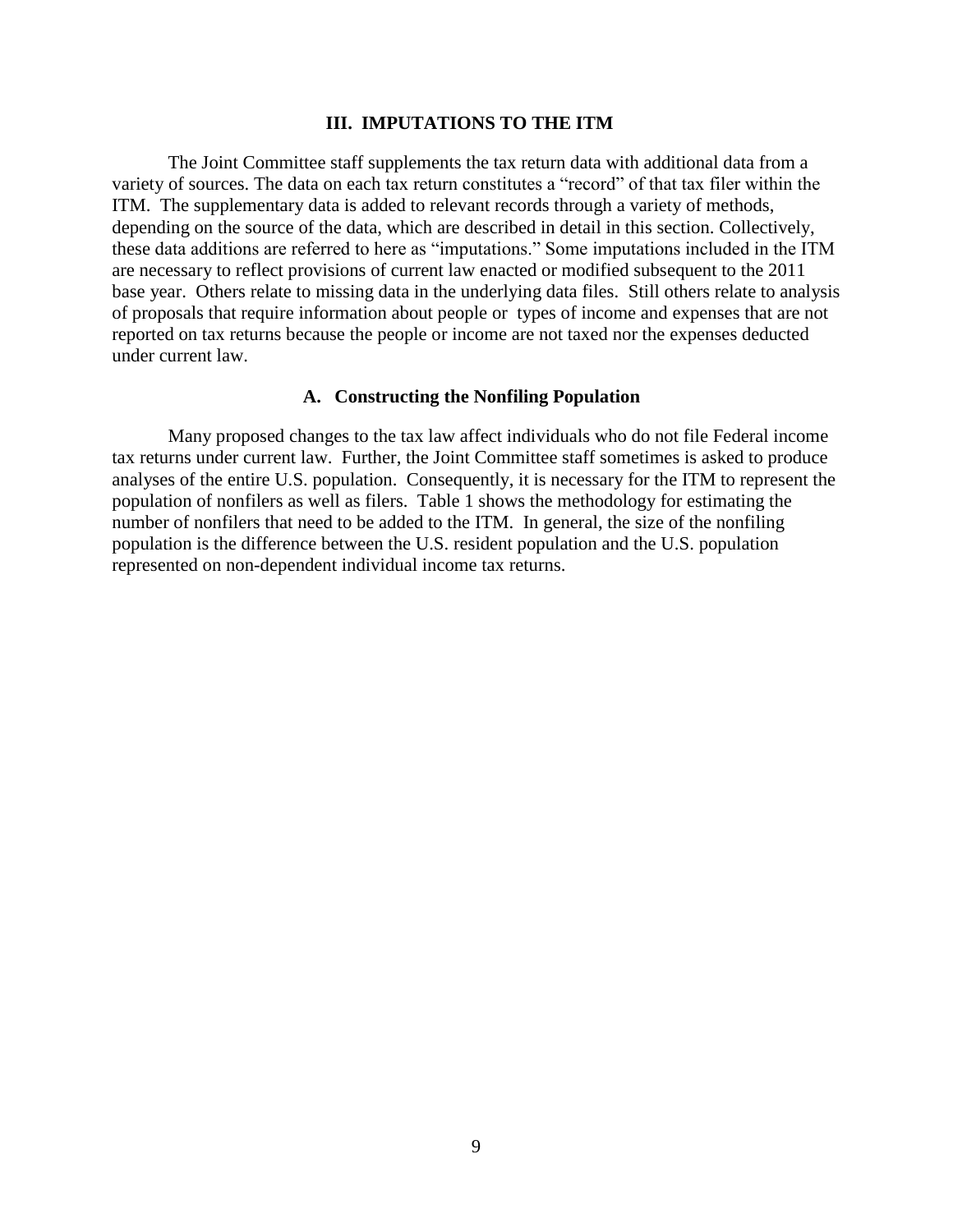|                                                                       | <b>Population</b><br>(millions) |
|-----------------------------------------------------------------------|---------------------------------|
| <b>Census Bureau estimates</b>                                        |                                 |
| End-of-year 2011 U.S. resident population <sup>[1]</sup>              | 312.7                           |
| Total deaths in $2011^{[2]}$                                          | 2.5                             |
| Total resident population alive at any time in 2011                   | 315.3                           |
| Persons represented on tax returns                                    |                                 |
| Number of exemptions claimed on individual tax returns for $2011^{3}$ | 289.3                           |
| Less population on tax returns of taxpayers living overseas           | $-1.2$                          |
| Less adjustments for excess exemptions claimed $^{[4]}$               | $-4.8$                          |
| Total resident population represented on tax returns                  | 283.3                           |
| <b>Implied nonfiling resident population</b>                          | 32.0                            |

## **Table 1.−Determining the Size of the 2011 Nonfiling Population**

[1] The Census Bureau estimates the U.S. resident population on July 1, for 2011 and 2012 to be 311.6 and 313.9 million persons, respectively. Using the midpoint between these two values and adding 2.5 million for residents who died in 2011 gives the estimate of 315.3 million U.S. residents who were alive sometime in 2011. See [www.census.gov/popest/data/national/asrh/2012/.](http://www.census.gov/popest/data/national/asrh/2012/)

[2] The National Center for Health Statistics[, www.cdc.gov/nchs/data/nvsr/nvsr61/nvsr61\\_06.pdf.](http://www.cdc.gov/nchs/data/nvsr/nvsr61/nvsr61_06.pdf)

[3] Tabulations from the 2011 Statistics of Income INSOLE file. "INSOLE" is the SOI's name for a file of individual and sole proprietorship returns. Population consists of non-dependent filers, spouses on joint returns, and any person claimed as a dependent.

[4] The number of children aged two to 15 claimed as dependents well exceeds the U.S. resident population of children aged two to 15. The adjustments are explained in Part III.G. of this report.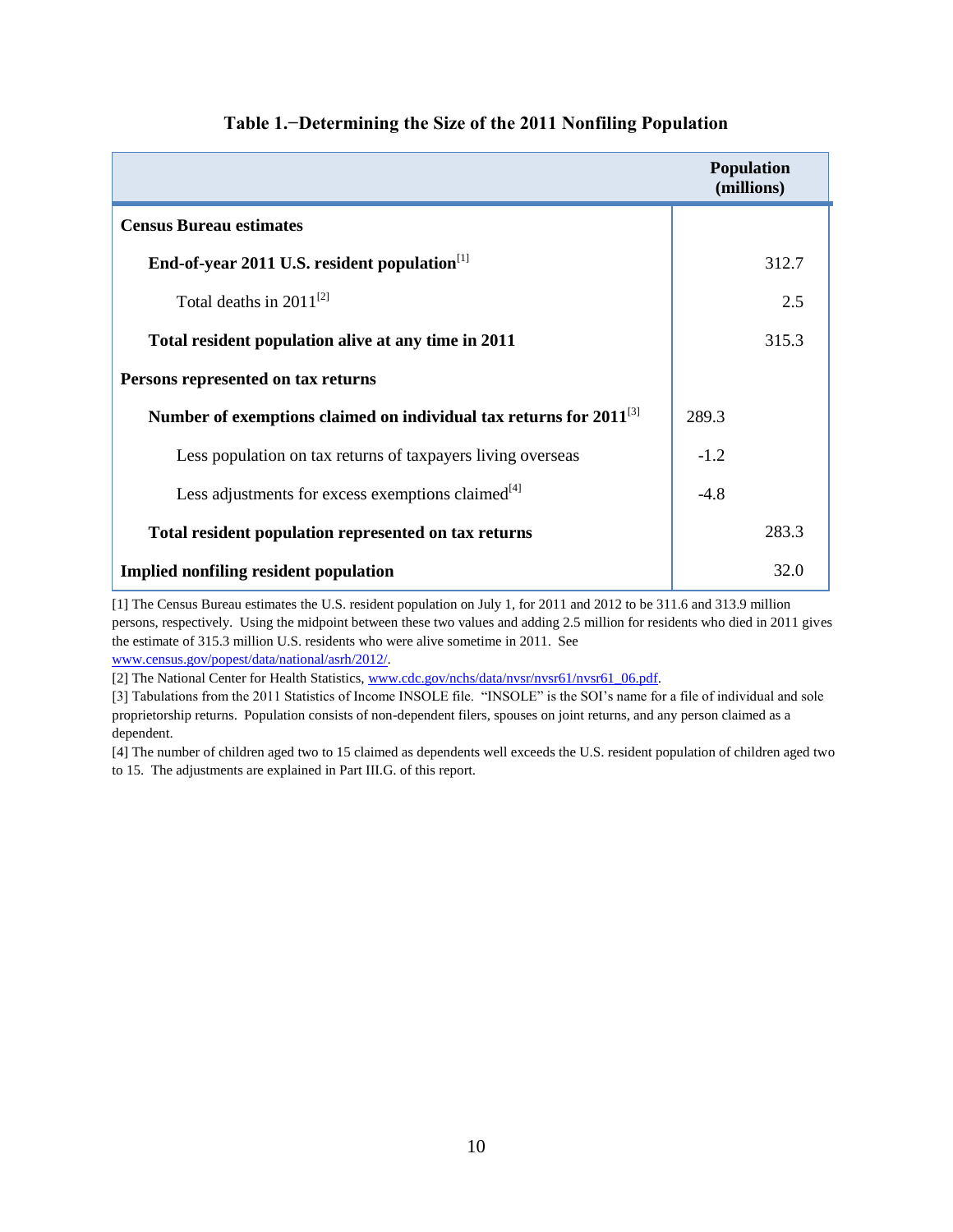Data about the nonfiling population are derived from information returns filed with the IRS that are not associated with any filed individual income tax return.<sup>12</sup> SOI collects individual tax returns and information returns for its Continuous Work History Sample ("CWHS"). The CWHS is comprised of all individuals whose Social Security number ("SSN") ends in one of 10 unique four-digit numbers. $^{13}$ 

The Joint Committee staff adds records to the ITM representing the nonfiling population. These records are constructed primarily from information returns filed for individuals in the CWHS who have an SSN that does not appear on a filed individual income tax return, either as a primary taxpayer, a spouse on a joint return, or a dependent.<sup>14</sup> The size of the nonfiling population identified from information returns, by detailed age cohort, is slightly smaller than the size of the implied target nonfiling population estimated by subtracting the U.S. population represented on non-dependent tax returns from the U.S. Census's residential population as in Table 1. The shortfall in the population occurs for young adults aged 16 to 23 and for adults aged 51 to 64. These shortfall age cohorts require imputation of

 $\overline{a}$ 

#### *Logit Regression Equation*

A logit regression is a statistical model often used to study the relationship between an individual's decision (the dependent variable) and a set of independent variables (such as income and demographic characteristics of the individual). The Joint Committee staff uses a logit regression to estimate, among other things, the probability that a person is married as a function of independent variables such as the person's age and income. In the logit model, the underlying probability distribution of the dependent variable (married status in this example) is assumed to be the logistic (*i.e.*, log normal) distribution.

<sup>13</sup> The last four digits of an SSN is a random number. Thus, for example, each person in the United States has an approximately one in 1,000 chance of being selected for the CWHS. In cases where the taxpayer does not have an SSN, an alternative Individual Taxpayer Identification Number ("ITIN") is used.

<sup>14</sup> The information returns used here are for tax year 2010 and have an SSN (or ITIN) that does not appear on a tax year 2010 individual tax return filed with the IRS through approximately December of 2012.

 $12$  For a description of the process of creating the nonfiling population, see James Cilke, Jacob Mortenson, Michael Udell, and Jon Zytnick, "Attaching the Left Tail: A New Profile of Income for Persons Who Do Not Appear on Federal Income Tax Returns," *NTA Proceedings, 2009 102nd Annual Conference* available at <http://www.ntanet.org/images/stories/pdf/proceedings/09/011.pdf> . In previous versions of the ITM, the nonfiling population was derived as a by-product of a statistical match between SOI's annual sample of individual tax returns and the Current Population Survey ("CPS") produced by the Census Bureau.

The use of 2010 information returns in constructing the nonfiling population seemingly puts these data out of sync with that of the base data on tax return information for calendar year 2011. The use of 2010 for this part of the ITM arises from the need to produce the ITM in a timely manner to serve the needs of the Congress. The Joint Committee staff builds its nonfiling population from individuals who will not file a tax return in 2010. In practice, as many as four percent of total returns filed for the 2011 tax year are not filed until 2013 or beyond. In addition, the IRS receives information returns for persons who have died, but this information is not rapidly noted data relating to information returns. Backing up one year and comparing 2010 information returns to tax returns filed in 2011 and 2012 for the 2010 tax year enables the isolation of information returns that relate to true living nonfilers. The implicit assumption in relying on 2010 data to define the nonfiling population is that nonfilers in 2011 are identical statistically to nonfilers in 2010.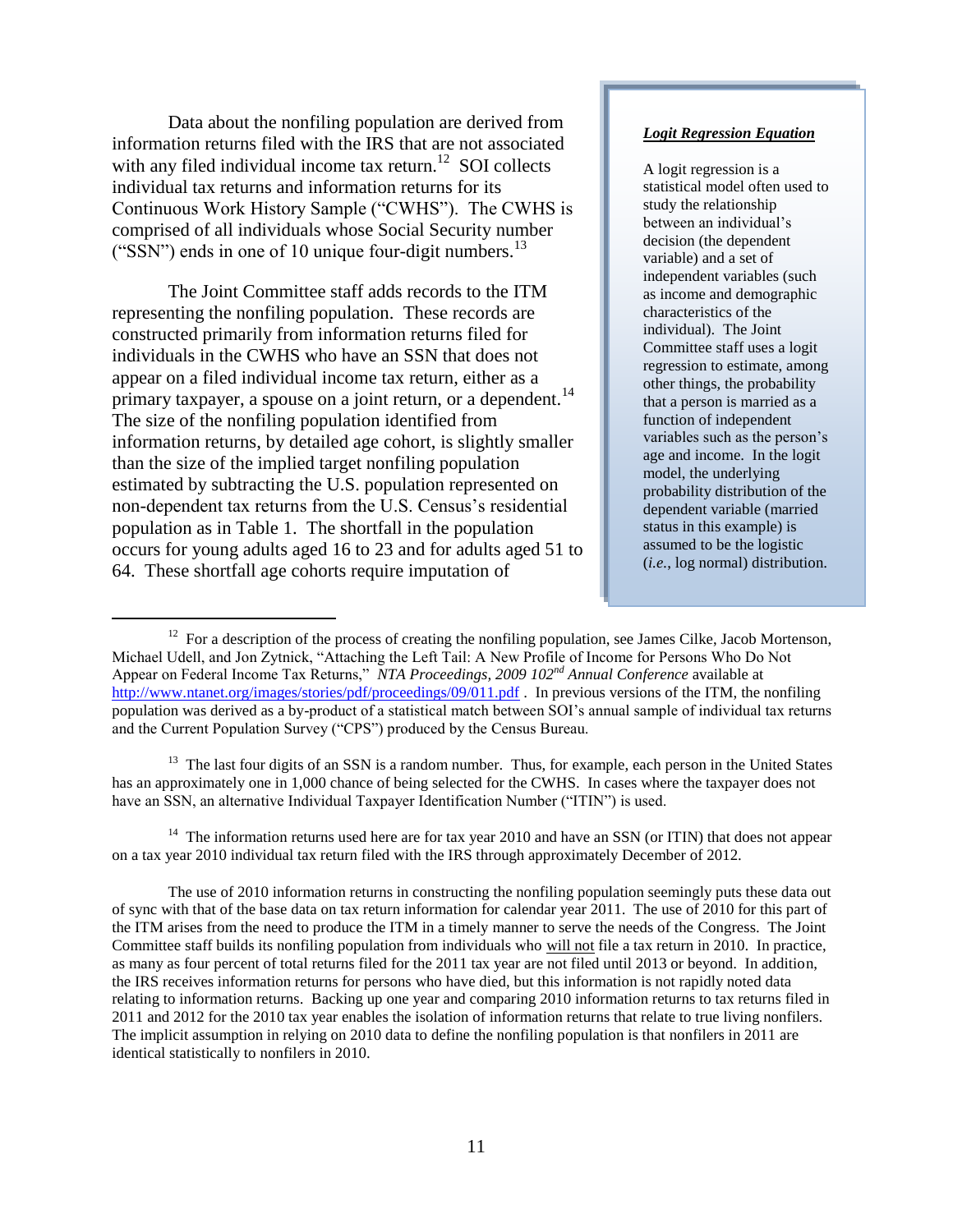additional records to the file. Of the targeted 32.0 million nonfilers, 1.7 million came from such imputed records.

For analytical work, it is insufficient to identify individuals as nonfilers in the CWHS. The Joint Committee staff must create tax filing units – that is, they must assign a tax filing status, such as "single," "joint," "head of household," or dependent to each person, and aggregate those who are not identified as "single, non-dependent" nonfilers into nonfiling households. For the 2014 edition of the ITM, the Joint Committee staff first created joint returns by linking three million weighted male CWHS nonfilers to three million weighted female nonfilers to form married couples. With these assignments, the number of married persons with a U.S. address on the ITM is very close to estimates of the total number of married persons in the U.S. resident population. The Joint Committee staff chose the records to be married based on a series of logit regression equations.<sup>15</sup>

Next, the Joint Committee staff designated any nonfiler aged 16 and under, as well as a subset of persons aged 17 to 18, to be a dependent of another nonfiling person. The procedure also designated as dependents a subset of persons aged 17 to 24 who also received a Form 1098- T information return for tuition expenses, with the likelihood of being designated as a dependent declining with age. The Joint Committee staff assigned these nonfiling dependent children to nonfiling parents. Some of the children were linked to the just-created married couples and the remainder to unmarried records. The age of the potential parents is between 24 and 60 years of age.

In the construction of the ITM, a nonfiling parent record can be linked to a maximum of three different dependent children. Based on tabulations from low income single parent filers, approximately 70 percent of such returns have one dependent child, approximately 25 percent have two dependent children, and approximately five percent have three or more dependent children. The distribution of nonfiling parent records is guided by this distribution to provide that in the ITM 70 percent of the nonfiling parent records are linked to only one dependent child. Similarly, 25 percent of such parental records contain information on two dependent children and five percent contain information on three dependent children.

Having created a nonfiling population, the Joint Committee staff created hypothetical tax returns to fit this population into the tax filing structure of the ITM. The staff assigned joint filing status to the created married couples, head-of-household filing status to unmarried records that were linked to a nonfiler child, and single filing status to all other records.<sup>16</sup> For these hypothetical tax returns, the various information returns provide data on sources of income and deductions. Wages come from Form W-2, Social Security benefits from Form SSA-1099,

 $\overline{\phantom{a}}$ 

<sup>&</sup>lt;sup>15</sup> In this instance logit estimation was chosen for its relative computational simplicity. Probit estimation, described in Part III.D, below, is an alternative estimation technique that the Joint Committee staff is exploring for future use in modeling the nonfiling population.

<sup>&</sup>lt;sup>16</sup> The percentage of taxpayers filing "married filing separately" returns is sufficiently small that the Joint Committee staff has not included such return filing units in its constructed nonfiling population.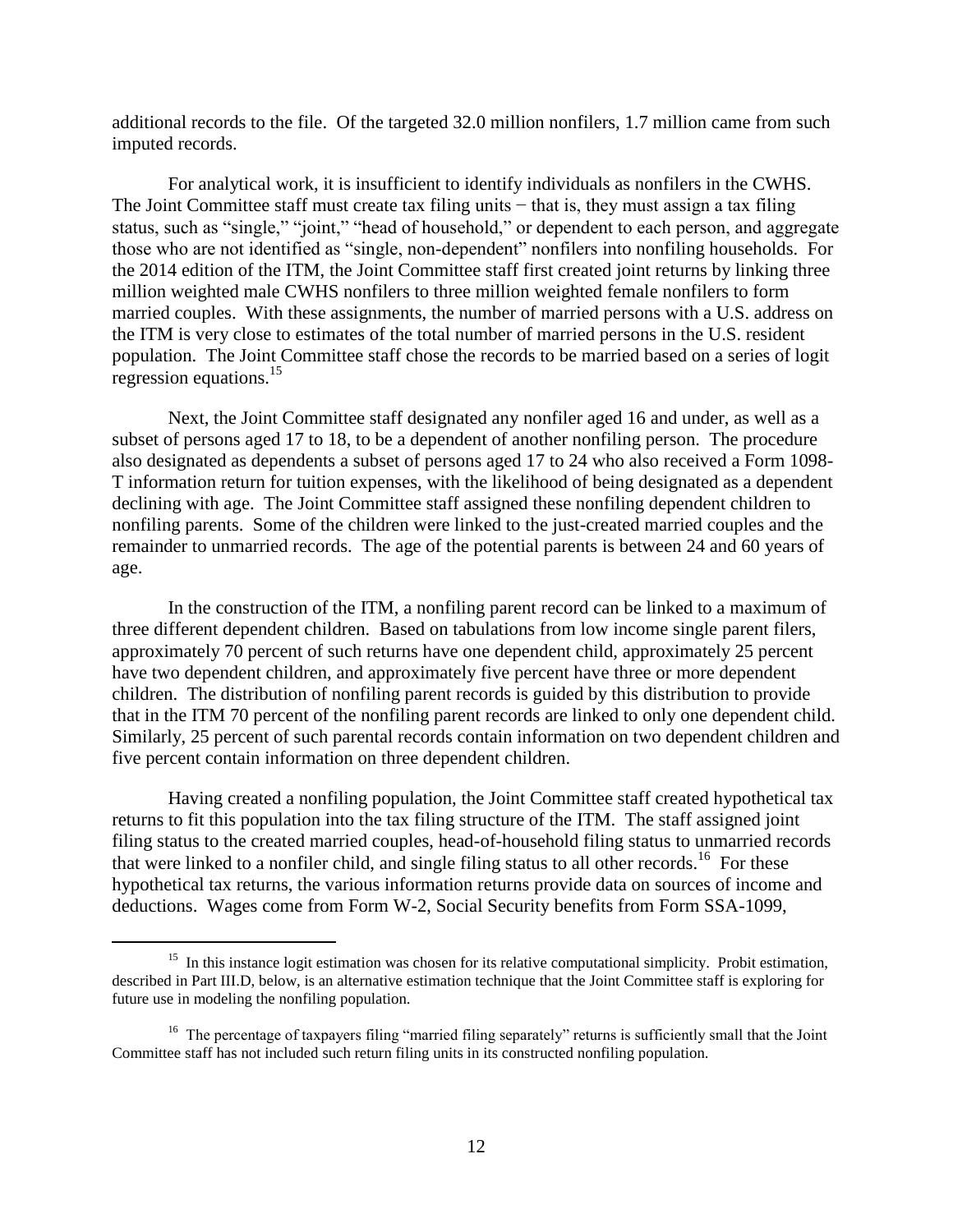unemployment benefits from Form 1099-G, retirement income distributions from Form 1099-R, gambling winnings from Form W-2G, home mortgage interest expenses from Form 1098, tuition expenses from Form 1098-T, interest on student loans from Form 1098-E, and IRA contributions from Form 5498. Other information returns were also used. Investment income such as interest, dividends, capital gains, rents, and royalties came from the following information returns: Form 1099-B; Form 1099-INT; Form 1099-DIV; Form 1099-MISC; Form K1-1065; Form K1-1041; and Form K1-1120S. Income and above-the-line deduction amounts are combined to create an estimated adjusted gross income ("AGI") value.

### **B. Missing Age Data and Missing Death Status Indicators**

<span id="page-14-0"></span>SOI is able to identify, with some exceptions described below, the year of birth, year of death when relevant, and gender of every individual on the tax file using an exact match to Social Security Administration data. In some cases, the year of birth is missing. For example, a match is not available for the small number of people who use an Individual Taxpayer Identification Number ("ITIN") as an identification number rather than a SSN.<sup>17</sup> Further, some people on the tax file, especially dependents, have missing SSNs. The most common reason for a missing SSN is that the individual is a newborn. The Joint Committee staff imputes ages for those cases where age information is missing. The imputations are calculated such that the age distribution of individuals in the ITM, when weighted to reflect the entire population, conforms to the age distribution of the population of the United States. For this purpose, the ITM imputations employ age value boundaries. While the Census Bureau reports some cases of individuals living beyond age 108 and individuals aged less than 15 years living independently of their parents or guardians, statistically these cases are rare. Certain high and low ages that are reported by the SOI are considered errors and a corrected age is imputed. These corrections apply in the rare cases in the base data of a taxpayer reported as older than 108 years and a nondependent primary taxpayer or spouse reported as less than 15 years.

In addition, the Joint Committee staff has found that the number of deaths based on the link to Social Security Administration records is somewhat lower than the total number of deaths in the U.S. resident population as reported by the Centers for Disease Control. The likely explanation is that the Social Security Administration's data files, at the time they are matched to tax records, have not yet been fully updated to account for recent deaths. An imputed death status indicator applies to people in the sample such that the number of deaths in the sample, when weighted to reflect the entire population, equals the number of deaths in the United States

 $\overline{\phantom{a}}$ 

<sup>&</sup>lt;sup>17</sup> Briefly, an ITIN is a nine-digit number assigned to individuals ( $e.g.,$  foreign nationals with U.S. income) who need to file an individual tax return but do not have, and are ineligible to receive, an SSN from the Social Security Administration. See "Individual Taxpayer Identification Number (ITIN)," online at [www.irs.gov/individuals/article/0,,id=96287,00.html.](http://www.irs.gov/individuals/article/0,,id=96287,00.html)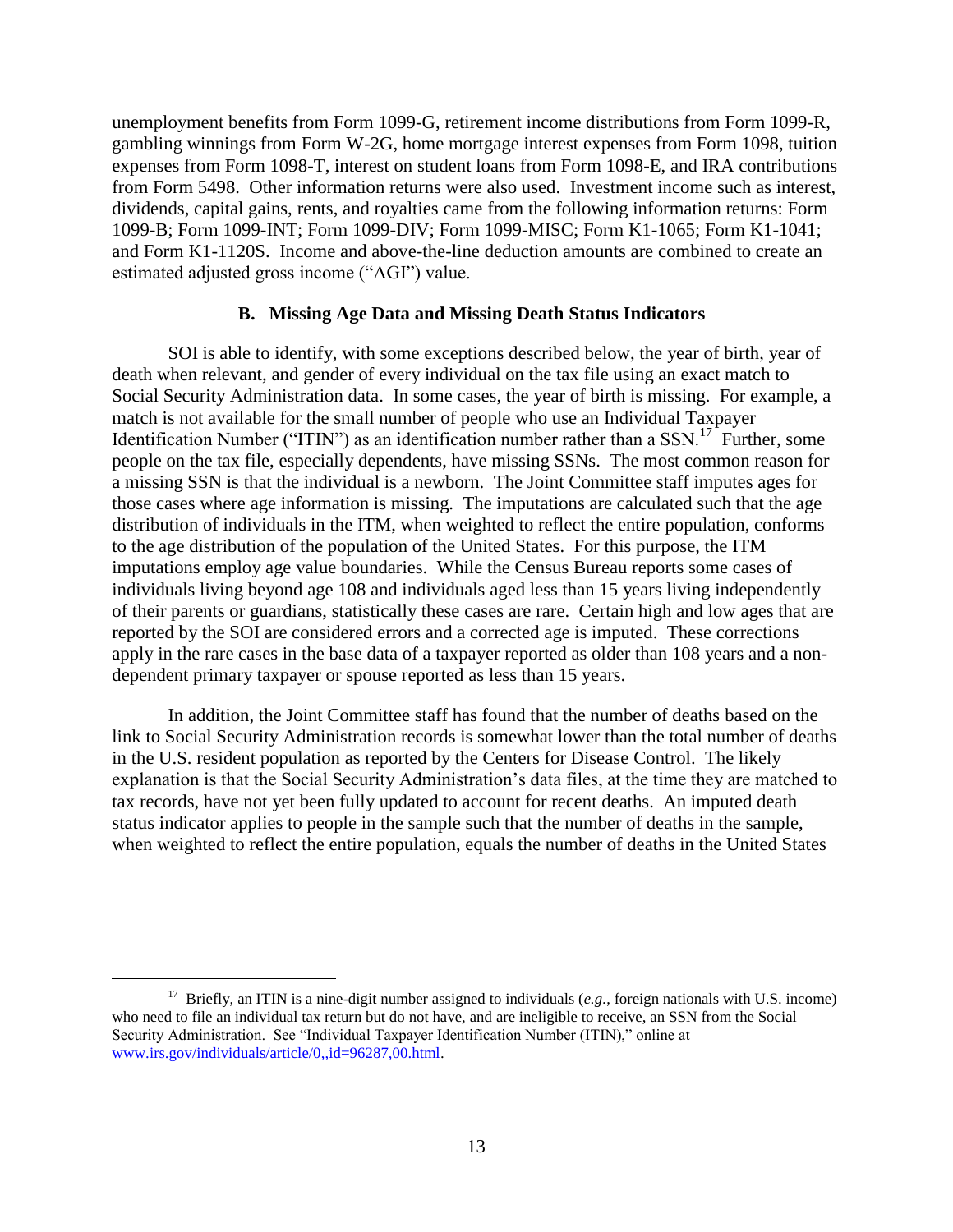in 2011.<sup>18</sup> Selection for this death status indicator correlates to mortality probabilities from the Social Security Administration.<sup>19</sup>

## **C. Statistical Matches**

<span id="page-15-0"></span>Information reported on tax returns and information returns does not cover all of the data needs of the ITM. Tax forms only gather information that is necessary to administer the current tax laws properly. In cases where policy makers ask for analysis of a proposed tax law change that requires information not currently reported on tax returns, the Joint Committee staff frequently must impute that relevant data to tax records.

## **The Statistical Match of the Current Population Survey ("CPS") to the ITM**

One set of data that contains additional information about the U.S. population is the Current Population Survey ("CPS") produced by the Census Bureau. The CPS is an on-going monthly survey of U.S. non-institutional households living in the United States.<sup>20</sup> As part of the ITM building process, the Joint Committee staff statistically matches records from the CPS with the tax records. Currently, statistically matching<sup>21</sup> CPS records to tax return data results in the addition of the following information to the ITM:

- Educational attainment status;
- Source of educational assistance:
- Value of educational assistance benefits received;
- Disability status;

 $\overline{\phantom{a}}$ 

• Source of disability benefits;

 $20$  In the text, references to the CPS generally are to the Annual Social and Economic Supplement, which is often referred to as the March Supplement. Among persons excluded from this survey are persons residing in nursing homes, long-term care hospitals, mental institutions, active duty military personnel housed on ships or in barracks, and incarcerated individuals.

<sup>21</sup> For a more detailed discussion of statistical matching, see Nancy Ruggles, Richard Ruggles, and Edward N. Wolff, "Merging Microdata: Rationale, Practice and Testing," *Annals of Economic Measurement*, vol. 6, no. 4, Fall 1977, pp. 407-428; Willard L. Rodgers, "An Evaluation of Statistical Matching," *Journal of Business & Economics Statistics*, vol. 2, no. 1, January 1984, pp. 99-102; James Cilke, *A Microsimulation Model for Tax Policy Analysis*, unpublished doctoral dissertation, University of New Mexico, 1985; Wagner A. Kamakura and Michel Wedel, "Statistical Data Fusion for Cross-Tabulation," *Journal of Marketing Research*, vol. 34, no. 4, November 1997, pp. 485-498; and Marcello D'Orazio, Marco Di Zio, and Mauro Scanu, *Statistical Matching: Theory and Practice,* John Wiley & Sons, Ltd., 2006.

<sup>&</sup>lt;sup>18</sup> The National Center for Health Statistics, [www.cdc.gov/nchs/data/nvsr/nvsr61/nvsr61 06.pdf.](http://www.cdc.gov/nchs/data/nvsr/nvsr61/nvsr61%2006.pdf)

<sup>&</sup>lt;sup>19</sup> Social Security Administration, *Annual Statistical Supplement*, 2012, Table 4.C6, "Period life table, 2007," available a[t http://www.ssa.gov/policy/docs/statcomps/supplement/2012/supplement12.pdf.](http://www.ssa.gov/policy/docs/statcomps/supplement/2012/supplement12.pdf)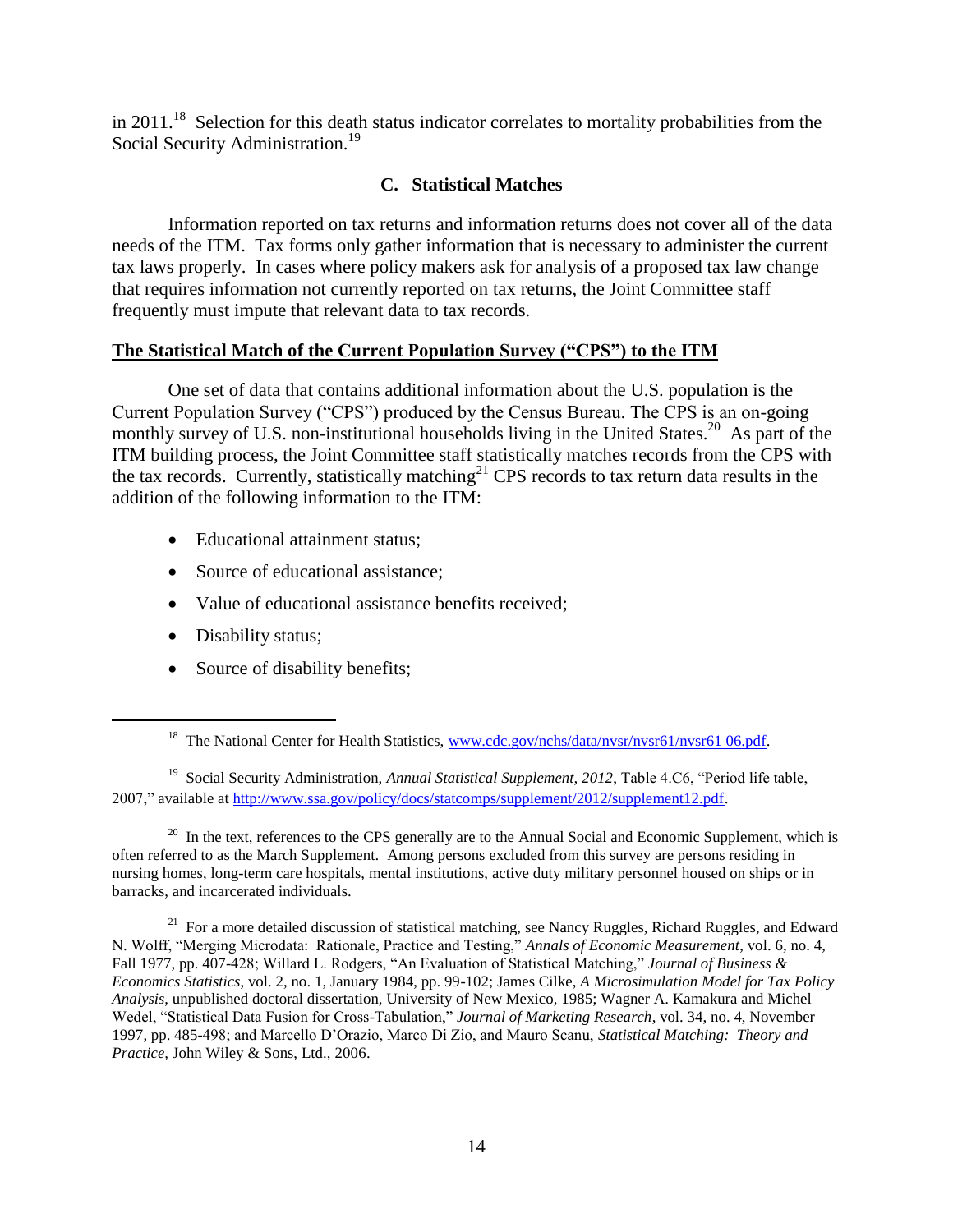- Value of disability benefits received;
- Value of child support payments received;
- Supplemental Security Income ("SSI") benefits received;
- Workers' compensation benefits received;
- Other public assistance cash benefits received; and
- Immigration status. $^{22}$

l

 $22$  Immigration status is obtained from an imputation to the CPS by the Urban Institute.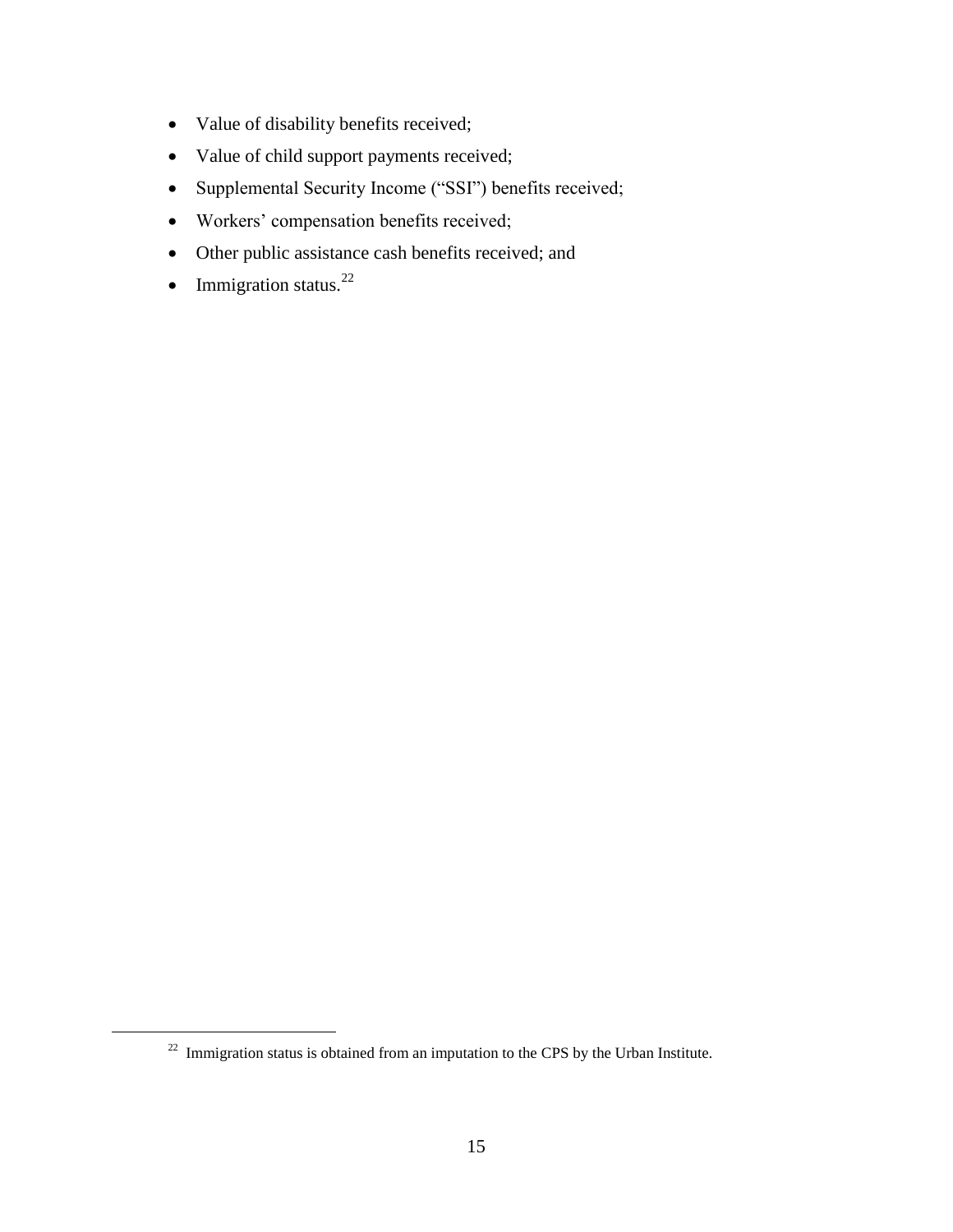### *Statistical Matches*

respectively.

The appropriate methodology for imputing missing information depends on the underlying data used to impute the missing values and how the imputed data are intended to be used. Statistical matching is a method that uses the existence of known variables, common to two or more data sets, to impute other characteristics to the combined data sets. A principal reason for using a statistical match is that the mathematical relationships (*e.g*., correlations and covariances) among the set of imputed variables are largely maintained after the data sets are merged, which improves the reliability of statistical analysis using the imputed variables. In using a statistical match, the Joint Committee staff cannot say with certainty that each individual taxpayer's imputed characteristics will be correct. The process creates a fictional taxpayer. However, statistical matching is a well-established method of imputing characteristics for the population as a whole and for subsets of the population based on selected merge criteria.

Consider the process of imputing information on characteristics such as educational attainment and disability status to individuals in the ITM's underlying SOI data (which does not contain this information). A statistical match between the underlying SOI data and CPS data consists of finding a CPS family that is "similar" to a tax record and then carrying over the information on that CPS record to the tax record. First, tax-filing units (*i.e.,* returns) are formed out of CPS person records.\* For example, married couples are linked together to form a joint return. Children are linked with their parents and appear as dependents on their parents' return. Next, returns in both the SOI data (filers and nonfilers) and the CPS merging dataset are placed into cells based on the set of merge characteristics. These characteristics include factors such as filing status, presence of dependents, age, employment status, and presence of certain types of income. Returns in the SOI data file are matched only with returns in the CPS dataset that share this common set of characteristics and thus are in the same cell.

In cases where more observations exist in an SOI cell than in the CPS merge dataset cell, the CPS observations are duplicated. In cases where there are fewer observations in an SOI cell than a CPS cell, some CPS observations are randomly removed. In both the SOI and CPS merging dataset, returns are then sorted within cells based on income. That is, within a matching cell, high income returns from the SOI are paired with high income returns from the CPS dataset and low income returns in the SOI are paired with low income returns in the CPS dataset.

\* The CPS contains three types of records: person records; household records; and family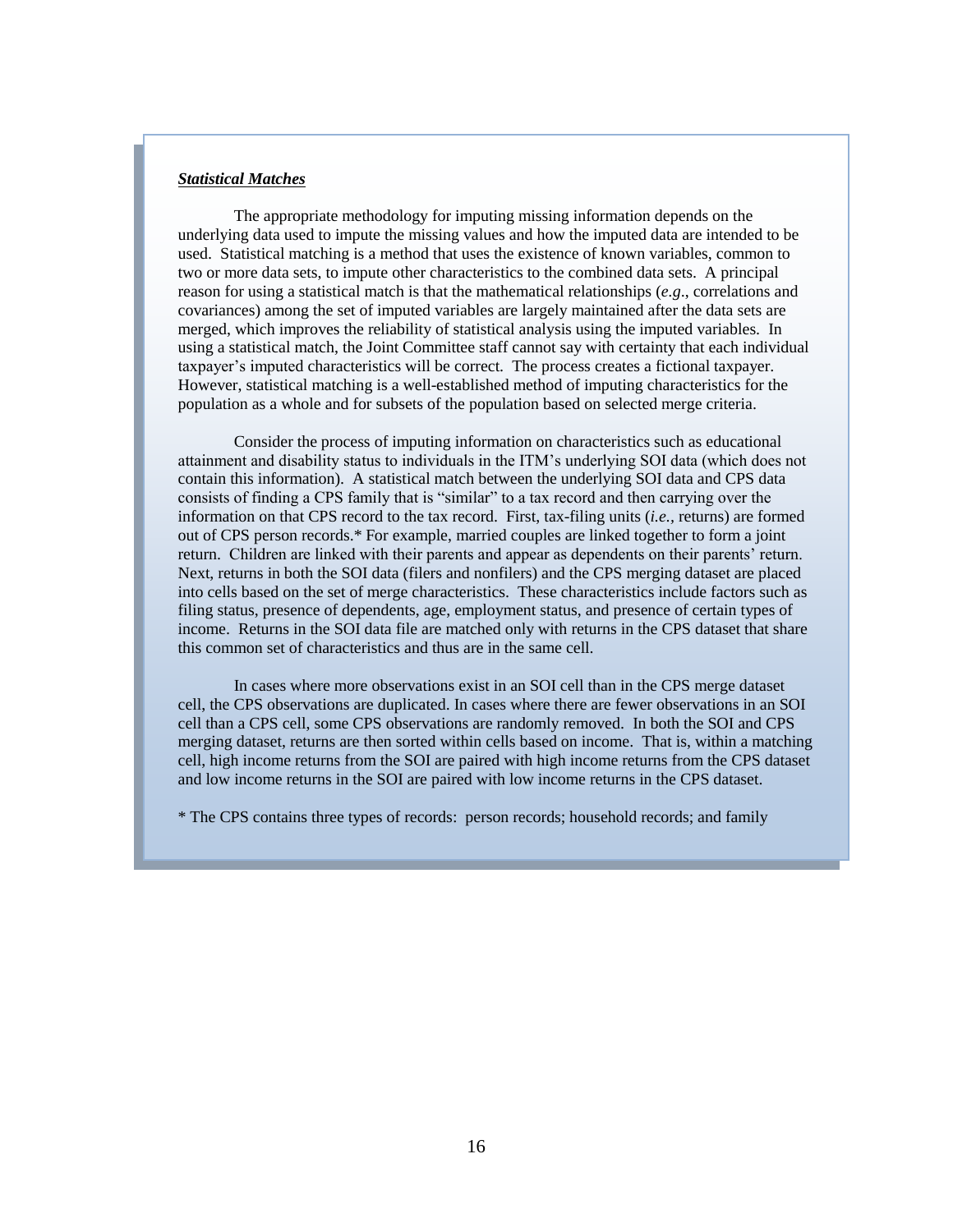## **Statistical Match of the Household Component of the Medical Expenditure Panel Survey ("MEPS") to the ITM**

In estimates relating to the Affordable Care Act ("ACA"), $^{23}$  the Joint Committee staff needs to identify the health insurance status of taxpayers. On currently available tax databases, taxpayers were not asked to report such information.<sup>24</sup> To simulate many of the health reform proposals, the ITM needs imputed information about the health insurance status of taxpayers and their dependents. The imputation of various health-related pieces of information to individuals appearing on the ITM relies on a statistical match between the SOI file and the Medical Expenditure Panel Survey ("MEPS") file maintained by the Agency for Healthcare Research and Quality of the Department of Health and Human Services. MEPS is an on-going survey of medical expenditures by individuals. The household component of the survey collects information on "demographic characteristics, health conditions, health status, use of medical care services, charges and payments, access to care, satisfaction with care, health insurance coverage, income, and employment."<sup>25</sup>

The following information is obtained from this statistical match:

- Employer-provided health insurance coverage:
	- o For active employees;
	- o For retired employees;
	- $\circ$  For former employees receiving COBRA<sup>26</sup> coverage;
- TRICARE<sup>27</sup> coverage;

 $\overline{\phantom{a}}$ 

<sup>&</sup>lt;sup>23</sup> As used herein, the Affordable Care Act refers to the Patient Protection and Affordable Care Act as modified by the Health Care and Education Reconciliation Act of 2010.

<sup>&</sup>lt;sup>24</sup> Beginning with Forms W-2 issued for 2012 (issued in early 2013), employers are required to report the value of health coverage provided to employees as an informational item in Box 12. However, various exceptions apply until the IRS issues further guidance. For example, employers that issue fewer than 250 Forms W-2 generally are not required to include this information until further guidance is issued. Beginning with calendar year 2015 (on information returns issued in early 2016), insurers, employers, and governmental entities that provide minimum essential coverage to individuals are required to report to the IRS, and to the individuals, certain information regarding coverage. In addition, beginning with calendar year 2015 (on information returns issued in early 2016), employers with 50 or more full-time employees must report to the IRS, and to employees, certain information regarding minimum essential coverage that the employer offers its employees.

<sup>&</sup>lt;sup>25</sup> The Medical Expenditure Panel Survey is available at  $\frac{http://meps.ahrq.gov/mepsweb.}{}$ 

<sup>&</sup>lt;sup>26</sup> Employer sponsored health plans are generally required to offer an employee, spouse or dependent child covered by the plan the opportunity to continue coverage under the plan for some period after the occurrence of certain events that otherwise would have terminated the coverage, such as termination of employment. This coverage is often referred to as "COBRA coverage" because these requirements were enacted in the Consolidated Omnibus Budget Reconciliation act of 1985.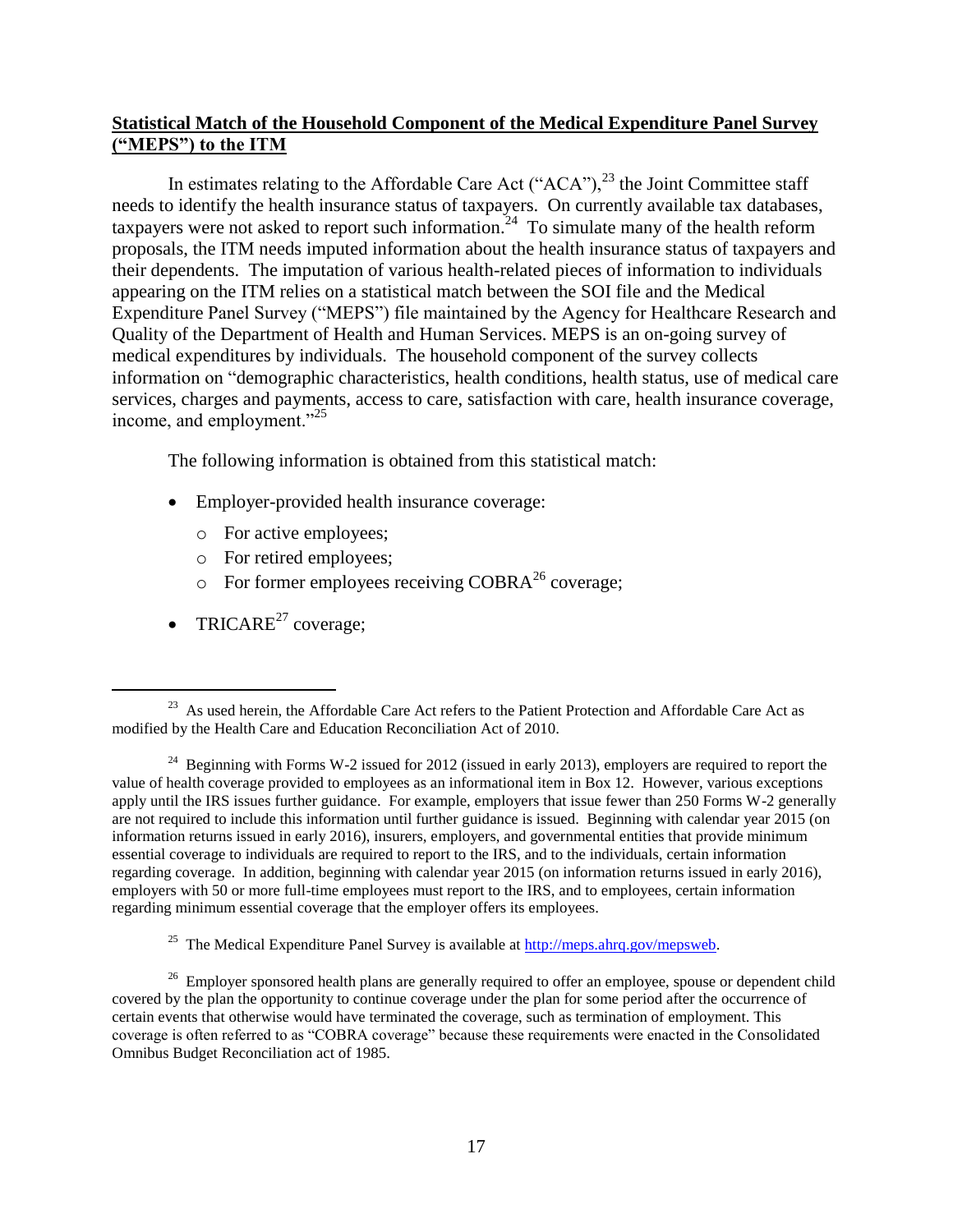- Individual market private insurance;
- Medicare coverage;
- Medicaid coverage;
- Other health insurance coverage;
- Out-of-pocket medical expenses; and
- Health status and conditions.

The MEPS file used in the match consists of the combined 2008-2011 records from the MEPS household survey files.<sup>28</sup> A single year of a MEPS survey file contains data for approximately 13,000 households. Combining the files gives a more robust sample of the survey population. The dollar values, including reported income, from the pre-2011 surveys are indexed to 2011 levels using the Consumer Price Index.

Observations in both the tax data file and the MEPS file are sorted into matching cells based on the set of merge characteristics. These characteristics include factors such as marital status, filing status, presence of dependents, age, employment status, size of employer, and the presence of certain types of income.

## **D. Calculating Itemized Deductions for Non-Itemizers**

### <span id="page-19-0"></span>**Itemized deductions for non-itemizers**

Some proposals that the Joint Committee staff analyzes would expand the scope of various itemized deductions or decrease the standard deduction. Under these proposals, more taxpayers might be expected to claim itemized deductions than would claim the standard deduction. To analyze these proposals, the ITM needs an estimate of each return's potential itemized deductions, even if the taxpayer claimed the standard deduction on his or her actual, filed tax return.

To estimate potential itemized deductions, the following expenses are imputed to nonitemizing returns:

Home mortgage interest expenses;

 $\overline{\phantom{a}}$ 

• Private mortgage insurance premiums;

<sup>&</sup>lt;sup>27</sup> TRICARE is the health care program for members of the military and their families. More information about TRICARE is available at [http://www.tricare.mil/Welcome.aspx.](http://www.tricare.mil/Welcome.aspx)

 $2<sup>28</sup>$  In the MEPS survey, respondents are asked several tax-related questions. In particular, the survey asks whether the respondent filed a tax return, as well as the filing status used on the return. The MEPS overstates the married population filing separately and understates the number of head of households, compared to the base data received from the SOI.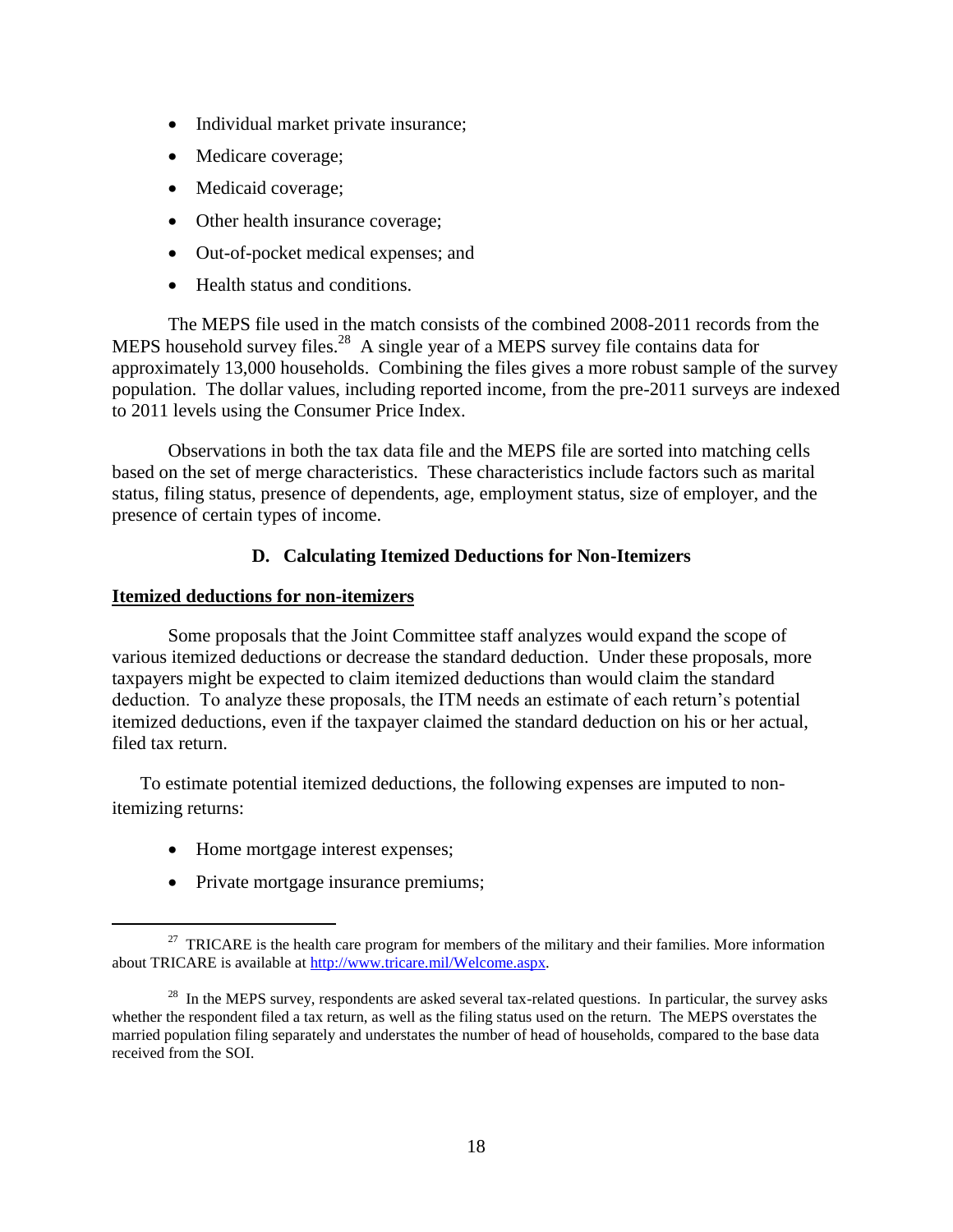- Investment interest expenses;
- State and local income taxes:
- State and local sales taxes;
- State and local real property taxes;
- State and local personal property taxes;
- Cash and non-cash charitable contributions:
- Miscellaneous expenses (subject to the two-percent AGI floor); and
- Medical expenses.

l

Itemized deductions for non-itemizers are imputed in the order listed above. The Joint Committee staff starts with those items for which IRS information is available. For example, mortgage lenders provide individuals with Form 1098 information returns on home mortgage interest expenses and private mortgage insurance premiums. In addition, non-itemizers report their allowed investment interest expenses on Form 4952, "Investment Interest Expense Deduction." Such information permits the potential itemized deduction to be attached to the non-itemizing taxpayer's return in the ITM.

State and local taxes.−State and local income taxes are imputed using State income tax calculators. These calculators use the return's reported income and demographic information including State of residence.<sup>29</sup> In addition, using the same calculators, the Joint Committee staff imputes State and local income taxes to itemizers who claimed a State and local sales tax deduction instead of an income tax deduction. Imputed State and local sales tax deductions are largely derived from the lookup tables provided by the IRS, $30$  but adjusted upward because analysis of data indicates that taxpayers, on average, claim sales tax deductions greater than the amount listed in the IRS's lookup tables.

The starting point for imputing State and local real estate taxes to taxpayers who do not itemize is to identify taxpayers who are homeowners, as the American Housing Survey<sup>31</sup> calculates that approximately 96 percent of homeowners pay some amount of real estate tax. Non-itemizers who are homeowners include those who still have a mortgage outstanding and those who have no mortgage debt on their home. As explained above, it is possible to identify those non-itemizers with mortgage debt because they receive the Form 1098 reporting the amount of interest they paid.

 $29$  The Joint Committee staff has modified State income tax calculators that were first developed by Jon Bakija. See Jon Bakija, "Documentation for a Comprehensive Historical U.S. Federal and State Income Tax Calculator Program," unpublished Williams College, working paper, August 2009.

 $30$  The lookup tables may be found with the instructions to Schedule A of Form 1040.

<sup>&</sup>lt;sup>31</sup> The American Housing Survey is sponsored by the Department of Housing and Urban Development and Conducted by the U.S. Census Bureau. See [www.huduser.org/portal/datasets/ahs.html](http://www.huduser.org/portal/datasets/ahs.html) for more information.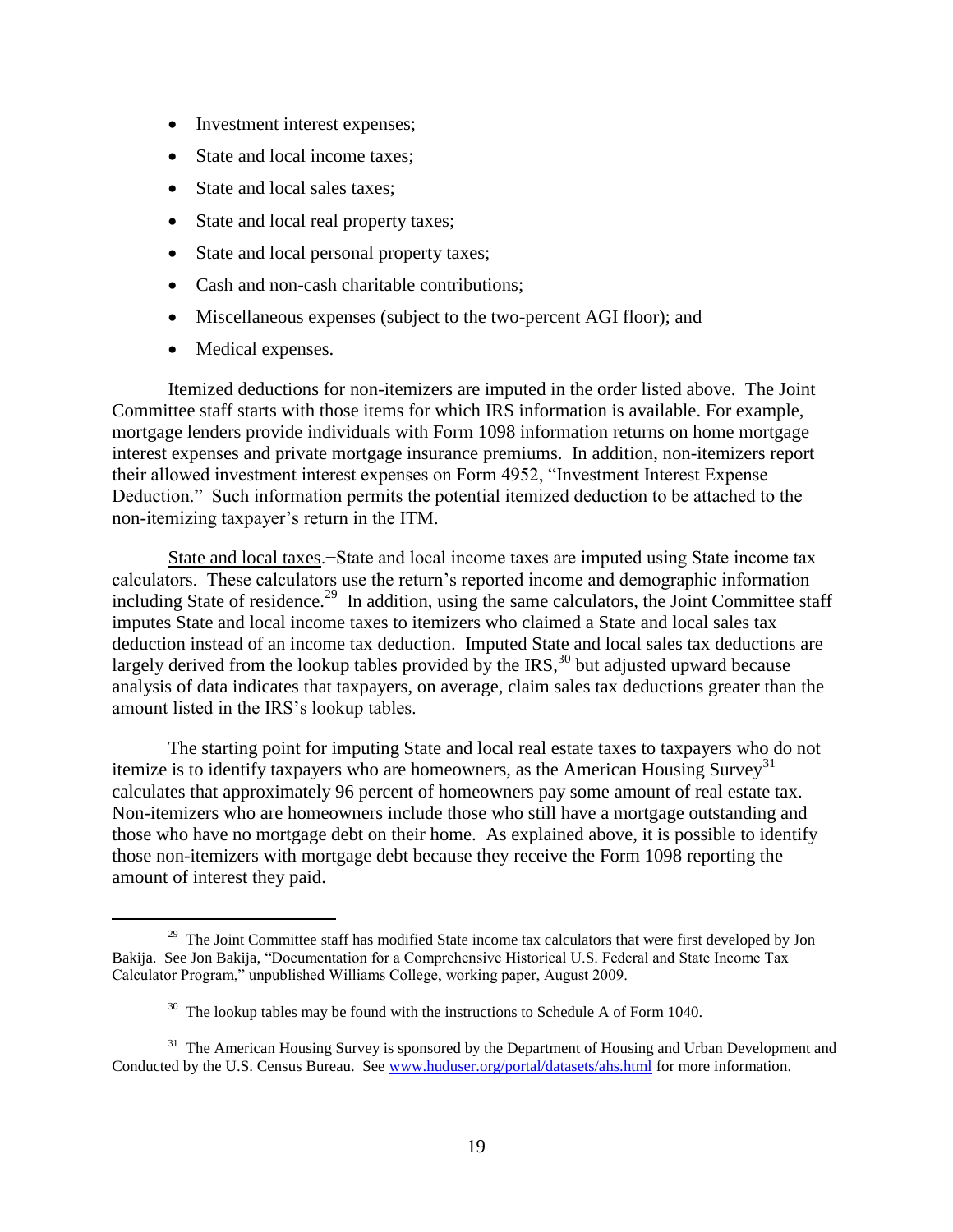To complete the identification of non-itemizing taxpayers with real estate tax expense, the Joint Committee staff subtracts the number of taxpayers who itemize a real estate expense and the number of non-itemizers who are identified as homeowners by reason of Form 1098 reporting from the total number of homeowners nationwide who incur real estate tax expenses as reported in the American Housing Survey. The result provides an estimate of the total number of homeowners with real estate tax expense who do not itemize allowable deductions and who incur no mortgage interest expense. A calculation is made of the probability that an itemizer has a real estate tax expense by age, income, and marital status. The staff selects non-itemizers to receive

an imputed real estate tax expense based on these probabilities, scaled such that the total number of tax filing units on the ITM with an actual, or imputed, real estate tax expense equals the total number of homeowners with a real estate tax expense as reported in the American Housing Survey.

The imputation of a dollar value of real estate taxes paid by non-itemizing taxpayers depends upon the distribution of low levels of real estate taxes paid by itemizing taxpayers, and upon the income of the taxpayers. For this analysis, a low level of real estate tax expense is a real estate tax expense that is less than the standard deduction. This distribution of low level real estate tax expense forms the basis for the imputation of real estate taxes paid by non-itemizing taxpayers, conditional upon the additional constraint that the sum of all imputed potential itemized deductions for any non-itemizing taxpayer must remain less than the value of the standard deduction applicable to the taxpayer or else the taxpayer would be expected to itemize allowable deductions.

By examining State and local personal property taxes paid by itemizers, the Joint Committee staff has found that States tended to cluster into one of four groups, States in which:

#### *Probit Regression Equation*

A probit regression is a statistical model often used to study the relationship between an individual's decision (the dependent variable) and a set of known independent variables (such as characteristics of the individual). The Joint Committee staff uses a probit regression to estimate, among other things, the probability that an itemizing taxpayer pays a State and local personal property tax as a function of independent variables such as the taxpayer's age and income. In the probit model, the underlying probability distribution of the dependent variable is assumed to be the normal distribution.

- Zero or nearly zero personal property taxes are imposed;
- Approximately 12 percent of itemizers claim a deduction;
- Approximately 25 percent of itemizers claim a deduction; and
- Approximately 75 percent of itemizers claim a deduction.

The imputation of personal property taxes is achieved using a series of probit regression equations. A separate probit regression equation is used for each of the three groups of States with nonzero personal property taxes to estimate the likelihood that a taxpayer has a personal property tax expense. The independent variables in the equations include income, age, and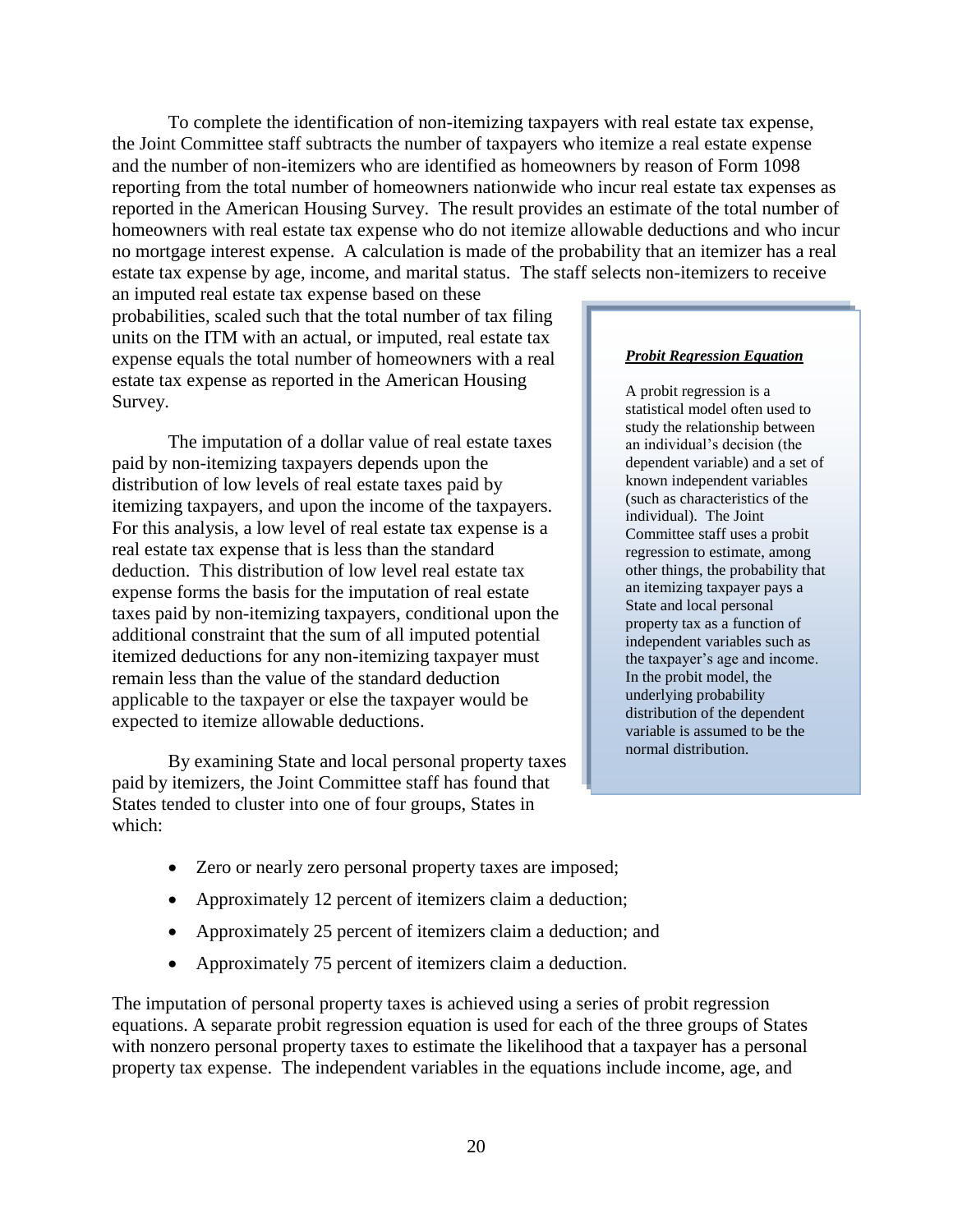marital status. The dollar value imputed follows the observed distribution of deductions for itemizers for each of the four groups of States.

Contributions to charity.−To impute charitable gifts to non-itemizers, the Joint Committee staff starts from the descriptive premise that, conditional on income, age, and marital status, the probability that a non-itemizing taxpayer makes a charitable contribution (of any value greater than zero) is equal to the probability that an itemizing taxpayer makes a charitable contribution that is less in value than the standard deduction. The estimated dollar level of giving from this process is scaled back such that the average contribution by non-itemizers is lower than the average by itemizers. The scale-back factor is chosen such that the total dollar value of charitable giving imputed to non-itemizers is at a level such that the total charitable giving in the ITM (including both itemizers and non-itemizers) is consistent with data on total giving in the United States.<sup>32</sup> Charitable giving by itemizers consists of cash gifts and non-cash gifts. Likewise, the charitable giving of non-itemizers is split into cash and non-cash gifts, using the observed distribution of cash gifts as a percentage of the total value of all charitable gifts by those itemizing taxpayers whose total charitable deduction was less than the allowable standard deduction.

Miscellaneous itemized deductions.−The Joint Committee staff uses a probit regression equation to determine whether a non-itemizer has deductible miscellaneous expenses above the two percent of AGI floor. Data used for the probit regression equation are itemizers with a zero or small level of miscellaneous itemized deductions. In this context, small means less than one half of the standard deduction. Independent variables used in the equation include marital status, income, age, presence of Schedules C, D, E, or  $F<sub>1</sub><sup>33</sup>$  presence of alternative minimum tax preference items, whether the taxpayer used a paid preparer, retirement income as a percentage of adjusted gross income, and investment income as a percentage of adjusted gross income. The dollar amounts estimated for the non-itemizers reflect the distribution for itemizers with small levels of miscellaneous itemized deductions. However, these estimated dollar amounts are scaled back so that the average deduction taken by the non-itemizing population is less than the average deduction taken by those taxpayers who itemize.

Medical expenses.−An imputation for medical expenses in excess of 7.5 percent of AGI<sup>34</sup> for non-itemizers was developed from MEPS data. The number of returns in the ITM among

l

 $32$  Targets of charitable giving for the 2011 base year were derived from information provided by the Giving USA Foundation. See *Giving USA 2012: The Annual Report on Philanthropy for the Year 2011*, available at http://www.jjco.com/resources/pdf/2012 Giving USA Report.pdf.

<sup>&</sup>lt;sup>33</sup> These schedules are: Schedule C, Profit or Loss from Business (Sole Proprietorship); Schedule D, Capital Gains and Losses; Schedule E, Supplemental Income and Loss; and Schedule F, Profit or Loss from Farming.

<sup>&</sup>lt;sup>34</sup> Prior to 2013 taxpayers were permitted an itemized deduction for medical and health care expenses incurred in excess of 7.5 percent of AGI. The ACA increased this threshold to 10 percent of AGI for taxpayers under age 65 effective for calendar year 2013. For taxpayers 65 years of age or older the threshold remains 7.5 percent of AGI for calendar years 2013 through 2016, after which the 10 percent threshold applies to all taxpayers.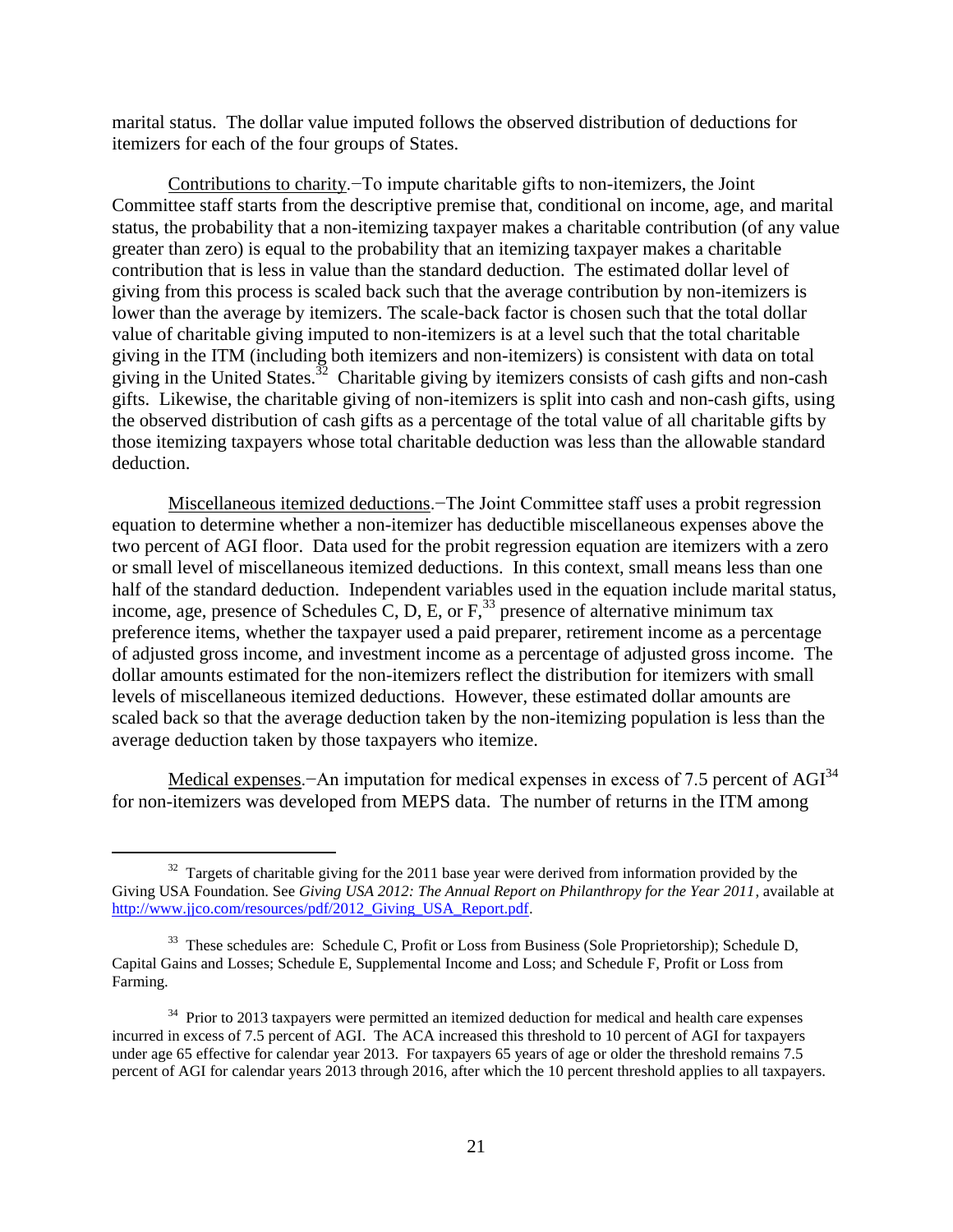filers and non-filers with out-of-pocket medical expenses above 7.5-percent of AGI on the tax file is assumed to be approximately equal to the number of such individuals or families derived from the MEPS survey. The Joint Committee staff put families in the MEPS data into cells which varied by age, marital status, family size, and whether out-of-pocket medical expenses were above or below 7.5-percent of income as reported in the MEPS survey. The next steps were to subtract the number of itemizing returns within each cell, and then to calculate (using the remaining MEPS observations) the distribution of out-of-pocket medical expenses relating to non-itemizers. Based on this distribution, it was possible to assign a total out-of-pocket expense amount to non-itemizers.<sup>35</sup>

Table 2, below, summarizes the number of returns and dollar values of imputations of potential itemized deductions included in the ITM.

|                                                | <b>Number of Returns</b><br>(Millions) | <b>Dollar Amount</b><br>(Billions of Dollars) |
|------------------------------------------------|----------------------------------------|-----------------------------------------------|
| Home Mortgage Interest Expense                 | 16.7                                   | 57.0                                          |
| Private Mortgage Insurance Expense             | 1.8                                    | 1.5                                           |
| <b>Investment Interest Expense</b>             | $\lceil 1 \rceil$                      | $\lceil 2 \rceil$                             |
| State and Local Income Taxes                   | 51.4                                   | 58.5                                          |
| <b>State and Local Real Property Taxes</b>     | 28.4                                   | 36.2                                          |
| <b>State and Local Personal Property Taxes</b> | 34.7                                   | 10.0                                          |
| <b>State and Local Sales Taxes</b>             | 113.2                                  | 69.6                                          |
| <b>Cash Charitable Contributions</b>           | 63.0                                   | 27.7                                          |
| <b>Non-Cash Charitable Contributions</b>       | 31.5                                   | 15.6                                          |
| Miscellaneous Expenses (Above 2% of AGI)       | 16.2                                   | 18.6                                          |
| Medical Expenses (Above 7.5% of AGI)           | 5.5                                    | 20.4                                          |

### **Table 2.−Number of Tax Filing Units and Amounts of Imputed Itemized Deductions for Non-Itemizers, 2011**

[1] - Fewer than 50,000 returns.

[2] - Less than \$50 million.

 $\overline{\phantom{a}}$ 

Because the threshold remains at 7.5 percent of AGI for certain taxpayers, the Joint Committee staff imputes medical expenses above this level for the non-itemizing taxpayers in the base data.

<sup>&</sup>lt;sup>35</sup> At present the ITM does not include an imputation for medical expenses to itemizers or nonitemizers below 7.5 percent of AGI. An imputation from the MEPS data as described above could be made should the need for such analysis arise.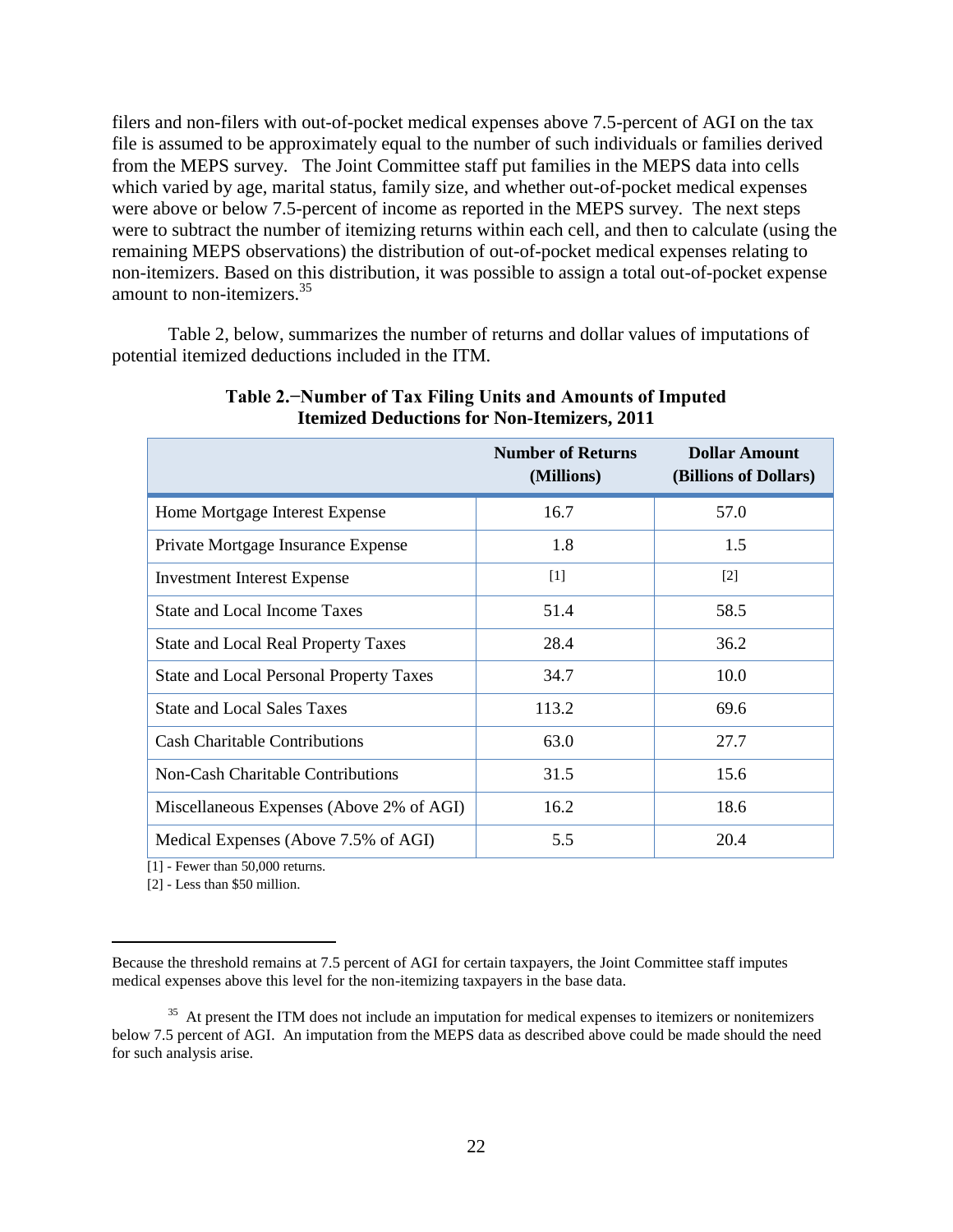### **E. Imputations for Items Subject to Limitations Related to the Taxpayer's Income or Amount of Expense**

<span id="page-24-0"></span>Some provisions of the Code limit allowable deductions or credits depending upon the taxpayer's income. Other provisions of the Code limit the amount of expense allowable for deduction or credit. Taxpayers not eligible for such deductions or credits do not routinely report their expenditures that might otherwise be eligible for deduction or credit. Congress sometimes considers modifying income limitations or the expenditure limitations applicable to these deductions or credits. To assess the revenue effects of such proposals using the ITM, the Joint Committee staff imputes information about potentially qualifying expenditures of taxpayers who do not report such information in the base data file. The discussion below provides a nonexhaustive overview of provisions of the Code for which the Joint Committee staff imputes information on possible qualifying expenditures when the taxpayer in the base data reported a maximum allowable expense amount or when the taxpayer in the base data reported no expense because his or her income disqualified him or her from claiming the deduction or credit.<sup>36</sup>

Tuition expenses.−To qualify for the deduction for qualified tuition expenses in 2011, a taxpayer needed to have a modified AGI below \$80,000 (\$160,000 for joint returns). The maximum deduction in 2011 was \$4,000. Taxpayers with an income above the threshold generally did not report their otherwise qualified tuition expenses. To assess possible alternative policies, expenses must be imputed to returns with incomes above the specified thresholds.<sup>37</sup> To identify students with tuition expenses, the Joint Committee staff uses information from Form 1099-T information returns (exactly matched to returns in the ITM's sample).

Interest on student loans.−To qualify for the deduction for interest on student loans in 2011, the taxpayer's modified AGI needed to be below \$75,000 (\$155,000 for joint returns). The maximum deduction in 2011 was \$2,500. Taxpayers with income above the threshold did not report their student loan interest payments, and taxpayers would not report an amount above the maximum deduction amount. The Joint Committee staff uses information from Form 1099-E information returns (exactly matched to returns in the ITM's sample) to impute student loan interest expenses to returns with income above the thresholds. The staff imputes additional expenses to those returns claiming the maximum amount.

Private mortgage insurance.−To qualify for the deduction for mortgage insurance premiums in 2011, the taxpayer's AGI needed to be below \$109,000 (\$54,500 for married taxpayers filing separately). Information from Form 1098 information returns permits the Joint Committee staff to impute a mortgage insurance premium to returns with an AGI above the threshold.

 $\overline{a}$ 

 $36$  The Joint Committee staff imputes amounts to returns on a case-by-case basis when proposals by Members of Congress create the need for such information.

 $37$  In the ITM's tax calculator, the appropriate income or expense thresholds would still be applied.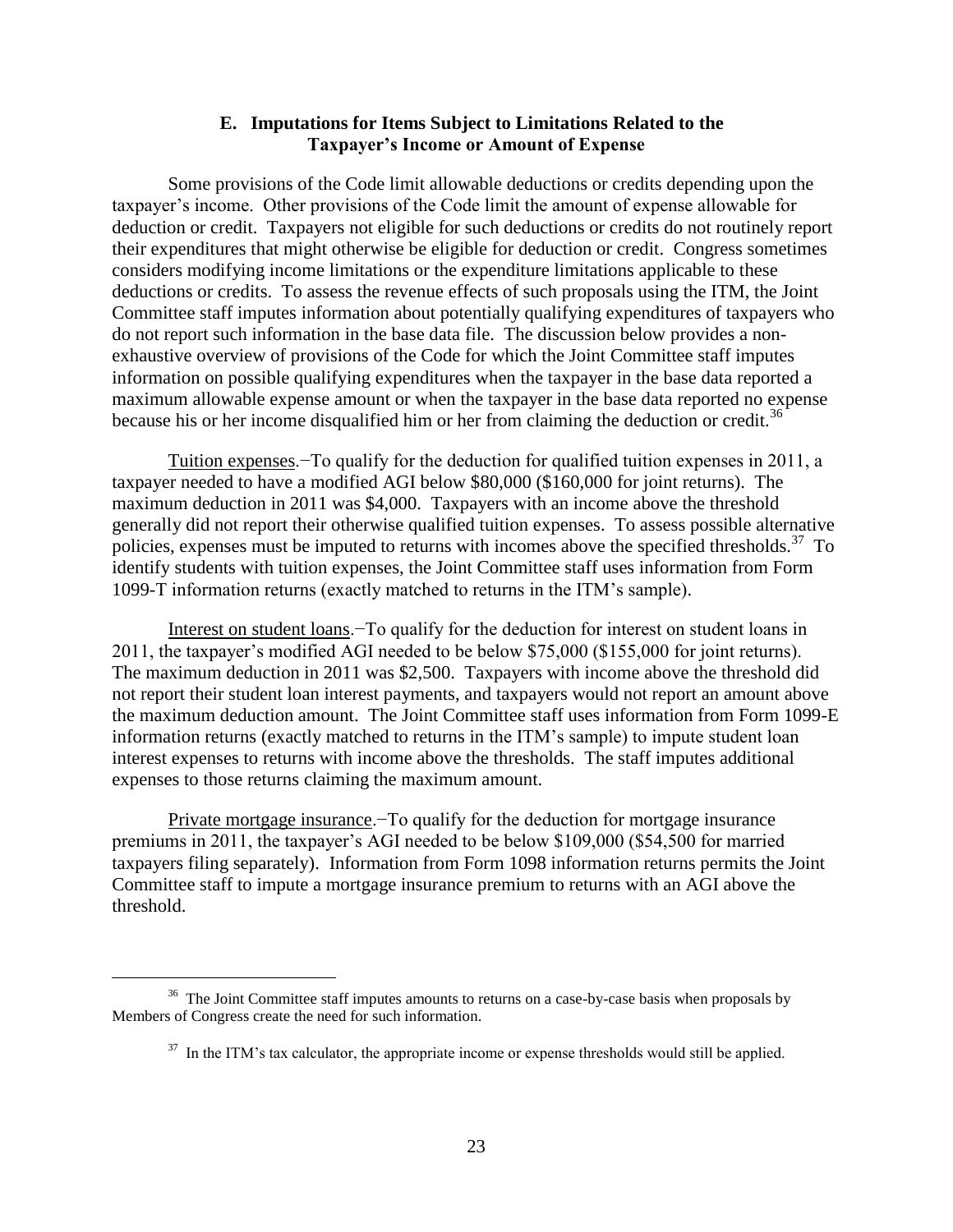IRA contributions.−In 2011, single and head-of-household taxpayers with an employersponsored retirement plan could generally take a deduction for a full contribution to a traditional individual retirement account ("IRA") only if their modified AGI was not in excess of \$56,000. The ceiling for a full deductible contribution for a spouse with an employer-sponsored plan for a joint return was \$90,000. If only one of the spouses for a joint return was eligible for an employer-sponsored plan, the ceiling for a full deductible contribution for the other spouse was \$169,000. In general, in 2011, the maximum IRA contribution and deduction, for an individual was \$5,000 (\$6,000 if aged 50 or over). The limit for deductible IRA contributions to a traditional IRA for taxpayers with an employer sponsored plan is phased out over a \$10,000 range (except that the limit for a spouse with an employer sponsored plan for a joint return is phased out over a \$20,000 range.) A person without an employer-sponsored retirement plan or a spouse with an employer-sponsored plan could make a deductible contribution to a traditional IRA up to the prescribed maximum regardless of income.

The maximum contribution to a Roth IRA in 2011 was the same as to a traditional IRA. However, the income ceilings for a Roth IRA contribution, which apply without regard to participation in by an employer-sponsored plan, were higher than those for a deductible traditional IRA. A single or head-of-household filer could fully contribute to a Roth IRA with a modified AGI up to \$107,000; the ceiling for joint returns was \$169,000. The limit on Roth IRA contributions is phased out over a \$15,000 range for single and heads-of-household returns, and \$10,000 for joint returns.

Policy makers may inquire about the revenue consequences of changing these contribution limitations. Consequently, the Joint Committee staff makes a prediction of what contributions taxpayers would make if they were not subject to the limitations. The process uses the differential income ceilings between deductible traditional and Roth IRAs to impute two desired IRA contribution amounts. The first is a desired deductible IRA contribution amount and the second is a "desired" Roth IRA contribution amount. Conceptually, these amounts are what the taxpayer would contribute to a traditional and/or Roth IRA plan in the absence of contribution and income limitations.

Form 5498 information returns report IRA contributions. When exactly matched to taxpayers in the ITM's tax sample, Form 5498 identifies taxpayers who make a contribution to an IRA. The Joint Committee staff creates an extract of tax returns with modified AGI above the threshold for making a deductible traditional IRA contribution but below the threshold for making a full Roth IRA contribution. Excluded from the extract are returns without earnings, returns where the taxpayers are over 70 years of age, returns taking an IRA distribution, returns with zero taxable income, and returns where taxpayers have made a Keogh, SIMPLE, or SEP retirement contribution. In short, the extract contains returns of taxpayers who could make a full Roth IRA contribution or, provided the taxpayers do not have an employer-sponsored retirement plan, a full deductible traditional IRA contribution. Using these extracted returns, a probit model predicts whether a return reports an IRA contribution (and the type of IRA to which the contribution is made). Independent variables in the probit model include filing status, age cohort, an itemized deduction indicator, presence of dependents, presence of an employersponsored retirement plan, presence of a contribution to a section 401(k)-type retirement plan, and the presence of a significant amount of dividends or interest income. Using the probit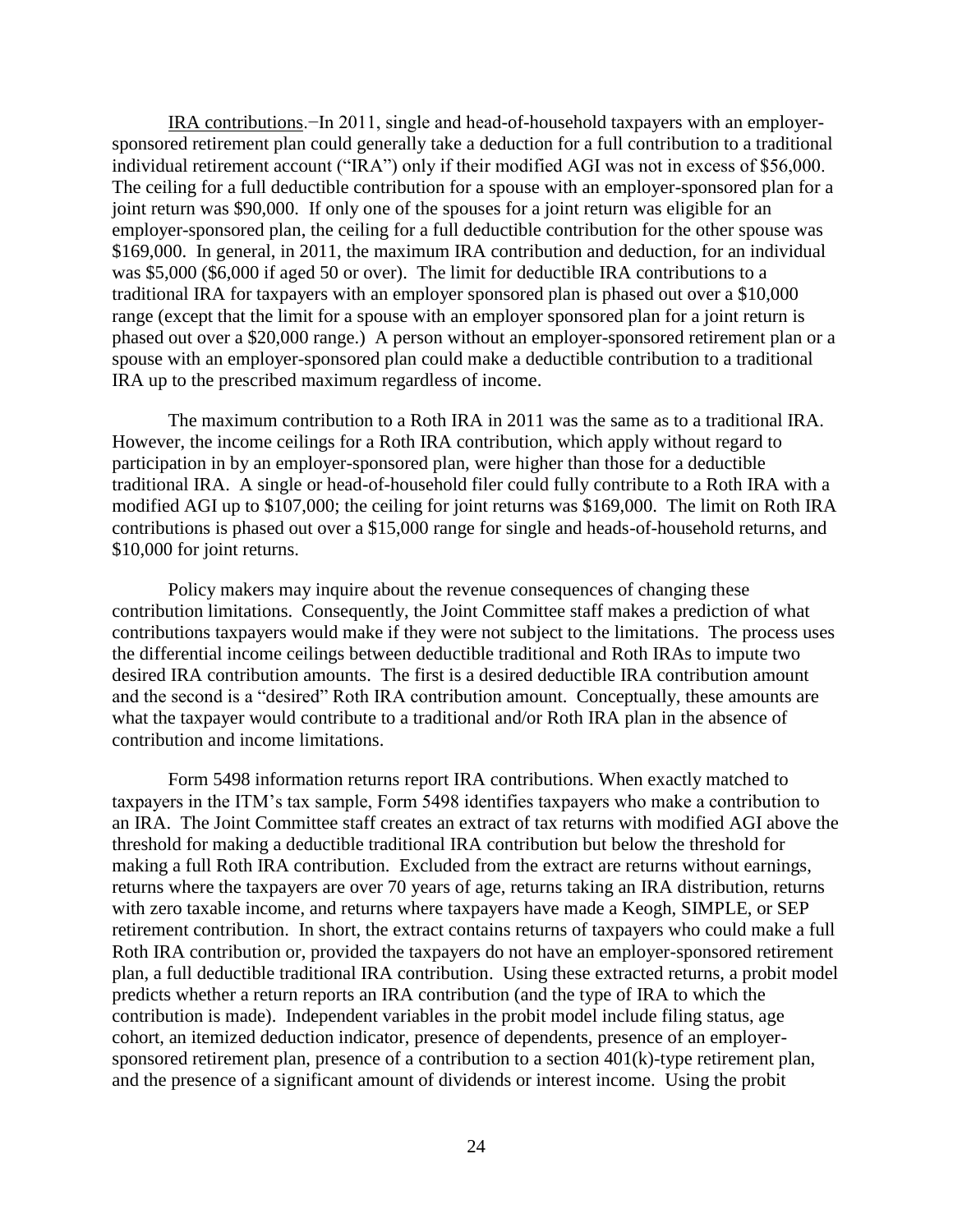model, the Joint Committee staff selects returns of taxpayers who would make a Roth or deductible traditional IRA contribution if there were no income restrictions.

For returns selected to reflect a contribution, the next step is to impute a desired contribution level. To impute the desired contribution level (*i.e.*, unconstrained by the limitations of present law) the Joint Committee staff draws on the data of similarly situated selfemployed taxpayers who may make contributions to a Keogh, SIMPLE IRA, or SEP retirement plan. Although contributions under these plans also are constrained under present law, the maximum contributions under these plans are higher than the maximum IRA limits. The Joint Committee staff calculates the desired contribution by applying a probit equation for returns claiming a Keogh, SIMPLE IRA, or SEP deduction. The equation estimates the probability a taxpayer contributes to the plan in one of several different contribution amount categories, (*e*.*g.* \$501 to \$1,000).

The Joint Committee staff also imputes a desired IRA contribution amount to all returns claiming the maximum contribution. Form 5498 information returns are used to identify taxpayers contributing the maximum amount to a Roth IRA. Experience has shown that many taxpayers making the maximum contribution would contribute more if allowed. The imputation method is to draw on the saving choices of similarly situated self-employed taxpayers and to estimate a probit equation for imputing a contribution level, conditional on the contribution being greater than the maximum IRA contribution amount.

<span id="page-26-0"></span>Finally, the Joint Committee staff must split the combined desired IRA contribution into a desired deductible traditional IRA contribution and a desired Roth IRA contribution. For returns with a deductible traditional IRA contribution or Roth IRA contribution below the maximum and with either a modified AGI below the deductible traditional IRA ceiling or no employer-sponsored retirement plan, the desired deductible traditional IRA and Roth IRA contributions are equal to the actual deductible traditional IRA or Roth IRA contributions. Three possible outcomes apply to returns with a modified AGI above the deductible traditional IRA ceiling and below the ceiling for making a full Roth IRA contribution. If the taxpayer does not include an actual Roth contribution, the assumption is that, for most taxpayers, the entire desired IRA contribution is a desired deductible traditional IRA contribution. However, if the taxpayer included a contribution to a Roth IRA, some portion of these taxpayers presumably switch to a deductible traditional IRA contribution. For the remaining taxpayers, the desired IRA contribution is assumed to be a Roth IRA contribution. For a portion of the taxpayers excluded from a Roth IRA because the taxpayer's modified AGI is above the ceiling, the desired IRA contribution is a desired deductible traditional IRA contribution; for the remaining portion of such taxpayers, the desired IRA contribution is assumed to be a Roth IRA contribution.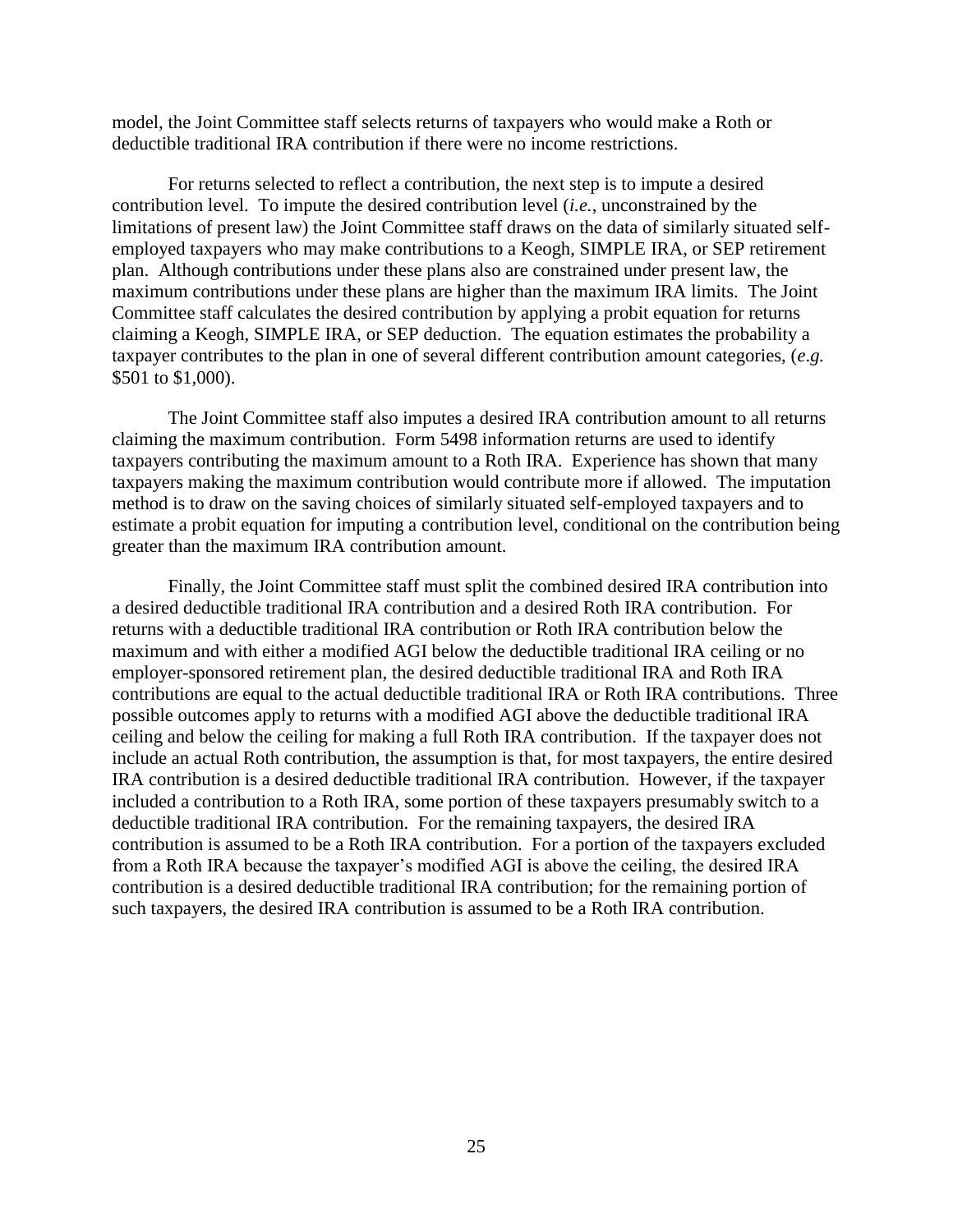## **F. Income Imputed For Inclusion In The Joint Committee Staff's Expanded Income Measure**

For distributional analyses, the Joint Committee staff classifies returns by an expanded income measure that includes certain income sources not reported on filed income tax returns or on information returns.<sup>38</sup> In particular, the measure includes imputed amounts for workers' compensation, tax-favored employer and employee contributions to health and life insurance plans, the insurance value of Medicare benefits, and the incidence of the corporate tax on the taxpayer.

Workers' compensation.−Imputed income attributable to workers' compensation is obtained from the statistical match to the CPS described in Part III. C, above.

Value of Medicare benefits.−The insurance value of Medicare benefits is obtained from a two-step process. First, the Joint Committee staff imputes three Medicare enrollment status markers to individuals on the ITM. The three status markers correspond to enrollment in Medicare Part A, Medicare Part B, and Medicare Part D. Second, the average dollar value of Medicare benefits is imputed to the enrollees based on information received annually from the CBO.

The ITM's target for the number of Medicare enrollees comes from the annual Medicare Trustees' Report, as well as statistics provided by the Center for Medicare and Medicaid Services.<sup>39</sup> Nearly everyone aged 65 and over is enrolled in Medicare Part A. The Joint Committee staff assumes everyone aged 65 and over receiving Social Security benefits is enrolled in Medicare Part A. To match the target number of individuals age 65 and over enrolled in Medicare Part A, the Joint Committee staff randomly assigns Medicare Part A enrollment status to those individuals age 65 and over not receiving Social Security benefits.

Disabled people under the age of 65 who are receiving Social Security disability benefits may qualify for Medicare Part A, but generally only after a two-year waiting period. A link to Form SSA-1099 information returns identifies people receiving Social Security disability benefits. To match the target number of disabled persons under age 65 enrolled in Medicare Part A, the Joint Committee staff randomly assigns Medicare Part A enrollment status to individuals from age 25 through age 64 who are receiving Social Security disability benefits.

 $\overline{\phantom{a}}$ 

<sup>&</sup>lt;sup>38</sup> For more information on the expanded income definition used by the Joint Committee staff, see Joint Committee on Taxation, *Overview of the Definition of Income Used by the Staff of the Joint Committee on Taxation in Distributional Analyses* (JCX-15-12), February 8, 2012, and Joint Committee on Taxation, *Modeling the Distribution of Taxes on Business Income* (JCX-14-13), October 16, 2013.

<sup>&</sup>lt;sup>39</sup> See [www.cms.gov/Research-Statistics-Data-and-Systems/Research-Statistics-Data-and-Systems.](http://www.cms.gov/Research-Statistics-Data-and-Systems/Research-Statistics-Data-and-Systems) The ITM's targets are based on the number of Medicare enrollees living in the United States plus a small increase for overseas filers.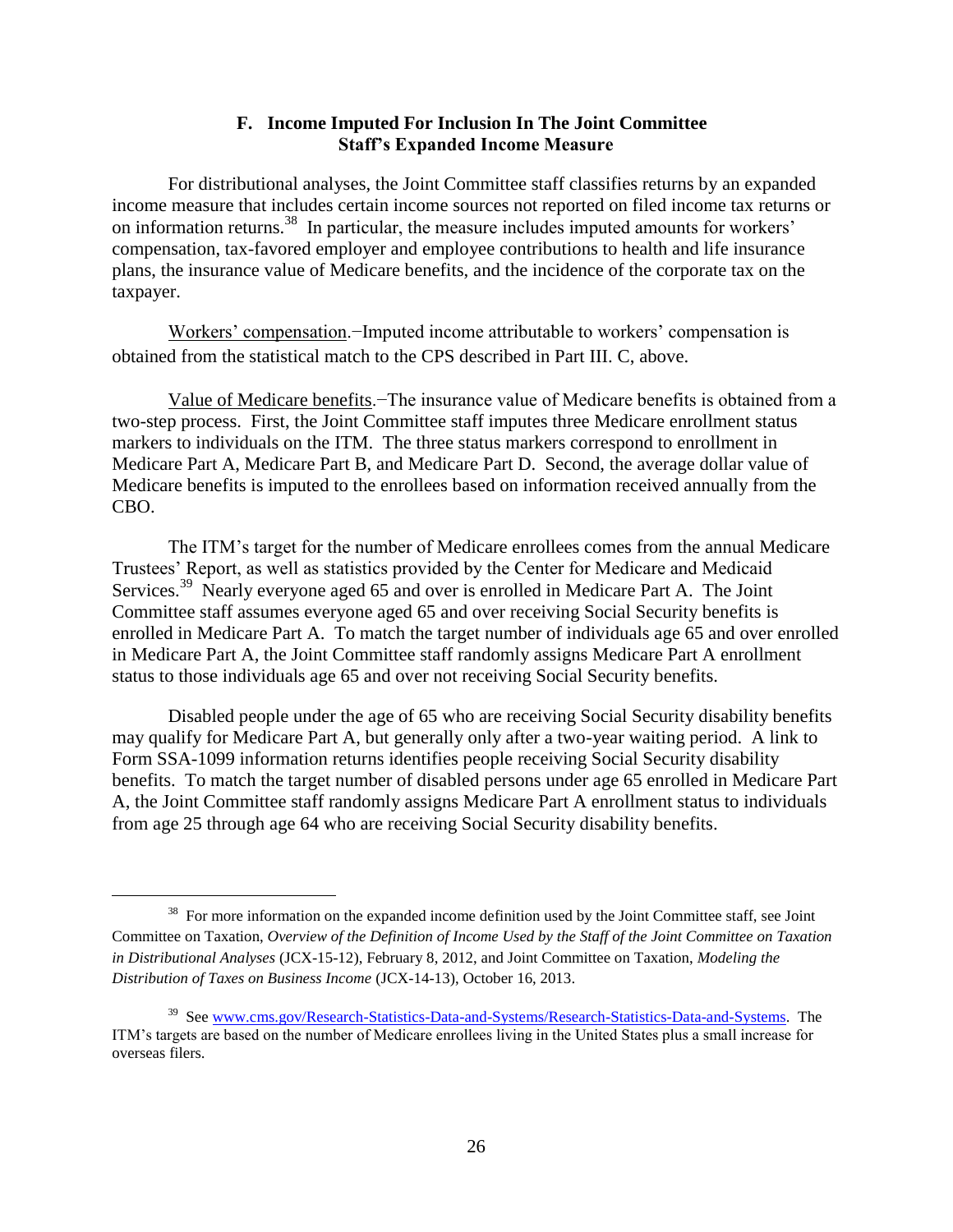Approximately 93 percent of people enrolled in Medicare Part A are also enrolled in Medicare Part B and approximately 350,000 people receive Part B but not Part A. To match these figures, the Joint Committee staff randomly selects approximately 93 percent of the individuals enrolled in Medicare Part A in the ITM to also be enrolled in Medicare Part B, and randomly assigns Medicare Part B enrollment status to the pool of individuals age 65 and over who are not enrolled in Medicare Part A.

Of the population enrolled in Medicare Part A or Part B, approximately 73 percent are also enrolled in Medicare Part D. (Only individuals enrolled in Medicare Part A or Medicare Part B, or both, are allowed to enroll in Medicare Part D.) The Joint Committee staff assigns Medicare Part D enrollment status to individuals in the ITM based on a probit model estimated with MEPS data. Independent variables in the model include filing status, presence of dependents, presence of earnings, presence of pension income, presence of dividend or interest income, and the dollar amount of family income.

Once the Medicare enrollment status markers are imputed to individuals in the ITM, the next step is to impute the dollar value of benefits. Each year, the CBO provides estimates of the average value of the benefits of each of the three Medicare types for each year in the Congressional budget period. All Medicare enrollees are imputed the same benefit amount, regardless of health status. However, Medicare Part B and Part D enrollees are required to pay a premium for participating in the program. The Center for Medicare and Medicaid Services provides estimates of the standard premium amounts for both Part B and Part D for most years in the Congressional budget period. $40^{\circ}$  The premium increases for people with higher incomes. The Joint Committee staff follows Medicare's formulas and calculates each person's premium amount.<sup>41</sup> The value of Medicare benefits included in expanded income is net of these premium amounts.

Employer Contributions to life insurance.−In general, employers can provide their employees with an annual life insurance policy of up to \$50,000, the premium value of which is excluded from income. The Joint Committee staff makes separate imputations of the excluded premium value for taxpayers in the civilian workforce and taxpayers in the military.

The imputation for employer contributions to life insurance is based on participation rates observed in the Bureau of Labor Statistics' Employer Costs and Employee Compensation Survey.<sup>42</sup> According to the survey, 0.2 percent of total compensation paid to all civilian workers

 $\overline{\phantom{a}}$ 

<sup>&</sup>lt;sup>40</sup> Estimates for the last two years of the budget period are not available. The Joint Committee staff imputes the premium amounts for these years by extrapolating from the last available premium amount and using a medical cost deflator.

<sup>&</sup>lt;sup>41</sup> Certain Medicaid and other low-income enrollees of Medicare may be eligible for a low-income subsidy to offset the premium requirement. At present the ITM does not account for those subsidies. In addition, in 2011 and 2012 some Medicare Part B and Part D enrollees paid less than others due to regulatory actions. The ITM adjusts premiums for those enrollees affected by these regulatory actions.

<sup>&</sup>lt;sup>42</sup> See [www.bls.gov/news.release/ebs2.t05.htm,](http://www.bls.gov/news.release/ebs2.t05.htm) an[d www.bls.gov/news.release/ecec.t01.htm.](http://www.bls.gov/news.release/ecec.t01.htm)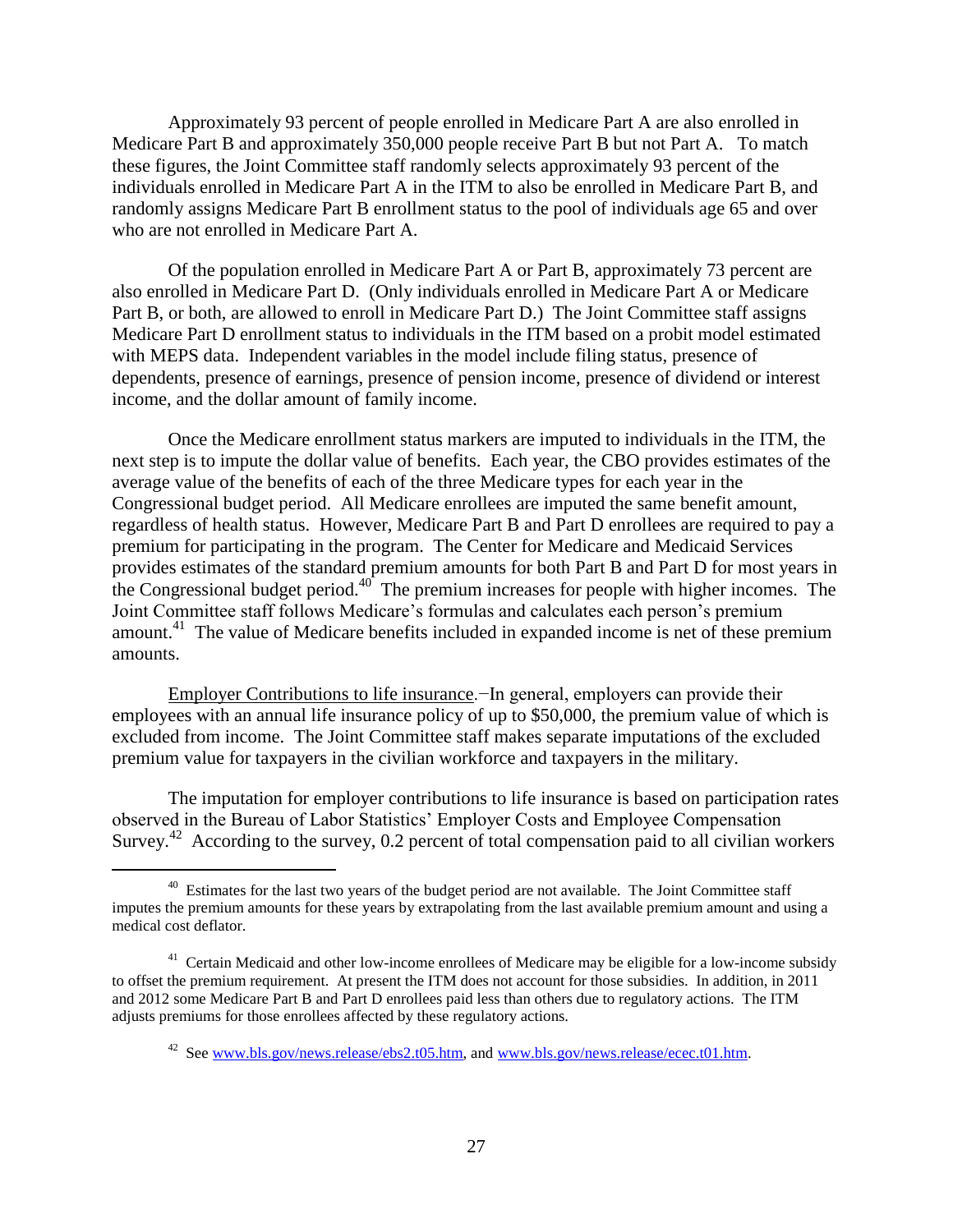consists of life insurance benefits. The Joint Committee staff uses this percentage to target the overall amount of premiums excluded. As explained above, data are available on a worker's firm size and industry by linking Form W-2 returns to Form 941 data. The Joint Committee staff randomly assigns life insurance benefits to employees based on these participation rates.

For firms that do provide life insurance benefits, a common practice is to provide a policy the death benefit of which is approximately equal to the employee's wages. The excluded premiums an employee's employer-provided life insurance policy imputed to the ITM is capped at the premium cost of a life insurance policy equal to his or her total wages or \$50,000, whichever is less. To measure the employer's contribution, the Joint Committee staff uses the premium cost of \$50,000 of group term life insurance coverage offered by the U.S. Department of Veterans Affairs.<sup>43</sup> The price varies by five-year age classes. For example, the employer's contribution toward an employee's \$50,000 policy would be \$48 per year for a 27-year old employee and \$402 per year for a 57-year old employee.

The Joint Committee staff uses a different methodology to impute life insurance premium costs to military personnel. Form W-2 information in the ITM identifies military personnel. A member of the armed services can purchase up to a \$400,000 life insurance policy using the subsidized rate of 6.5 cents per \$1,000 of coverage per month. Active duty military personnel currently serving in a war zone do not contribute anything towards the policy. Each year, the military services request an appropriation from Congress to make up the shortfall between the insurance premiums received and death benefits paid. This appropriation is, economically, the total value of life insurance benefits given to all military personnel for that year. The long-term average appropriation has exceeded \$300 million per year. The Joint Committee staff calculates the net premium cost of life insurance using the same price per \$50,000 used for civilians and assumes all military personnel purchase the full \$400,000 policy and pay a premium at the subsidized rate. These values are reduced proportionally such that the total value of the imputed subsidy equals the appropriated subsidy.

Employer contributions to health plans.−Information on employees receiving employersponsored health coverage is obtained through a statistical match between the ITM's tax data and the MEPS data as explained in Part III. C, above. The Joint Committee staff has worked with the Department of Health and Human Services to obtain tabulations providing the distributions of health premium expenses for several categories of insurance. The health premium expenses are broken out by excludable amounts paid by the employer, excludable amounts paid by the employee, and after-tax amounts paid by the employee.

Incidence of corporate taxes and passthrough taxes.−As used by the Joint Committee staff, the concept of expanded income is a current-year, pre-tax and transfer income concept, expressed in nominal dollars.<sup>44</sup> In the absence of business taxes, capital owners receive higher

 $\overline{a}$ 

<sup>&</sup>lt;sup>43</sup> See [www.benefits.va.gov/insurance/vgli\\_rates\\_new.asp.](http://www.benefits.va.gov/insurance/vgli_rates_new.asp)

<sup>44</sup> Joint Committee on Taxation, *Overview of the Definition of Income Used by the Staff of the Joint Committee on Taxation in Distributional Analysis* (JCX-15-12), February 8, 2012.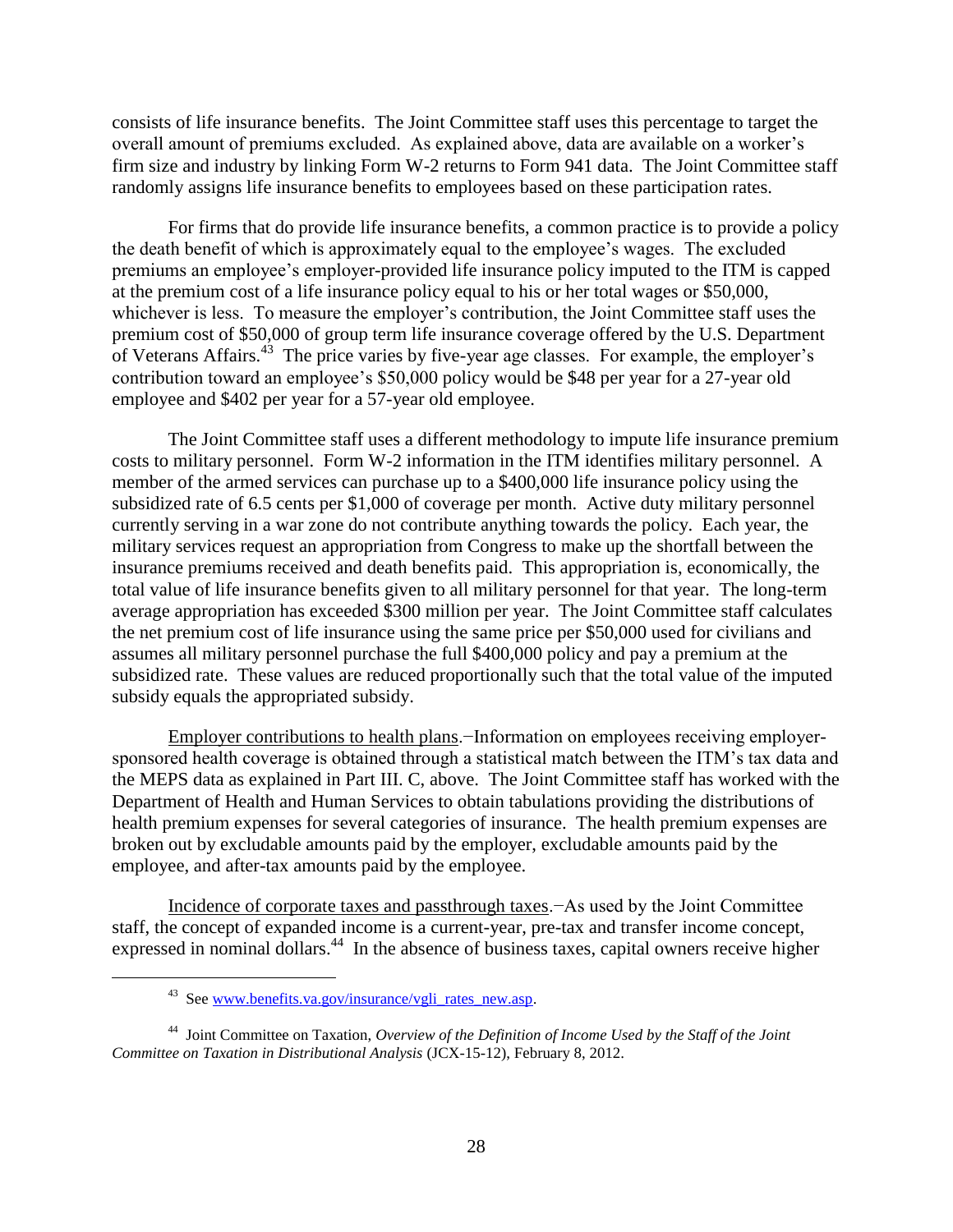incomes than they report on their individual tax returns and wage earners receive higher wages. Therefore, the pre-tax and transfer income concept suggests there should be an increase in the income shown on the tax return by the amount of corporate income taxes that are effectively borne by individuals.

Expanded income is further adjusted to reflect the Joint Committee staff's incidence analysis with respect to business income of passthrough entities and sole proprietorships. Because passthrough owners report the passthrough income on their individual tax returns and then pay the tax with their personal income taxes, this treatment accurately reflects a pre-tax and transfer income concept of the tax burden were borne entirely by the passthrough owner. However, because the Joint Committee staff estimates that five percent of the pass through tax is actually borne by workers rather than owners, the income reported by passthrough owners on their individual tax returns actually exceeds that in a pre-tax environment. Thus, taxes attributable to business activities of passthrough entities are accounted for in expanded income by reducing the expanded income of passthrough owners by five percent of the amount of taxes attributable to their passthrough entities and increasing the expanded income of workers by that same amount. The same is true for income received by owners of sole proprietorships.

The description of the imputations for the incidence of corporate taxes and taxes on the income of businesses organized as passthrough entities is described in JCX-14-13, *Modeling the Distribution of Taxes on Business Income* (October 16, 2013).

### **G. Other Imputations to the ITM**

<span id="page-30-0"></span>The ITM contains a wide assortment of other imputations, which are briefly summarized here.

Roth retirement savings.−Participants in employer-sponsored retirement savings plans (e.g., section 401(k) plans) may make Roth contributions to the plan. That is, the contributions to the plan are made in after-tax dollars. Any Roth funds in the plan, including any earnings on contributions to the plan, generally may be distributed tax-free. A section 401(k) plan must elect to offer Roth features as part of the plan. If it does, the participants have a choice to continue making traditional tax deferred contributions, switch to making Roth type contributions, or do some combination of the two. Even though the ability to make Roth contributions to taxdeferred accounts occurred several years ago, evidence suggests the adoption of Roth section 401(k) accounts is accelerating. For the purposes of modeling Roth contributions on the ITM, the Joint Committee staff randomly selected taxpayers with section 401(k) type accounts to switch to Roth contributions to hit a forecast target for total Roth contributions, with a growing number of people switching over the budget period. In addition, the Joint Committee staff has imputed a reduction in taxable retirement plan distributions, with increasing reductions over the budget period.

Dependent care expenses.−Many employers offer a cafeteria plan under which an employee may contribute pre-tax amounts to a flexible spending account for qualified dependent care expenses. Such contributions are reported on Form W-2, and the cap on contributions per return is generally \$5,000. Alternatively, taxpayers with qualified dependent care expenses may qualify for a credit for their expenses of up to \$3,000 for taxpayers with one qualifying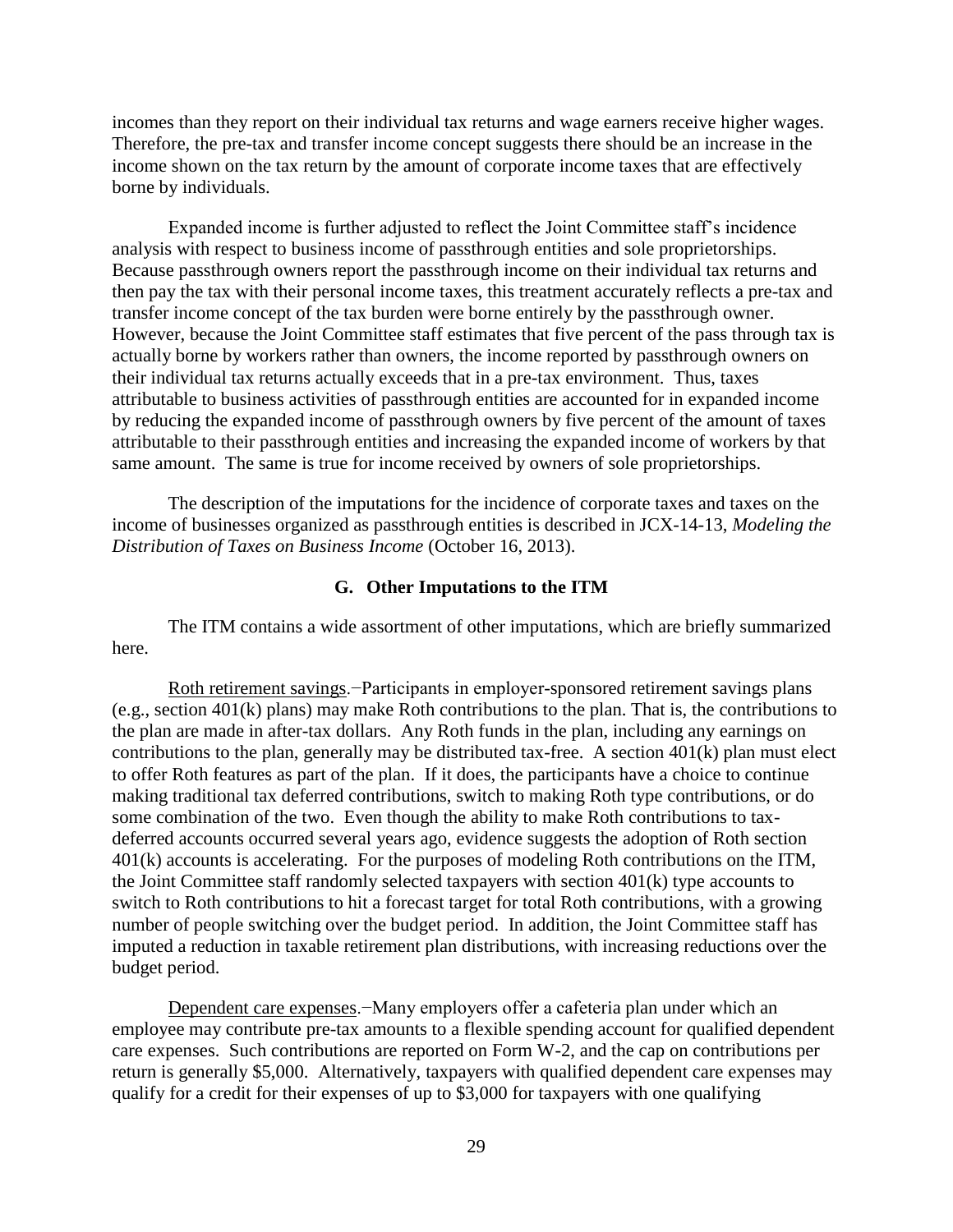dependent or \$6,000 for taxpayers with two or more qualifying dependents. These limits are reduced by any contributions to dependent care flexible spending accounts.

A number of taxpayers with dependent care benefits under a cafeteria plan do not file Form 2441 Child and Dependent Care Expenses with their return. The presumption is that the contributions to the cafeteria plan fully cover any dependent care expenses up to the credit limitations. The Joint Committee staff imputes the otherwise missing pieces of information necessary to calculate a dependent care credit if the taxpayer did not have access to a cafeteria plan. In particular, the imputations include the number of qualifying children and the amount of qualifying dependent care expenses.

Imputations to provide detail to information reported to the IRS.−For some policy analysis it is important to have detail beyond that available in information reported to the IRS. For example, the American Recovery and Reinvestment Act of 2009 ("ARRA")<sup>45</sup> transformed the Hope Scholarship Credit into the American Opportunity Tax Credit. Under ARRA, the definition of qualified tuition expenses was expanded to include course materials. Taxpayers do not have to report their qualifying expenses separately, but policy analysis may require such detail. The course material expenses are imputed to the ITM. The average expenses for books and supplies reported by the College Board in "Trends in College Pricing" are used to impute course material expenses for each student with tuition on the ITM.<sup>46</sup>

Imputations to Form W-2.−In general, a successful Form W-2 match for a return occurs when the sum of the wages, salaries, and tips on the Form W-2 linked to the primary and secondary taxpayers on the return equals the reported amount of wages on Form 1040. Not all returns in the ITM's data have successful Form W-2 matches.

Cases exist in which the sum of the Form W-2 wages is less than reported wages. In the case of joint returns, the wages for which no Form W-2 exists must be allocated to either the primary taxpayer or the spouse. If the return also included a Schedule SE, Self-Employment Tax, the earnings reported on Schedule SE can determine which spouse had earned the wages. If the return reported a nonqualified stock option as a margin entry on Form 1040, the Joint Committee staff assumes the wages belong to the spouse with the greatest wages as measured by the existing Form W-2 match. If the shortage of Form W-2 wages is less than \$25,000, the Joint Committee staff assumes the return is missing one Form W-2, and allocates the wages to the spouse currently without wages. If both spouses have a Form W-2 link, the wages for which there is no Form W-2 are assigned to the primary taxpayer. If the shortage is greater than \$25,000, the probability that the missing Form W-2 came from the primary taxpayer is based on data from joint returns in which the link to Forms W-2 was completely successful.

In addition to allocating wages for which there is no Form W-2 to the primary taxpayer or spouse, the Joint Committee staff imputes deferred compensation amounts and a retirement plan

 $\overline{\phantom{a}}$ 

<sup>45</sup> Pub. L. No. 111-5.

<sup>46</sup> College Board, *Trends in College Pricing*[, http://trends.collegeboard.org/college-pricing.](http://trends.collegeboard.org/college-pricing)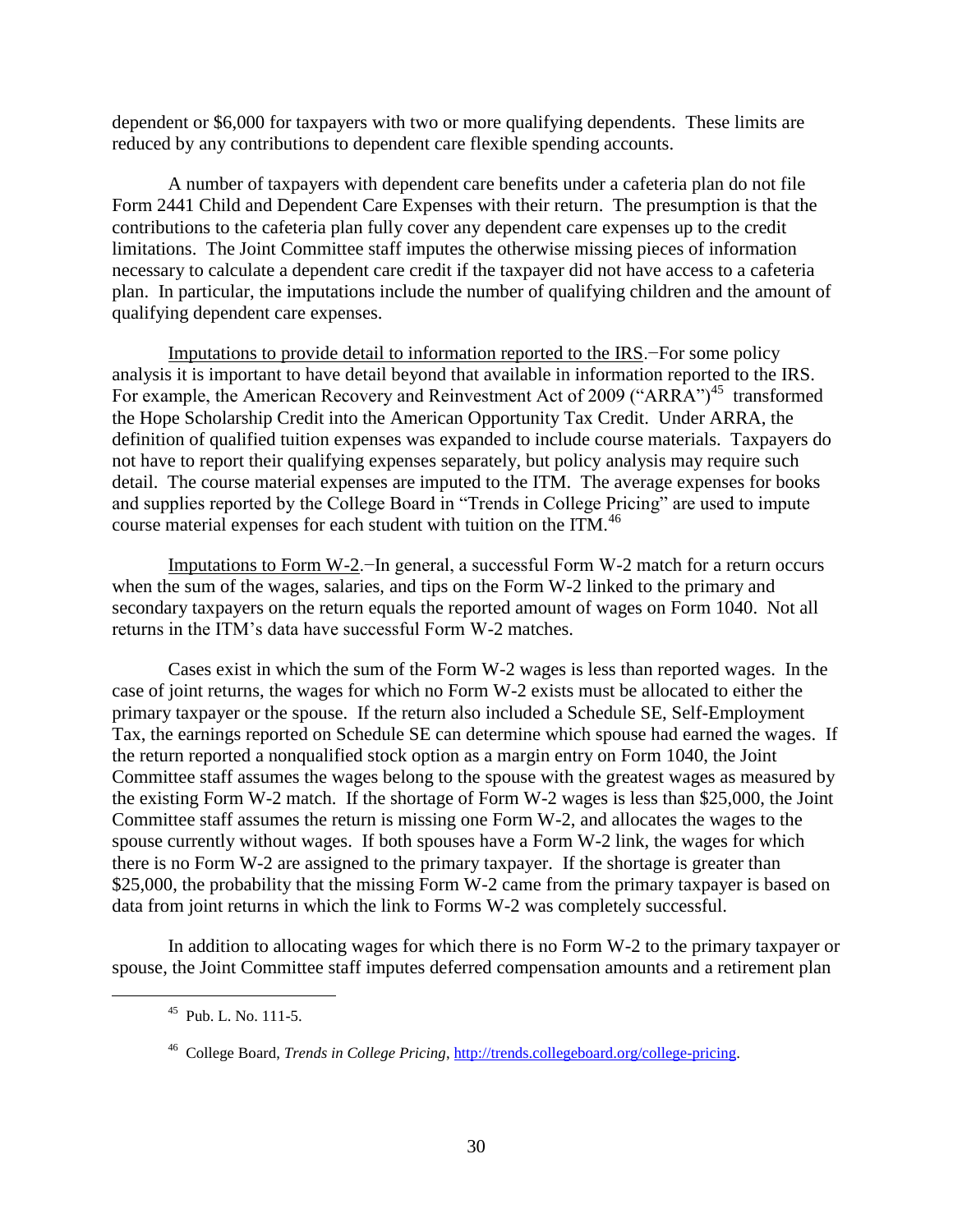participation marker in such cases of defective Form W-2 matches. These imputations are based on the probability the missing Form W-2 would have shown a value for deferred compensation or a positive indicator for a retirement plan.

In cases where the sum of the Form W-2 wages is greater than reported wages, the Joint Committee staff tries to find the one or several Forms W-2 that account for the overage. While one cannot discount the possibility that the taxpayer is non-compliant and under-reporting his or her wages, it is possible that the taxpayer was issued a corrected (or duplicate) Form W-2 which was not identified by the IRS in the data provided.

Identification of military personnel.−Some tax legislative proposals have required the Joint Committee staff to identify those taxpayers on the ITM who are members of the armed services. Armed service members can be divided into active duty and National Guard/reservists. The payor identification number on the taxpayer's Form W-2 identifies the taxpayer as a member of one of the armed services.

Nonresident exemptions.−The ITM's base data includes both domestically filed tax returns, that is those returns that report a U.S. address, and tax returns filed by U.S. persons resident overseas. As noted above, the number of children between the ages of two and 15 claimed as personal exemptions exceeds the U.S. resident population for that same age cohort. The Joint Committee staff estimates the excess to be 4.2 million exemptions. Some of the gap is likely due to non-compliant reporting. However, some taxpayers legitimately claim personal exemptions for children not living in the United States. In addition, the number of adults between the ages of 27 and 40 for filers and non-filers, as measured by personal exemptions, is greater than the United States resident population by approximately 0.6 million. One likely explanation for this is a misidentification of overseas filers. $47$ 

To address these differences, the Joint Committee staff imputes a nonresident exemption marker to exemptions reported on domestically filed returns. The marker indicates that the personal exemption does not represent a U.S resident, regardless of the reason. In the case of dependent children, the probability of selection varies by the age of the dependent and whether the child's taxpayer identification number is an ITIN or SSN. In the case of adults aged 27 to 40, the Joint Committee staff randomly draws from returns of single filers with a reported ITIN or spouses on joint returns with a reported ITIN.

 $\overline{a}$ 

 $^{47}$  A U.S. person resident abroad may report a U.S. address on his or her return even if he or she has not been resident in the United States for a long time. For example, an individual posted abroad by his or her employer, but who has retained his or her U.S. residence, may report that residence's address on his or her return even though he or she spent no time resident in the United States for the year. Estimates of the number of U.S. citizens living abroad vary widely and abound with uncertainty. See Joe Costanzo and Amanda von Koppenfels, "Counting the Uncountable: Overseas Americans," Migration Policy Institute, 2013, available at

[http://migrationpolicy.org/article/couinting-uncountable-overseas-americans.](http://migrationpolicy.org/article/couinting-uncountable-overseas-americans) Further, a tabulation from the Joint Committee's 2011-based ITM shows 228,000 returns with a foreign earned income exclusion and a domestic address. In addition, 181,000 domestically filed returns received a Form W-2 issued to an overseas address.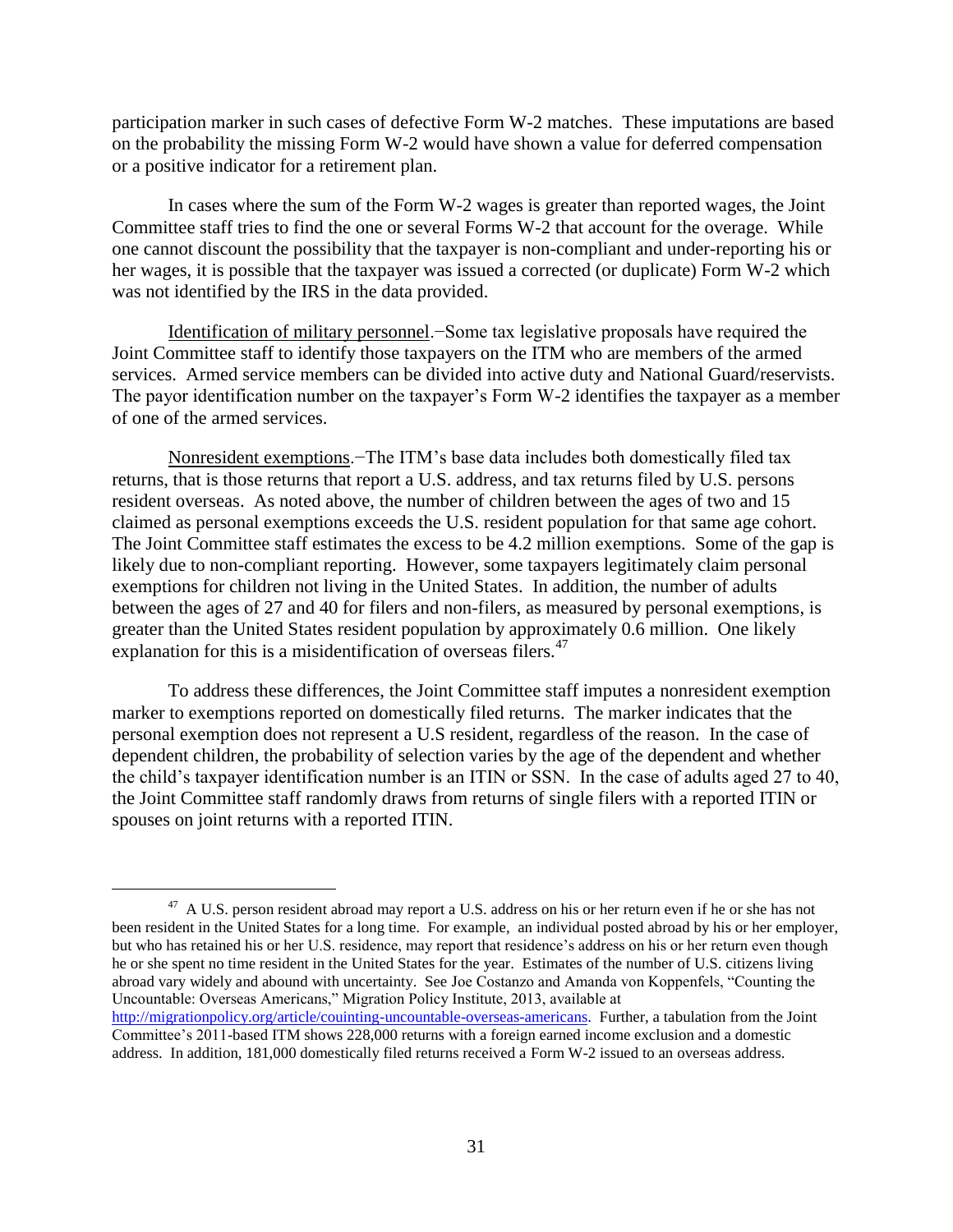Nursing home residents.−Nursing home residents are included in the U.S. resident population but are usually outside the scope of national surveys. For example, nursing home residents are not part of the coverage of the CPS and the MEPS. Yet many nursing home residents file tax returns. Noting such persons in the microdata is an important factor when comparing the ITM's population to non-tax data sources. For policy analysis it may be important to distinguish taxpayers who are resident in nursing homes. Consequently the Joint Committee staff identifies the records of some taxpayers in the base data with a variable denoting their status as a nursing home resident. This status marker is achieved through an imputation to the ITM.

Prisoners.−The population covered by the ITM includes people living in prisons, most of whom do not file tax returns. Prisoners are ineligible for or do not make use of certain tax benefits. For example, prisoners generally receive their health care through the prison system and therefore would not utilize tax preferences related to health care. Because of this special treatment of prisoners, the Joint Committee staff imputes a status marker for people living in prisons. In addition, prisoners are included in the U.S. resident population but are usually outside the scope of many national surveys such as the CPS and the MEPS. The presence of prisoners in the Joint Committee's microdata files is another reason why the CPS population differs from the population represented by the ITM.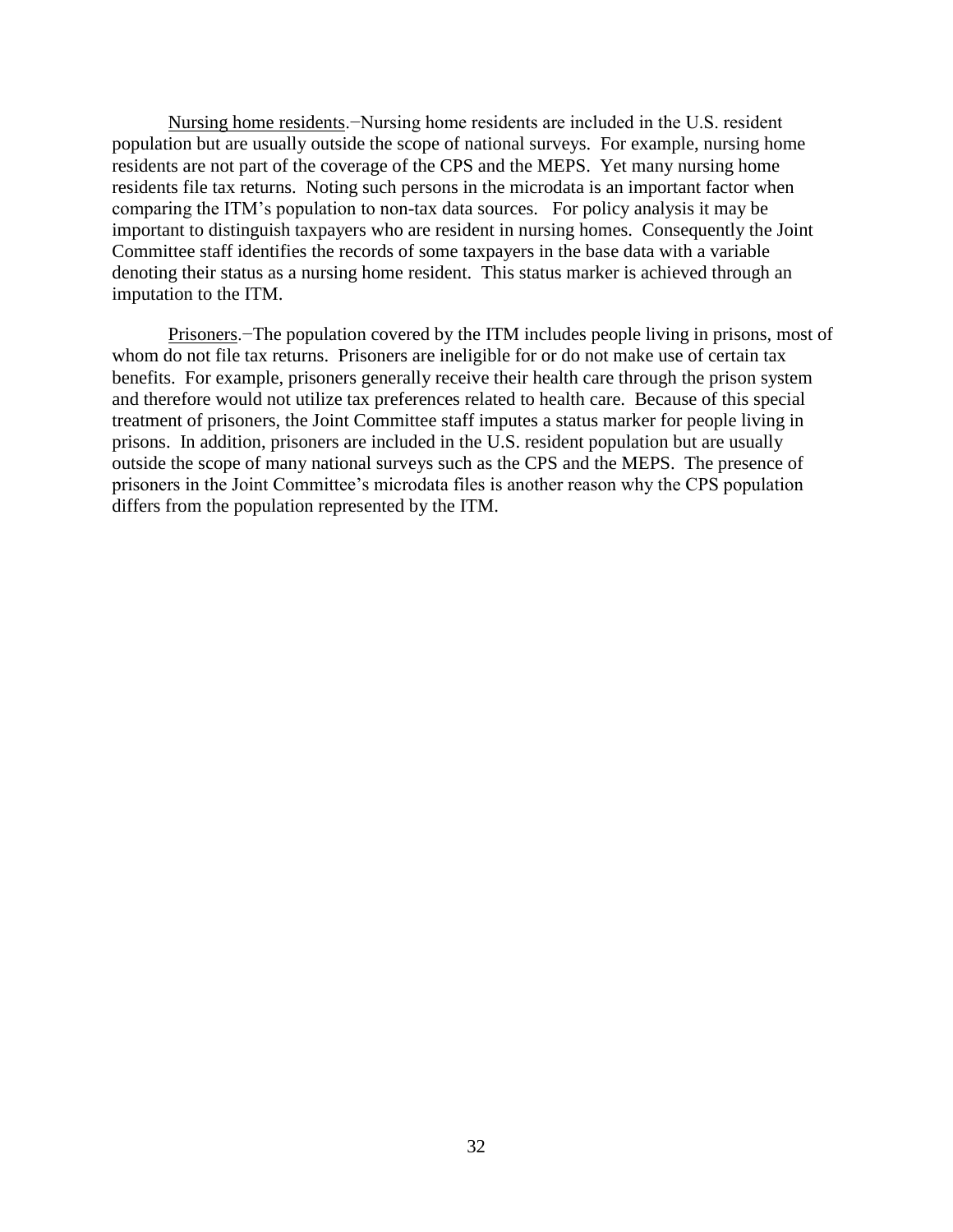### **IV. PROJECTING DATA FOR THE BUDGET PERIOD**

<span id="page-34-0"></span>To forecast the effects of proposed changes to the Internal Revenue Code accurately, the ITM must be "aged" or extrapolated to the future years that policy makers view as relevant. Generally, the Joint Committee staff generates an extrapolated database for each of the years between the tax year from which the data is collected until the end of the 10-year budget period. For the 2014 edition of the ITM, the extrapolated database ran from years 2012 through 2024.

Typically, the Joint Committee staff receives new economic assumptions from the CBO for the upcoming budget period in late December or early January of each year. In particular, the CBO provides forecasted estimates of National Income and Product Account ("NIPA") variables for each year in the budget period. The CBO forecast includes projections of individual income tax and payroll tax receipts. These macroeconomic and receipts forecasts provide the basis for the baseline projections that the Joint Committee staff uses to derive the growth of the many specific components of the ITM. In some cases, specific CBO forecasted variables serve as components in the ITM. For example, the CBO forecast provides year-by-year estimates of the consumer price index, personal interest income, and net positive capital gain income. Further, the CBO provides estimates of the number of individuals receiving employer-provided healthcare benefits and health insurance policy holders, by detailed insurance type, as well as the number of uninsured individuals in the United States. In addition to demographic and economic forecasts from the CBO, the Joint Committee staff also obtains population estimates from the Census Bureau. In a typical year, by the end of January, the extrapolation process is complete and the ITM is ready for use in policy analysis.

The Joint Committee staff uses the CBO's economic assumptions to generate new growth rates and targets for key variables on the ITM. The ITM is forecast to cover the 10-year budget period. That is, the CBO's forecast provides a macroeconomic picture of the economy year-byyear for each year of the budget period. The Joint Committee staff adjusts the microeconomic picture of taxpayers represented by the base data in the ITM such that the year-by-year microeconomic picture is consistent with the CBO's macroeconomic picture. This process is called extrapolation, the mathematics of which is explained in more detail in the Appendix. The extrapolation process is designed to produce a sample file of tax returns that one would expect to see in any of the future years in the budget period.

The Joint Committee staff has devoted a considerable amount of time and resources developing models that can explain, in a statistical sense, the changes in the distributions of incomes. Goals of the extrapolation process include matching estimate totals for various sources of income in the aggregate, as well as matching estimated totals of wages, dividends, and capital gains by income class. In 2012, the Joint Committee staff engaged in a major effort to reexamine the methodology used to estimate expected changes in the distributions of these income sources. This effort resulted in the development of econometric equations that predict the share of each income source within several modified total income classes. Previous individual income tax samples produced by SOI provide the data used for estimating shares of modified total income.

For the analysis of shares of modified total income, the Joint Committee staff defines modified total income as total income appearing on a tax return less capital gains and Social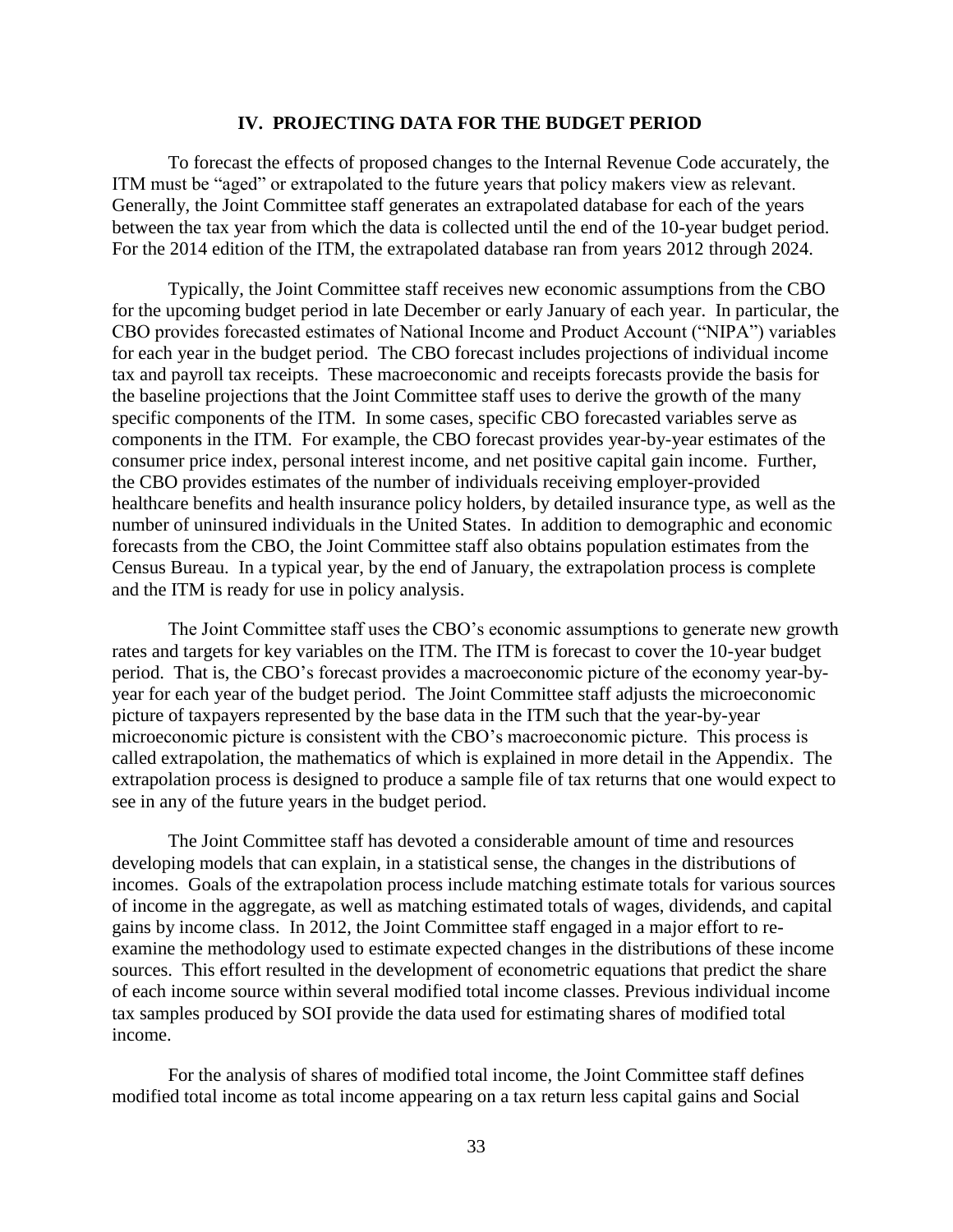Security benefits included in AGI. Modified total income starts with gross income before any of the statutory adjustments permitted to determine AGI. As a group, the adjustments made in determining AGI have not been stable over time. Since the enactment of the Tax Reform Act of 1986,<sup>48</sup> Congress has modified AGI to make adjustments for educator expenses, student loan interest, tuition and fees for higher education, moving expenses, health savings accounts, one half of self-employment taxes, and domestic production activities, among other changes.<sup>49</sup> Because these adjustments have changed over time, they are excluded from modified total income. Likewise, the Joint Committee staff excludes capital gains from modified total income because gains vary greatly from year to year. Further, the timing of capital gains realizations is under the control of the owners more than any other income source. Social Security benefits and Tier I Railroad Retirement benefits are also excluded from the income share analysis because the percentage of such benefits being included in AGI has been rising over time.<sup>50</sup> As part of the process of extrapolating the base data for the budget period to be consistent with the CBO macroeconomic baseline, the Joint Committee staff attempts to match estimated future values of the different components of income, by income quantile, as follows:

- Taxpayers reporting negative incomes;
- Taxpayers reporting no income up to those taxpayers in the  $10<sup>th</sup>$  income percentile;
- $\bullet$  10<sup>th</sup> percentile up to the 20<sup>th</sup> percentile;
- 20<sup>th</sup> percentile up to the 40<sup>th</sup> percentile;
- $\bullet$  40<sup>th</sup> percentile up to the 60<sup>th</sup> percentile;
- $\bullet$  60<sup>th</sup> percentile up to the 80<sup>th</sup> percentile;
- $\bullet$  80<sup>th</sup> percentile up to the 90<sup>th</sup> percentile;
- $\bullet$  90<sup>th</sup> percentile up to the 95<sup>th</sup> percentile;
- $\bullet$  95<sup>th</sup> percentile up to the 99<sup>th</sup> percentile;
- $\bullet$  99<sup>th</sup> percentile up to the 99.5<sup>th</sup> percentile;

 $\overline{\phantom{a}}$ 

<sup>&</sup>lt;sup>48</sup> Pub. L. No. 99-514.

<sup>&</sup>lt;sup>49</sup> Ideally, for an income share analysis, the analyst would like a "constant law" measure of income. It is also true that the tax rules for reporting items included in total income have not remained constant since 1986. However, the effects of changes in reporting requirements are difficult to measure.

<sup>&</sup>lt;sup>50</sup> Social Security and Tier I Railroad Retirement benefits became taxable beginning in 1984. However, benefits are only partially included in AGI and, generally, only for taxpayers with modified AGI above \$25,000 (\$32,000 for joint returns). Under the original 1984 provision, not more than 50 percent of benefits received is included in income. In 1993, Congress increased the amount of inclusion (up to 85 percent of benefits received) for taxpayers with modified AGI above \$34,000 (\$44,000 for joint returns). These thresholds are not indexed for inflation. As nominal incomes rise because of inflation and real economic growth, more and more benefits are included in AGI. Further, taxpayers with incomes below the thresholds are generally not required to report the benefits they receive on their Federal income tax returns.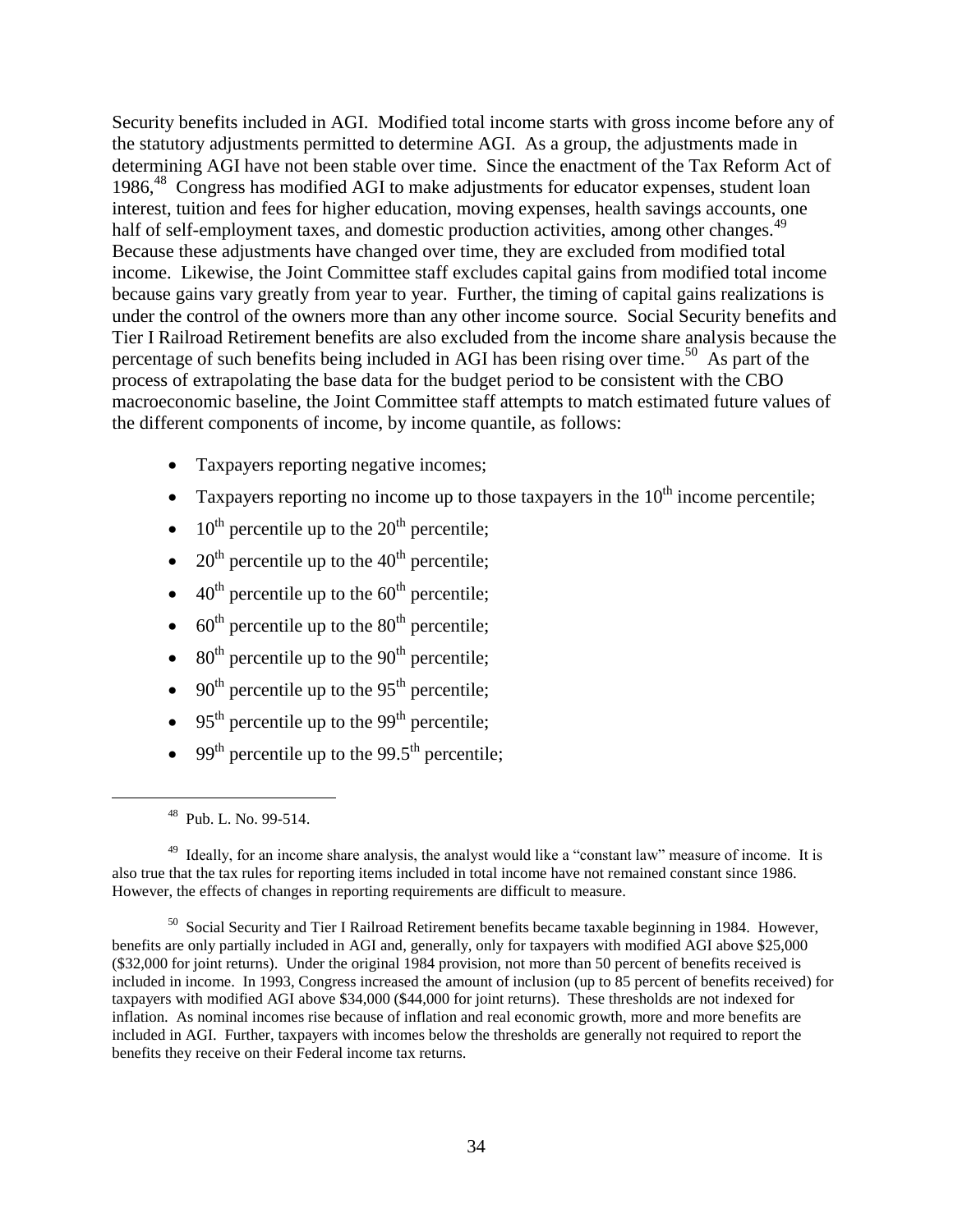- $\bullet$  99.5<sup>th</sup> percentile up to the 99.9<sup>th</sup> percentile;
- $\bullet$  99.9<sup>th</sup> percentile and above; and
- Dependent taxpayers regardless of income.

The extrapolation process is a two-step procedure. In the first step, each of the dollar

variables in the underlying base data file is adjusted by the expected average per-capita growth of that variable. For example, if under the CBO forecast, the average dividend income for a return is expected to grow by four percent annually from the base period's value, then each return's dividend income value is adjusted upward by four percent annually. Separate growth factors are applied to different income sources or deductions. Overall, the Joint Committee staff has developed 29 separate growth factors for the variables in the base data. Generally the same growth factor specified for a variable is applied to all returns in the base data. The growth factor for wages is an exception to this general procedure. By examining the growth in wages over time, the Joint Committee staff has learned that the rate of growth of wage income for returns with low wages is frequently different from that of returns with high wages. Separate growth factors apply for several different wage classes.

### *What are Sample Weights?*

Most microdata sets are obtained by drawing a sample of records from the population. A sample weight is the inverse of the probability of being selected into the sample. For example, if an observation has a one-in-thousand chance of being selected, the sample weight for that selected observation is 1,000.

The second step is to adjust the sample weights of returns in the ITM to match each of the annual specific estimated future values for baseline variables. Here, the Joint Committee staff employs a non-linear optimization algorithm. The estimated future values for the baseline variables serve as targets for the optimization algorithm. The algorithm defines a penalty function. The penalty function assigns a numerical value to the degree to which the sample weights must be modified for the projections to achieve each and every target. The objective is to minimize the penalty function subject to the constraint that all targets are simultaneously achieved. That is, projections deviate from the original sample weights as little as possible. For example, in extrapolating to a year with a forecasted weaker economy, weights on returns with high wages or capital gains might be reduced, while weights on returns with unemployment insurance would likely be increased.

The Joint Committee staff currently attempts to match estimated future values (targets for the optimization algorithm) of approximately 100 economic and demographic variables for each year from the base year through the end of the budget period. For the 2014 edition of the ITM, this meant the Joint Committee staff established estimated future values for baseline variables for each year for 2012 through 2024. These estimated future values are generally not specific components of the CBO baseline economic forecast, but rather they are values of baseline variables in the ITM that are consistent with the CBO's economic forecasts. Estimated future values of variables that the Joint Committee staff matches through this extrapolation process for the ITM include demographic variables, the number of tax filing units with certain dollar-valued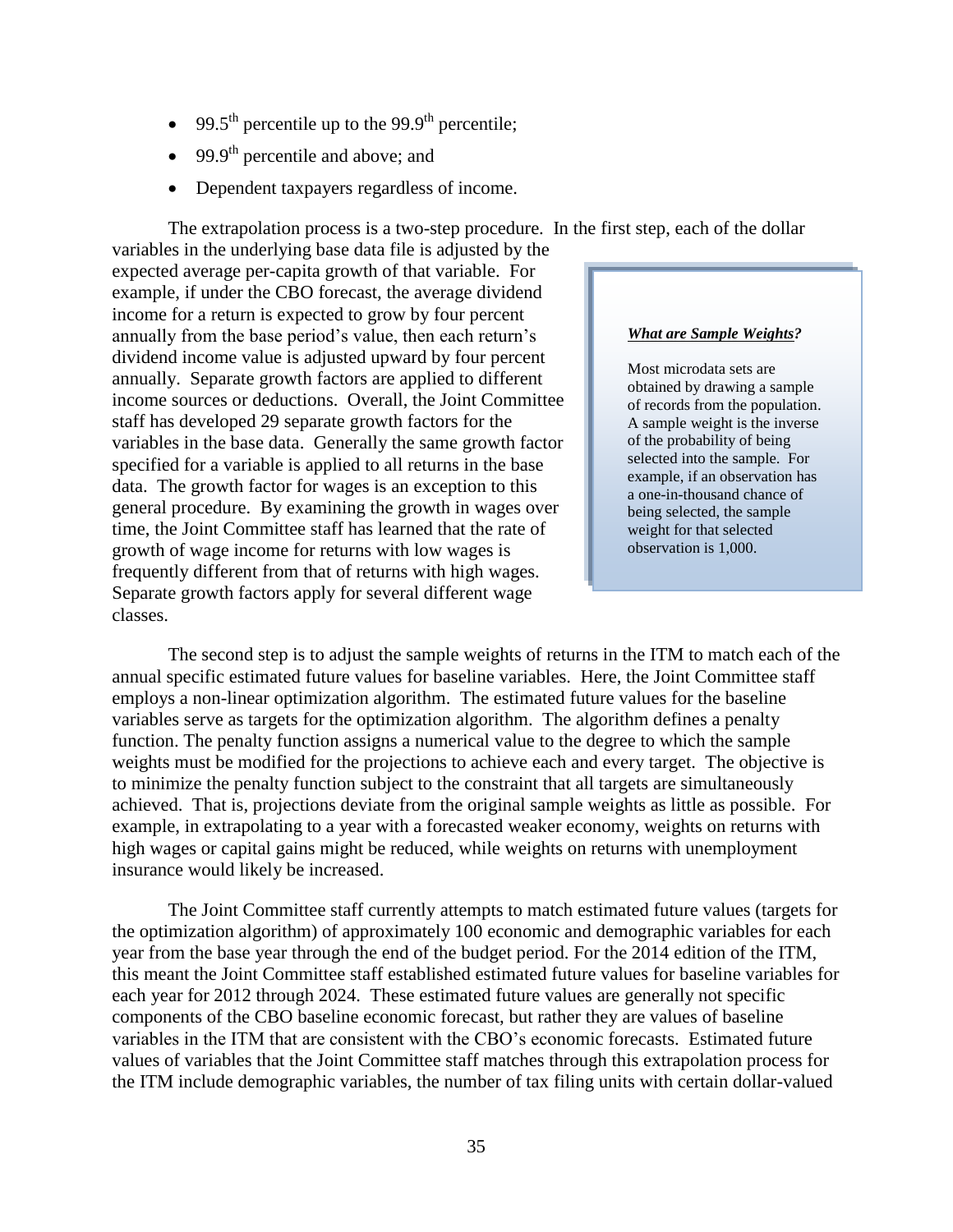variables, and the dollar value of certain variables. Baseline variables matched through this extrapolation process include:

- U.S. resident population, by detailed age cohorts;
- The number of tax filing units, by filing status;
- The number of personal exemptions claimed for dependents;
- The number of tax filing units claiming an earned income tax credit, by number of children;
- The number of tax filing units claiming a dependent care credit;
- The number of itemizers claiming a mortgage interest expense deduction;
- The number of tax filing units with unemployment compensation;
- The number of tax filing units with a capital loss included in AGI;
- The number of tax filing units with a student loan interest deduction;
- The number of tax filing units with employer-provided health care benefits or health insurance policy holders by detailed health insurance types;
- The number of individuals under age 65 without health insurance;<sup>51</sup>
- The dollar value of wages by detailed income classes of tax filing units;
- The dollar value of interest income:  $52$
- The dollar value of dividends by detailed income classes of tax filing units;
- The dollar value of positive capital gains included in AGI by detailed income classes of tax filing units;
- The dollar value of Social Security and Tier I Railroad Retirement benefits received;
- The dollar value of business income and business losses by sole proprietors;
- The dollar value of business income and business losses reported on Schedule E;
- The dollar value of IRA deductions;

 $\overline{a}$ 

- The dollar value of home mortgage interest expenses claimed by itemizers; and
- The dollar value of charitable giving by itemizers, as well as non-itemizers.

 $51$  The estimated future values for health insurance status and for the uninsured population are full-year equivalents. For example, consider a person who is covered by a single non-group health insurance plan for nine months of a year as a policy holder and is uninsured for the remaining three months. In this instance, three fourths of this person's weight would count towards the estimated future value for single non-group health insurance and one fourth of his weight would count towards the estimated future value for the uninsured population.

 $52$  In prior editions of the ITM, the Joint Committee staff attempted to match estimated future values of interest income by detailed income classes of filers. With the low interest rates of recent years the estimated equations for projecting interest income by income class lost significant statistical predictive power. Consequently, the Joint Committee staff currently only matches estimated future values of aggregate interest income.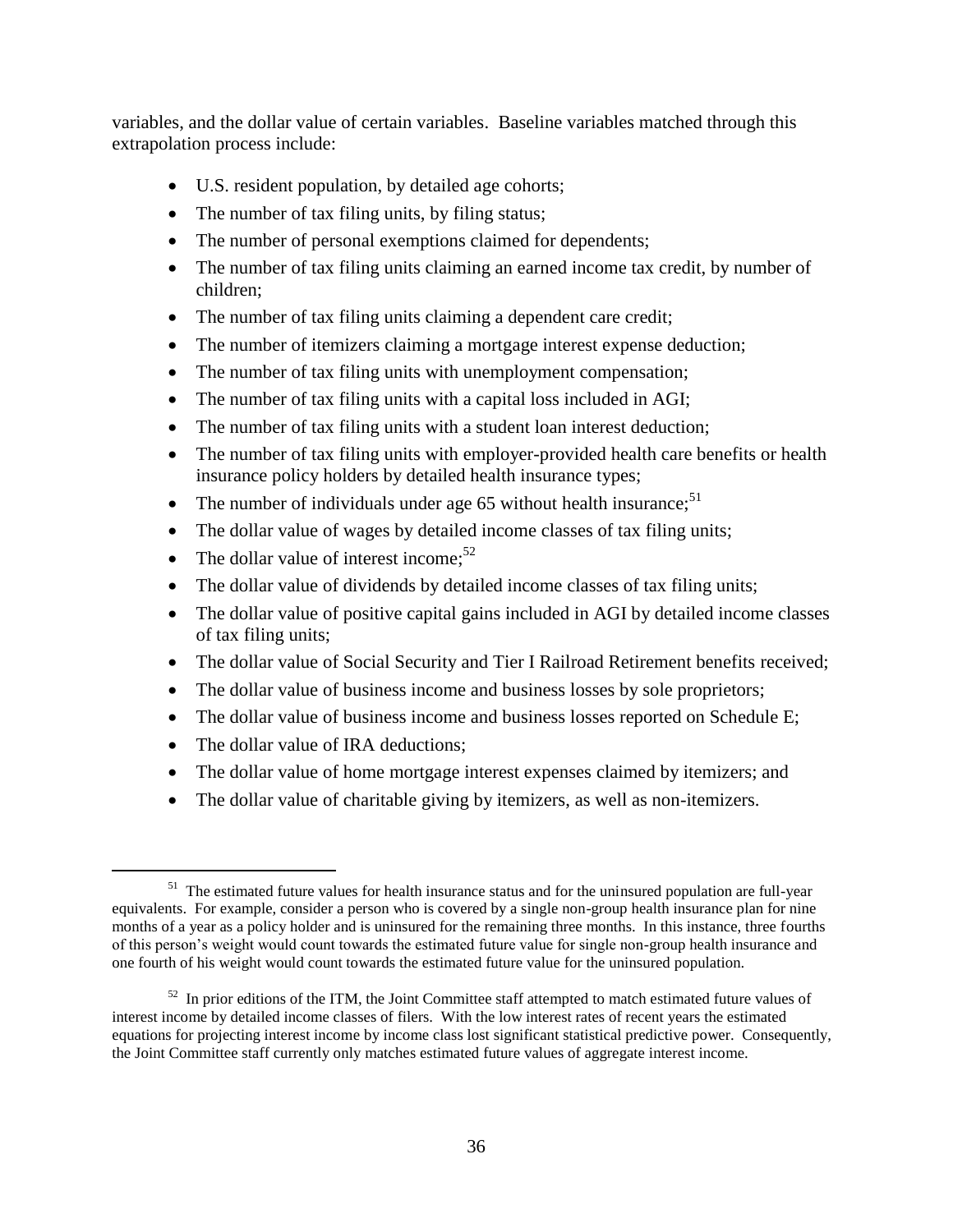### **V. THE ITM'S TAX CALCULATORS**

### <span id="page-38-0"></span>**The tax calculators**

The tax calculators are the heart of the ITM. One calculator calculates baseline Federal individual income tax liabilities. A second calculator calculates liabilities under a proposed law. In addition, the ITM contains two corresponding calculators for fiduciary returns. The tax calculators are integral as the starting point for the analysis of taxpayer behavioral change in response to a proposed change in tax law. The tax calculator that calculates baseline Federal income tax liabilities provides the revenue baseline against which estimated changes in liabilities are reported to Members of Congress as revenue estimates of proposed legislation.

Each calculator takes the information from each potential tax filing unit in the base data file, and using a set of tax parameters, calculates that tax filing unit's Federal individual income tax liability under the appropriate tax plan. The tax calculator also computes the values of several variables that affect tax liability. In essence, the tax calculator replicates the steps found on Form 1040 (or Form 1041) and the accompanying forms, schedules, and worksheets.

The tax calculator chooses those tax options that minimize each tax filing unit's tax liability. For example, for each tax filing unit, the calculator determines the level of itemized deductions, as well as the standard deduction, and generally gives that tax filing unit the higher of the two. Note that, because of the AMT, in some circumstances, a taxpayer will be better off claiming itemized deductions instead of the standard deduction, even though the taxpayer's total itemized deductions are less than the standard deduction amount. As another example, some taxpayers with tuition expenses for higher education can use those expenses as an adjustment to AGI or for an education tax credit, but not both. The tax calculator chooses the method that produces the lowest tax liability.

#### *What Does a Revenue Estimate Measure?*

A common misunderstanding that arises in reporting revenue estimates to policy makers is the distinction between a revenue estimate and a receipts forecast. Generally, when the economy is growing, the CBO forecast of baseline receipts is growing. A negative revenue estimate of a tax proposal does not mean that the Joint Committee staff is predicting receipts will fall from current year levels. It means that receipts are predicted to grow more slowly if the proposal is enacted than they are projected to grow under present law in the baseline receipts forecast. Receipts would only decline if the revenue estimate were for a loss in revenues that was greater than the underlying growth in baseline receipts.

The tax calculator can trace through most of the interactions between any income source and the various provisions of the tax code. However, it does have its limitations. The calculator does not simulate the effects of a change in tax law on a number of important provisions in the Code. For example, the calculator does not automatically capture changes to depreciation rules, changes to rules affecting intertemporal variables such as carry-forwards, changes to information reporting requirements, changes to rules about withholding, or changes to rules about estimated tax payments. The Joint Committee staff computes the effects of changes to such provisions using additional procedures outside of the framework of the ITM.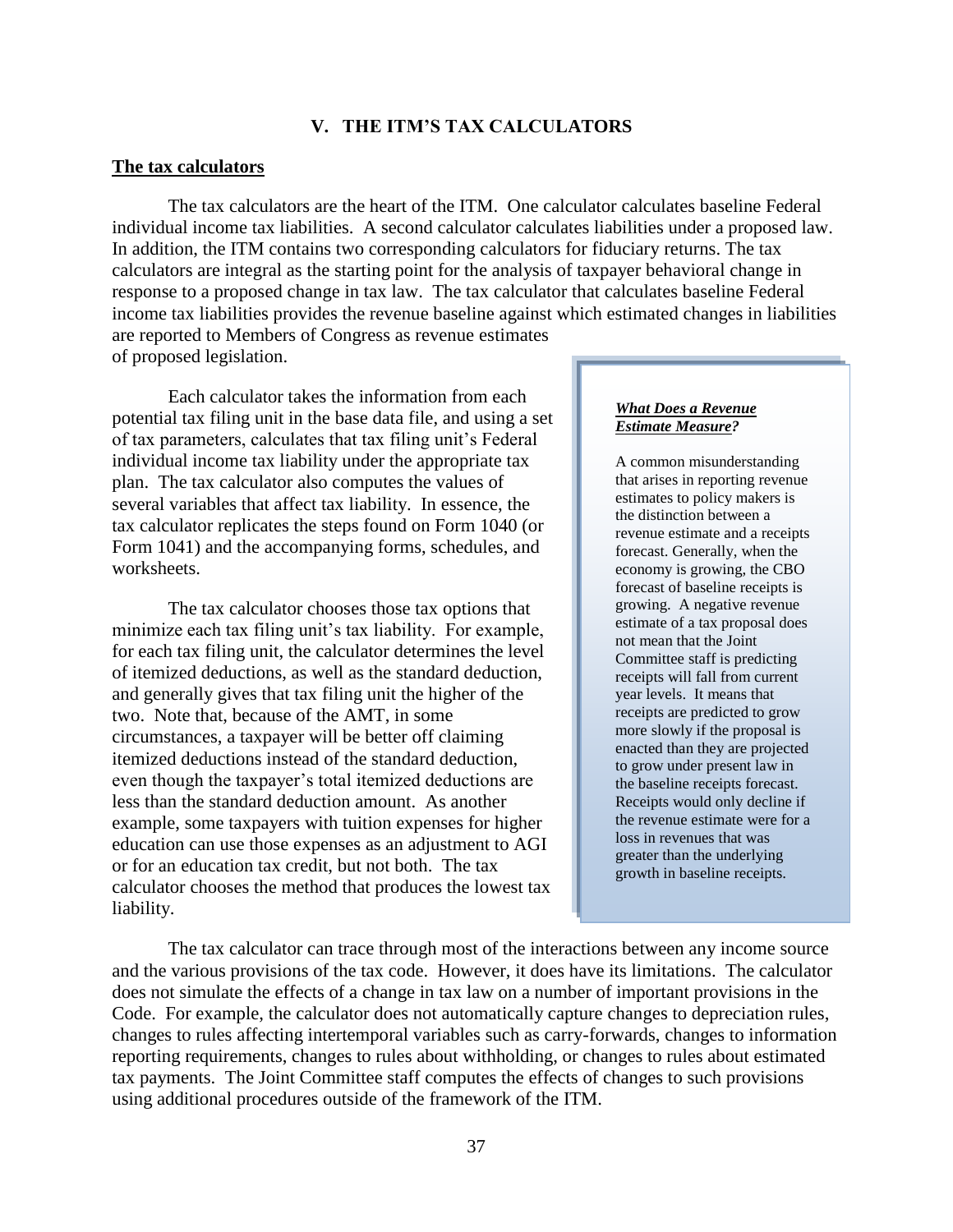### **Pre-data processing**

Before any of the tax records are read, the ITM first computes or determines the values for the tax rate schedules and the many other tax parameters used by the calculator. The ITM contains over 230 tax parameters. The rate brackets, as well as many of the parameters, are adjusted for inflation. Further, many tax parameters change from year to year to reflect the phase-ins and phase-outs of many tax provisions. The Joint Committee staff sets the parameters according to the rules specified in the Code, and in the case of indexed parameters, consistently with the CBO macroeconomic forecast for inflation.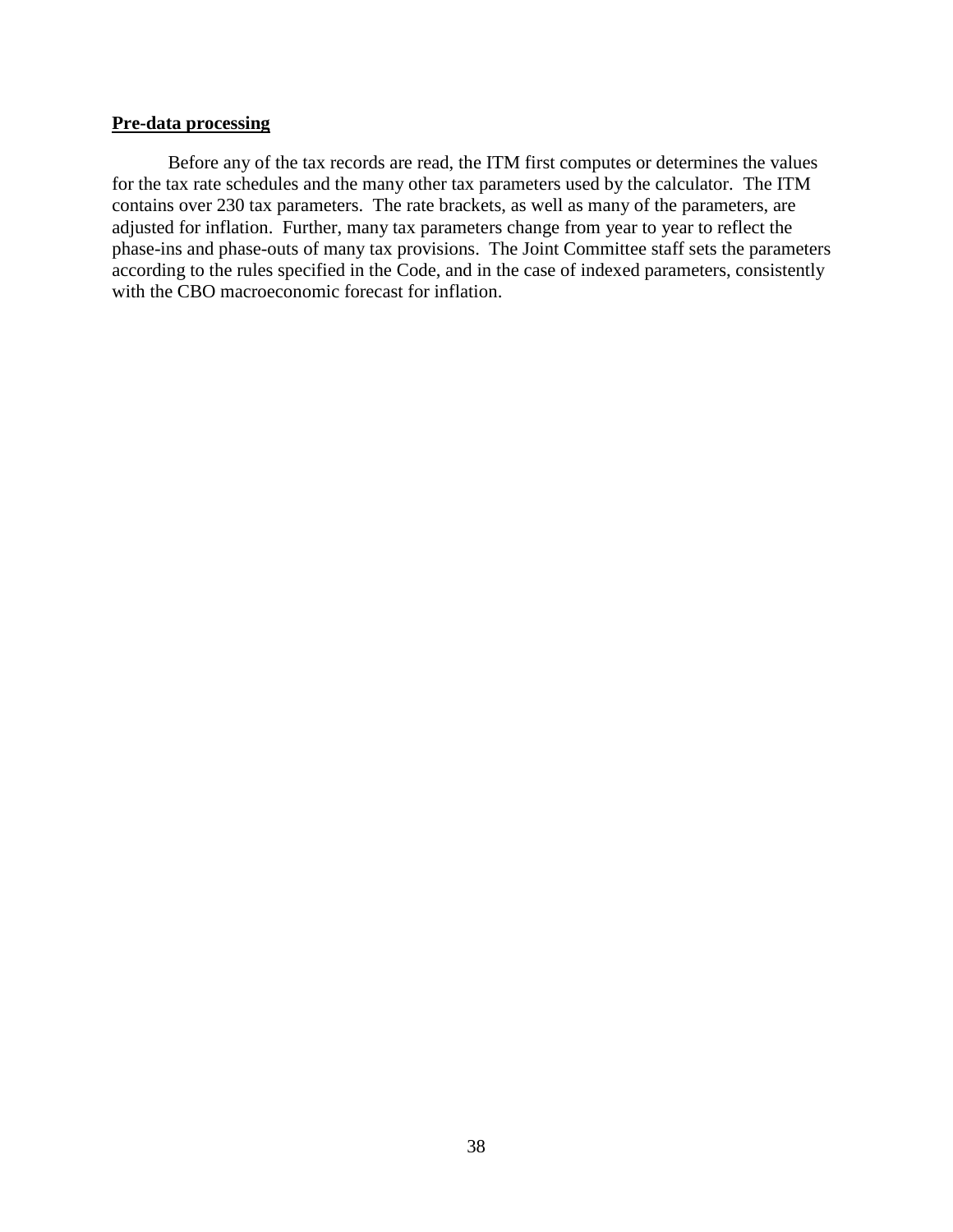## <span id="page-40-0"></span>**VI. USING THE ITM TO ESTIMATE THE REVENUE EFFECTS OF PROPOSED CHANGES IN TAX POLICY**

#### **A. Overview**

<span id="page-40-1"></span>The Joint Committee staff considers taxpayers' behavioral responses to proposed changes to the tax laws. However, the tax calculators in the ITM generally do not model behavioral responses of individuals to changes in disposable income or tax rates. For example, the ITM does not model changes in charitable giving due to changes in tax rates or income. Such behavioral effects are usually accounted for "off-model." However, in some cases, behavioral responses can be incorporated in the ITM. For example, the ITM often can be programmed to

capture expected changes of capital gains realizations in response to changes to the marginal tax rate on capital gains. Because the tax calculator in the ITM is complex by itself, adding behavioral response equations inside the ITM can sometimes slow down its operation, or make it more difficult to error-check simulations. However, in some cases, the added information to be gained by assigning behavioral responses to each individual affected within the ITM, rather than treat all such individuals in aggregate, outweighs these disadvantages. One determinant of whether such responses are imbedded inside the ITM calculator is the level of detail measured in empirical research relating to taxpayer behavior.

Another limitation of the ITM is that the calculator can only simulate the effects of proposed tax changes using the data it currently has. That is, the calculator uses information reported on filed tax returns, reported on linked information returns, or information created through imputations. Thus, for example, the calculator would have trouble with a proposal to limit (or enhance) the tax preference for charitable giving made to a specific class of organizations such as natural disaster relief organizations. When reporting charitable giving, taxpayers do not distinguish their giving to different types of organizations. The Joint Committee staff could develop an imputation of giving by type of organization and undertake the estimate on model. However, time constraints might make this approach impractical. As a result, such a proposal would likely be estimated offmodel. Even if an off-model estimate is used, the ITM can be informative. For example, the ITM could estimate effective marginal tax rates that are appropriate to taxpayers affected by the proposal.

#### *What Does "On Model" Mean? What Does "Off Model" Mean?*

Estimates of individual tax policy changes that are completed almost entirely using the ITM are often referred to as "on-model" estimates. Estimates completed using some other model, such as a custom-built calculator applied to a specialized data source, or a set of spreadsheet calculations built around tabulations coming from the ITM or another data source, are referred to as "offmodel." Frequently, estimates of changes to the individual income tax begin with initial results determined by the ITM's tax calculator - the "on-model" part of the estimate - and are completed on a spreadsheet that applies appropriate behavioral responses to the calculator results, *i.e.*, the "off-model" portion. Estimates that require data not available on the ITM are primarily done "off-model."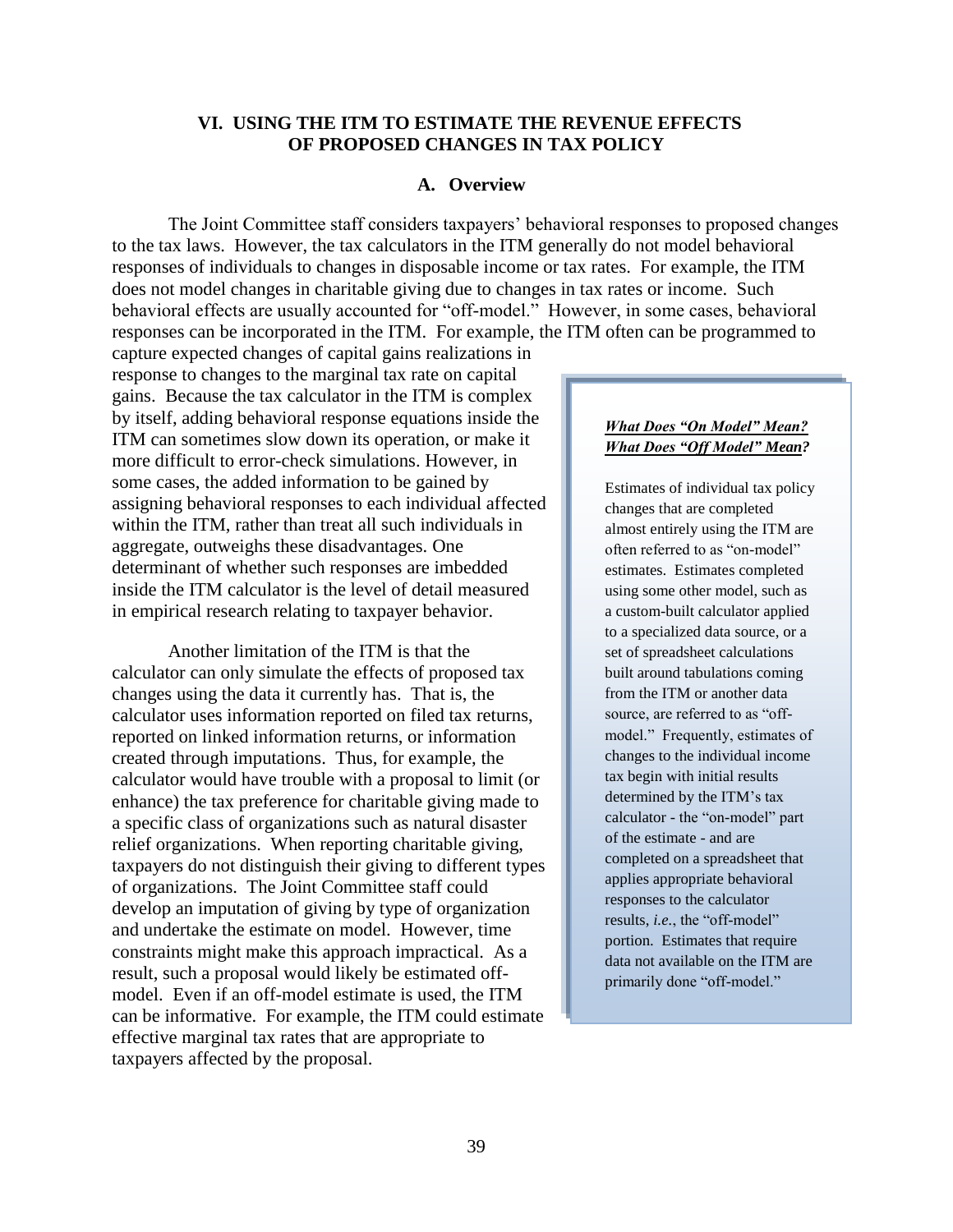## <span id="page-41-0"></span>**B. Revenue Estimates Using the ITM: Illustration Based on a Proposal to Increase All Individual Income Tax Rates on Ordinary Income by One Percentage Point**

A proposal to change statutory individual income tax rates is the type of proposal for which the ITM is crucial. The following example is from work done to provide estimates for a recently published CBO publication. Under present law, the regular individual income tax has seven statutory marginal income tax rates ranging from 10 percent to a top rate of 39.6 percent.<sup>53</sup> Special preferential rates apply to capital gains and dividend income. In one option the CBO considered increasing all tax rates on ordinary income for the regular individual income tax by

one percentage point.<sup>54</sup> The rates for the individual AMT would be unchanged. For the 10-fiscal-year budget period 2015 through 2024, the Joint Committee staff estimated that this option would increase revenues by \$689.3 billion.

To estimate this proposal, the Joint Committee staff used the ITM to make an initial calculation of the change in revenue assuming no behavioral responses.<sup>55</sup> For tax year 2015, the ITM calculated that an increase in all the tax rates on ordinary income by one percentage point would increase the regular income tax liability (before credits) by a total of \$65.6 billion dollars.

Individuals pay the greater of their tax liability under the regular tax or the tentative minimum tax.<sup>56</sup> An increase in regular income tax rates with no change in the tax rates for the AMT will reduce or eliminate the AMT liability for some taxpayers. From the ITM, the Joint Committee staff estimated that a one percentage point increase in the regular income tax

 $\overline{\phantom{a}}$ 

#### *Reported Estimates*

The Joint Committee staff generally provides the revenue estimates for all changes to the Internal Revenue Code, as well as estimates for off-Code revenue provisions, whether these estimates are reported by the Joint Committee staff or are reported by the Congressional Budget Office.

<sup>55</sup> As reported in Part V, the ITM does incorporate some taxpayer optimization calculations. For example, the model determines a taxpayer's optimal choice between the standard deduction and itemizing deductions, including the effect of the alternative minimum tax on this decision. This taxpayer optimization relative to the choice to claim the standard deduction is not considered a behavioral response for the purpose of this initial step of the estimates.

 $53$  For tax year 2015, the 10-percent rate applies to taxable income under \$9,225 for single filers and \$18,450 for married couples filing a joint return. The 39.6 percent rate applies to taxable income above \$413,200 for single filers and \$464,850 for married couples filing a joint return. The seven statutory marginal income tax rates for the regular individual income tax are: 10 percent, 15 percent, 25 percent, 28 percent, 33 percent, 35 percent, and 39.6 percent. The individual AMT has two statutory rates: 26 percent and 28 percent.

<sup>54</sup> This proposal was reported recently by the CBO in Congressional Budget Office, *Options for Reducing the Deficit: 2015 to 2024*, November 2014, "Option 46," p. 29, available at [http://www.cbo.gov/sites/default/files/cbofiles/attachments/49638-Budget Options.pdf.](http://www.cbo.gov/sites/default/files/cbofiles/attachments/49638-Budget%20Options.pdf)

<sup>&</sup>lt;sup>56</sup> A taxpayer's AMT liability is the excess (if any) of the taxpayer's tentative minimum tax liability over the taxpayer's regular tax liability.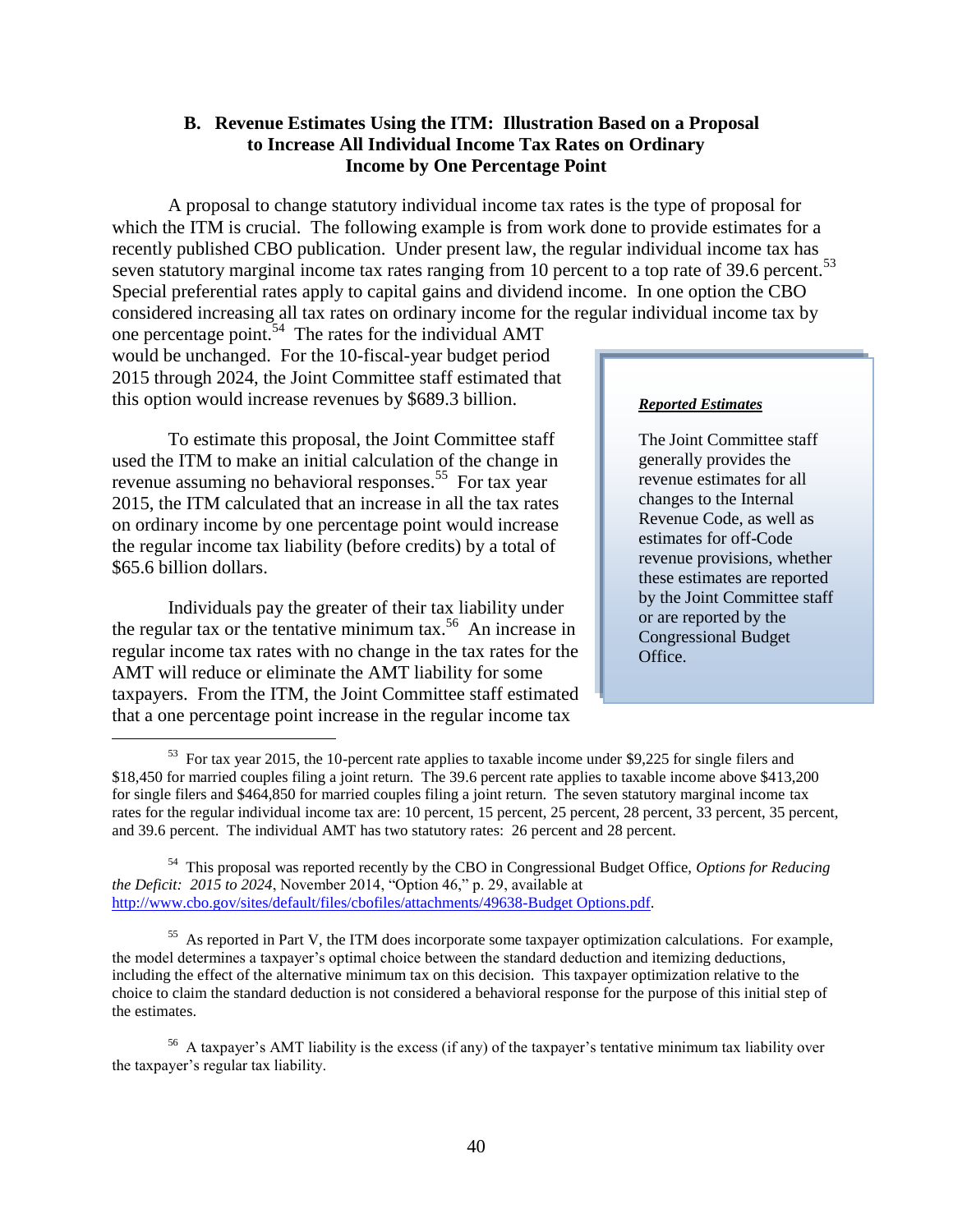rates would reduce AMT liabilities by approximately \$7.3 billion in tax year 2015. The increase in the regular tax rates would reduce the number of taxpayers affected by the AMT in 2015 by 1.3 million taxpayers. (Another 1.1 million taxpayers would see their AMT liability decrease, but remain positive, as their regular tax liability rises). Due to the rise in tax liability, some taxpayers would be able to further utilize non-refundable tax credits. Under the proposal, the ITM projected that an additional \$0.3 billion in non-refundable credits would be claimed by taxpayers in tax year 2015. The net result of the initial simulation from the ITM for the proposed one percentage point increase in all regular income tax rates, assuming no behavioral changes by taxpayers, is an increase in revenues of \$58.1 billion for tax year 2015. Obtaining this result was the first step in this estimate. However, the final estimate included a behavioral response to the rate change.

In providing conventional estimates, the Joint Committee staff (consistent with analysts at the CBO and the Office of Tax Analysis of the Department of Treasury) follows the longstanding scorekeeping convention that a proposal does not change total income. Within this modeling framework, the Joint Committee staff holds Gross National Product ("GNP") fixed.<sup>57</sup> Even though GNP is held constant, shifts in economic activity across sectors and changes in timing of activity in response to proposed tax changes are included in the conventional estimates. In response to changes in marginal income tax rates, behavior changes such as those that lead to tax avoidance or tax evasion are included in the estimates. For example, an ordinary income tax rate increase may result in an increased use of deferred compensation or an attempt to convert ordinary income into capital gain income. That is, taxpayers alter the timing and composition of the taxable income they report in response to changes in marginal tax rates. Economists estimate the magnitude of this behavioral response and refer to it as the elasticity of taxable income.<sup>58</sup>

l

 $58$  There are numerous studies that have attempted to estimate the elasticity of taxable income. Emmanuel Saez, Joel Slemrod, and Seth H. Giertz, "The Elasticity of Taxable Income with Respect to Marginal Tax Rates: A Critical Review," *Journal of Economic Literature*, 50 (1): 3-50, 2012, provide an extensive summary of the literature on taxable income elasticity estimates and discuss the many difficulties that arise in the estimation of the taxable income elasticity. Relating to estimates of long-run taxable income elasticity in the United States, they state, "[a]ttracting even more attention was the fact that the early empirical literature, focusing on the U.S. tax cuts of 1981 and particularly 1986, produced elasticity estimates large enough to suggest that, not only was the marginal efficiency cost of tax rates high, but that the United States might be on the wrong side of the Laffer curve. Subsequent research generated considerably lower estimates, in part because of better data and improved

<sup>&</sup>lt;sup>57</sup> Conventional estimates are measured relative to the CBO's macroeconomic baseline forecast for the 10year budget period. Changing total income would change one of the macroeconomic aggregates in the budget baseline. From the 108<sup>th</sup> Congress through the 113<sup>th</sup> Congress, House Rule XIII has required the Joint Committee staff to provide macroeconomic analysis of legislation reported by the House Committee on Ways and Means. In a macroeconomic analysis, the Joint Committee staff projects how macroeconomic aggregates such as labor supply, total investment, total consumption, and total income may change as a result of the proposed legislation. The House of Representatives has modified House Rule XIII for the  $114<sup>th</sup>$  Congress. Under the rules as modified, for certain legislation, the Joint Committee staff will report estimated changes in Federal receipts that result from changes in these macroeconomic aggregates. For a summary of the macroeconomic models used by the Joint Committee staff, see: Joint Committee on Taxation, *Summary of Economic Models and Estimating Practices of the Staff of the Joint Committee on Taxation* (JCX-46-11), September 19, 2011. The Joint Committee staff provided a macroeconomic analysis of the "Tax Reform Act of 2014," See, Joint Committee on Taxation, *Macroeconomic Analysis of the Tax Reform Act of 2014* (JCX-22-14), February 26, 2014.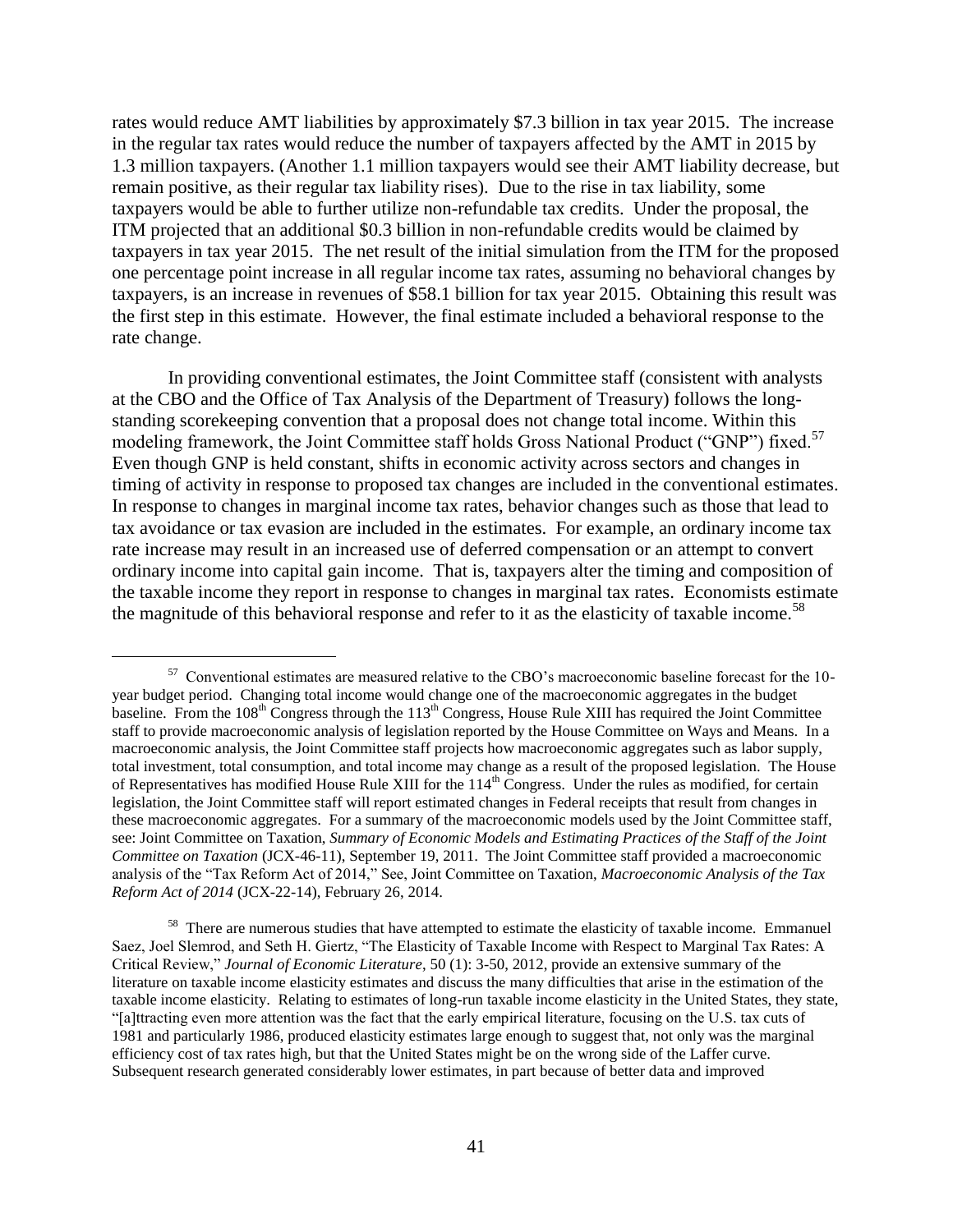To analyze the behavioral response of taxpayers to a one percentage point increase in regular income tax rates, it is appropriate to assess the behavioral response only of the taxpayers affected by the proposal. This means the Joint Committee staff excludes the taxpayers paying the AMT under the proposal, because their marginal tax rates remain unchanged. The Joint Committee staff uses a series of taxable income elasticities that vary by income groups. Research suggests taxable income elasticities are lower for lower income taxpayers than for higher income taxpayers. Consequently, the series of taxable income elasticities employed by the Joint Committee staff rises with income. The Joint Committee staff estimates that a one percentage point increase in the regular income tax rates will result in a decrease in taxable income of approximately \$5 billion for tax year 2015. This decrease in taxable income results in a decline in income tax revenues of approximately \$1.9 billion for tax year 2015. Combining the results from the initial calculation from the ITM with the revenue effect of the behavioral response from the tax increase, the Joint Committee staff estimates that the one percentage point increase in regular income tax rates would result in an increase in revenue for tax year 2015 of \$56.2 billion.<sup>59</sup>

## **C. Revenue Estimates Using the ITM: Illustration Based on Proposal to Raise the Tax Rates on Long-Term Capital Gains and Qualified Dividends by Two Percentage Points**

<span id="page-43-0"></span>Under present law, long-term capital gains and qualifying dividends are taxed under a preferential tax regime with the following rates: zero percent for taxpayers otherwise taxable in the 10-percent or 15-percent tax brackets; 15 percent for taxpayers otherwise taxable in the 25-

 $\overline{a}$ 

Henrik Jacobsen Kleven and Esben Anton Schultz, "Estimating Taxable Income Responses Using Danish Tax Reforms," *American Economic Journal: Economic Policy*, 6(4): 271-301, 2014, provide a recent study that looks at income tax reforms in Denmark from 1984-2005. They found small behavioral responses by Danish tax filers to tax rate changes, with the estimated elasticities generally around 0.1. They suggest the modest elasticity estimates may result from the broad tax base and limited deductions under the Danish system, which provides few opportunities for tax avoidance and tax evasion.

Caroline Weber, "Obtaining a Consistent Estimate of the Elasticity of Taxable Income Using Differencein-Differences" *Journal of Public Economics*, 117: 90-103, 2014, revisits elasticity estimates for the United States following the Tax Reform Act of 1986. She obtains estimates of the elasticity of taxable income generally between 0.8 to 1.0.

59 The estimate of \$39 billion on page 29 of CBO, *Options for Reducing the Deficit: 2015 to 2024*, is for fiscal year 2015 (October 2014-September 2015), not tax year 2015. In the presentation of revenue estimates the Joint Committee staff adjusts the tax year estimates to fiscal year estimates in compliance with the Congressional Budget Act. To make those adjustments the Joint Committee staff studies the patterns of taxpayer wage withholding, taxpayer quarterly estimated tax payments, and backup withholding payments, in addition to taxpayer payments (or refunds received) pursuant to individual taxpayer's annual filings of their individual tax return. A proposed change in the tax law may have a differential effect on each of these cash flows.

methodology, but also because the variety of tax rate changes after 1986 facilitated separating out the impact of tax rate changes from non-tax-related changes in the inequality of pretax income. While there are no truly convincing estimates of the long-run elasticity, the best available estimates range from 0.12 to 0.40." *Ibid*., section 5.1, "What We Have Learned," pages 41-42.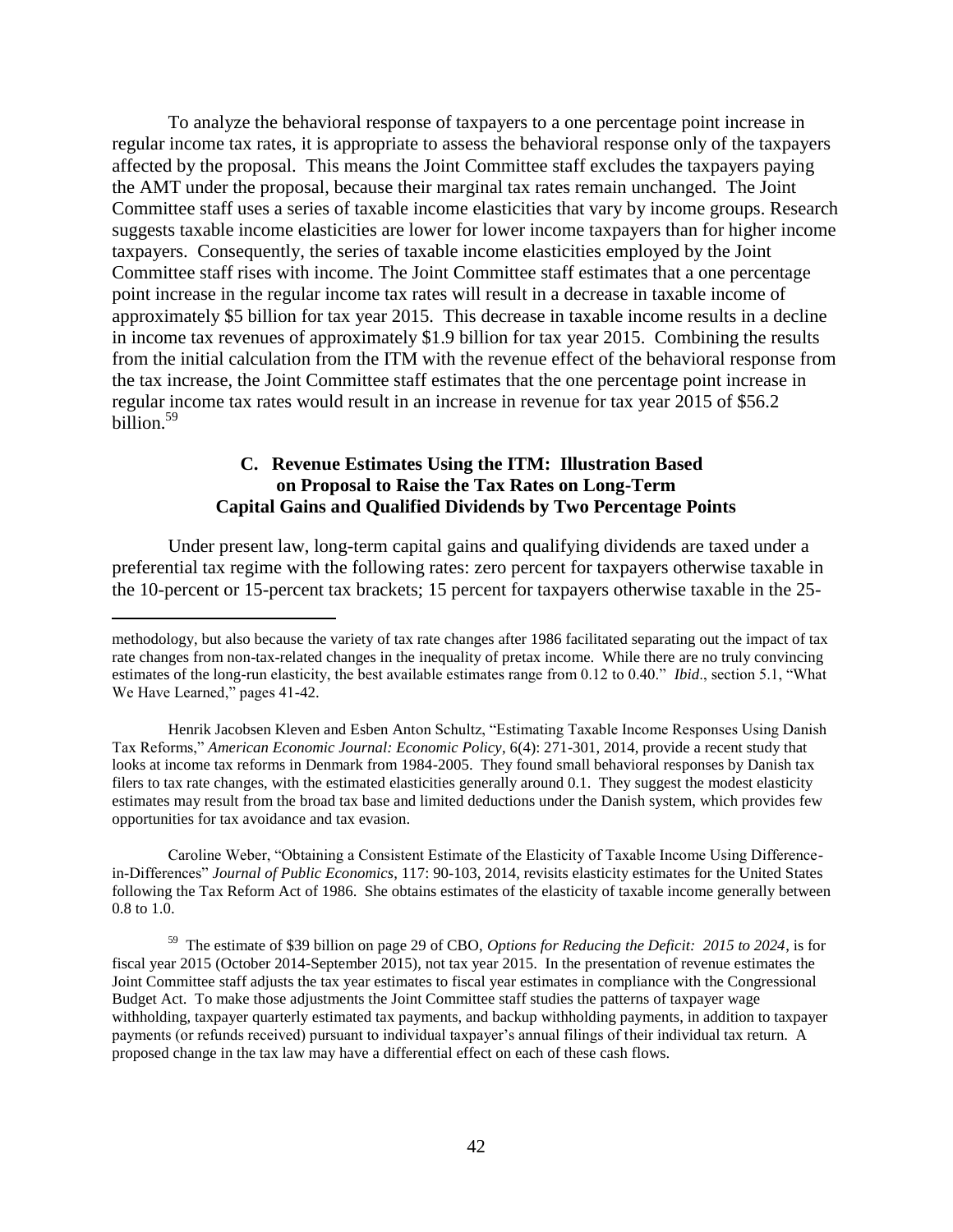percent through the 35-percent tax brackets; and 20 percent for taxpayers otherwise in the 39.6 percent tax bracket.

The Joint Committee staff has used the ITM to estimate a proposal to increase the preferential tax rates on long-term capital gains and qualifying dividends by two percentage points.<sup>60</sup> The Joint Committee staff estimated that this option would raise \$52.9 billion over the 10-year budget window. The estimate includes the first-order effect of changing the taxation of capital gains and dividends, which is calculated using the individual tax model. This first-order effect is often called the "static effect." However, central to the estimate is an assessment of a significant amount of behavioral change on the part of individuals in determining when to realize a capital gain and how to allocate their portfolios, and on the part of corporations in determining how to distribute earnings to shareholders.

The following describes the two estimates for increasing the tax rates on dividends and capital gains by two percentage points. To get the total effect of the proposal, which is comprised of two components (an increased tax rate on qualifying dividends and an increased tax rate on long-term capital gains), there are two approaches. Under one approach when there are two or more components the estimates could be "stacked" with one part estimated before the next component, and the next component estimated before a third component, and so on. That is, the first component is estimated ignoring any additional components. Then a second component is estimated assuming the first component has been enacted, but ignoring any other components. Alternatively, each provision can be estimated on a standalone basis with an interaction effect that is calculated separately, and included as an additional amount.

#### **Dividend estimate**

 $\overline{\phantom{a}}$ 

For proposals that include concurrent changes to the taxation of dividends and capital gains, the Joint Committee staff generally stacks the dividend provisions before those regarding capital gains.<sup>61</sup> The first step in the estimate is to use the ITM as a tax calculator assuming no change in taxpayer behavior. In this example, the three tax rates that apply to qualified dividends (zero, 15, and 20 percent) are each increased by two percentage points. The difference in aggregate tax liability between this calculation and the estimated baseline receipts attributable to qualified dividend income is the first-order effect of the tax rate increase on qualified dividends, before factoring in the responses of individuals and firms.

 $60$  The Joint Committee staff's revenue estimate of this proposal was reported recently by the CBO in Congressional Budget Office, *Options for Reducing the Deficit: 2015 to 2024,* November 2014, "Option 48," p. 30, available at [http://www.cbo.gov/sites/default/files/cbofiles/attachments/49638-BudgetOptions.pdf.](http://www.cbo.gov/sites/default/files/cbofiles/attachments/49638-BudgetOptions.pdf) .

<sup>&</sup>lt;sup>61</sup> Proposed changes in the taxation of income from capital gains is one instance in which the Joint Committee staff adds behavioral response equations inside the ITM. That is, behavioral responses are assigned to each individual affected within the ITM. This more detailed behavioral modeling motivates the decision to stack the analysis of the capital gains component after that of the dividend component in this estimate.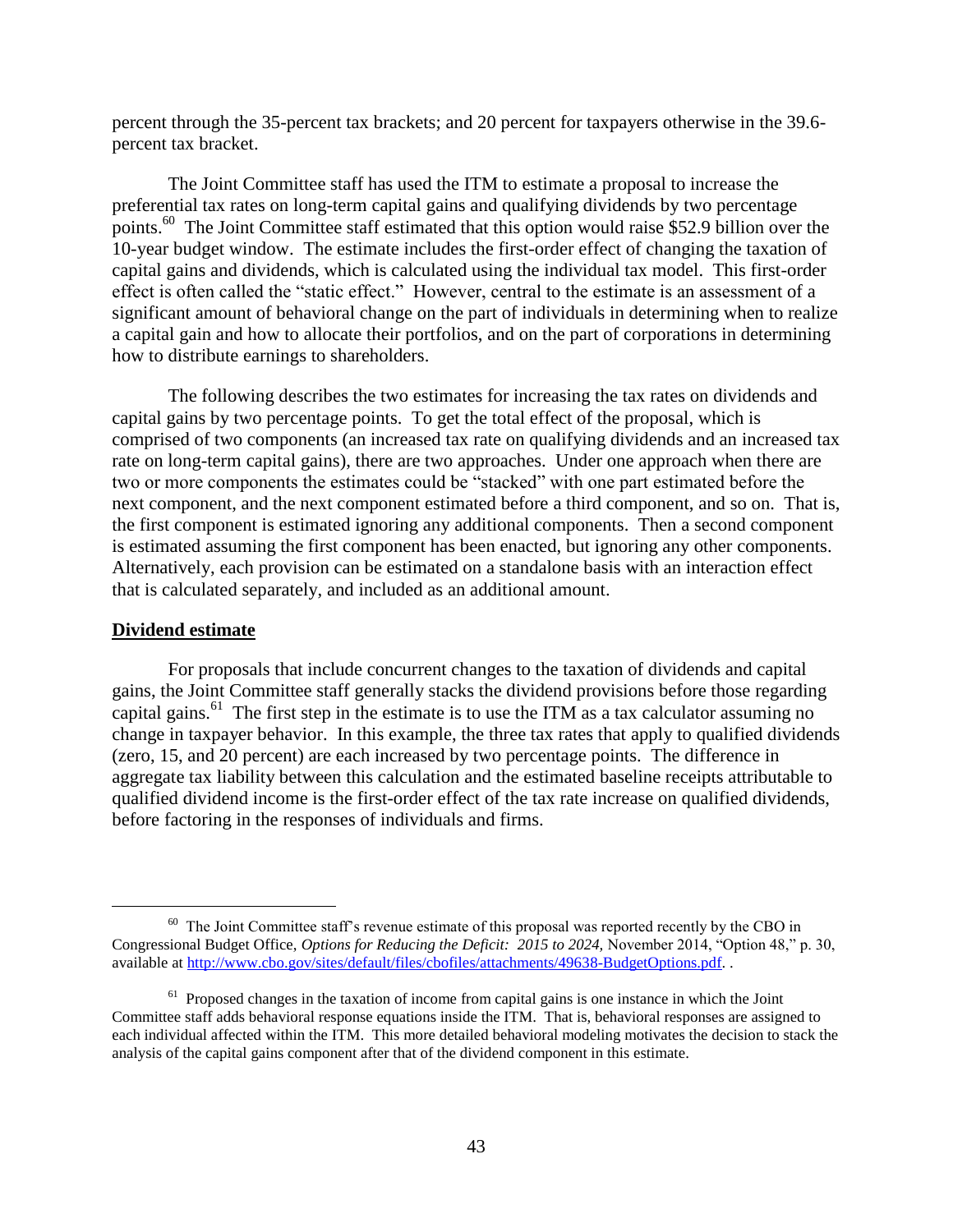The Joint Committee staff estimates that approximately \$180 billion in qualified dividends will be reported by individuals on income tax returns in tax year 2015. The firstorder estimate for the tax rate increase on dividends for that year is an increase in tax liability of \$3.4 billion. In the next step of the estimate, the ITM calculates the effective marginal tax rates faced by taxpayers on qualified dividend income under both present law and the proposal. The change in effective marginal tax rates, combined with elasticities of expected taxpayer responses, allows an estimate of the magnitude of a number of behavioral responses that are estimated to occur as a result of the tax rate increase.

There is considerable research on the effects of investor-level taxes on portfolio composition and firm-level decisions on dividend payments.<sup>62</sup> Evidence suggests that firms will respond to an increase in taxes on dividends by reducing dividend payouts, leading to a smaller revenue gain than implied by the first-order estimate of \$3.4 billion. Some firms will retain more earnings, some will instead reduce outstanding debt, while others may continue to distribute earnings to shareholders but alter the form by engaging in share repurchases. Each of these responses has revenue implications as well. Increased retained earnings may produce higher future capital gains tax liabilities, while share

 $\overline{\phantom{a}}$ 

#### *What is an "Effective Marginal Tax Rate"?*

The Internal Revenue Code specifies statutory marginal tax rates. For example, the Code specifies that in 2015, a taxpayer whose filing status is single owes 25 percent of each additional, or marginal, dollar of taxable income for taxable income greater than \$37,450 and less than or equal to \$90,750. Likewise, the Code specifies statutory preferential tax rates applicable to income from qualified dividends and long-term capital gains.

Under other provisions of the Code, otherwise allowable deductions or credits may be limited or made available to taxpayers as their income changes. As a result, an increase in a taxpayer's gross income may cause his or her taxable income to increase by more or less than a dollar. Consequently, a taxpayer who reports an additional dollar of income may see his or her tax liability change by more than or less than the statutory marginal tax rate applied to that dollar. This incremental change in the tax liability is called the "effective marginal tax rate."

For a detailed discussion and calculation of effective marginal tax rates in an historic context, see, Joint Committee on Taxation, *Present Law and Analysis Relating to Individual Effective Marginal Tax Rates* (JCS-3-98), February 3, 1998.

 $62$  The work of James M. Poterba and Andrew A. Samwick, "Taxation and Household Portfolio Composition: U.S. Evidence from the 1980s and 1990s," *Journal of Public Economics*, vol. 87, no. 1, January 2003, pp. 5-38, and Alan Sule, Kadir Atalay, Thomas F. Crossley, and Sung-Hee Jeon, "New Evidence on Taxes and Portfolio Choice," *Journal of Public Economics*, vol. 94, no. 11-12, December 2010, pp. 813-823, describes individual taxpayer portfolio choice in response to different tax rates applicable to different types of investment income.

Research by Raj Chetty and Emmanuel Saez, "Dividend Taxes and Corporate Behavior: Evidence from the 2003 Dividend Tax Cut," *Quarterly Journal of Economics*, vol. 120, no. 3, August 2005, pp. 791-833, and Jesse Edgerton, "Four Facts About Dividend Payouts and the 2003 Tax Cut," *International Tax and Public Finance*, vol. 20, no. 5, October 2013, pp. 796-784, estimate how U.S. domestic corporations altered their dividend payout policies in response to the enactment of lower taxes on qualified dividend income.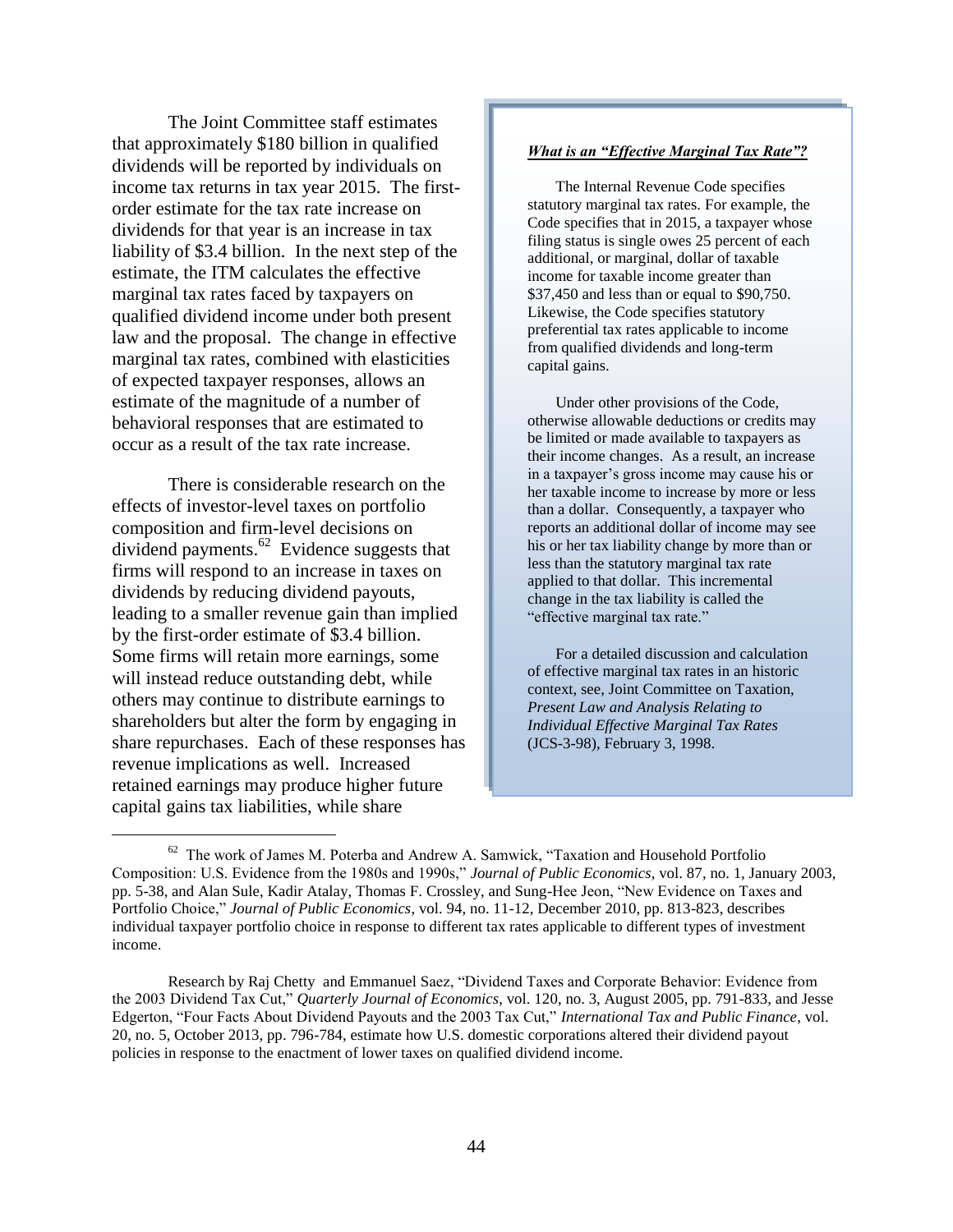buybacks may lead to an increase in current capital gains tax liabilities. Lower corporate debt may reduce future taxable interest. $63$ 

An increase in taxes on qualified dividends also lowers the after-tax return on such dividends held in taxable accounts. Individuals are expected to react to the tax increase by altering the mix of assets they hold and the type of account in which they hold them in order to reduce their overall tax burden. Lower after-tax yields may cause individuals to shift some dividend-paying equities to tax-preferred accounts and instead hold growth stocks (taking advantage of the tax deferral for accrued capital gains) or other types of assets, such as taxexempt bonds.

Overall, the Joint Committee staff estimates that, between lower aggregate dividend payments by corporations and the reallocation of assets by individuals, taxable qualified dividends would fall by \$2.8 billion in response to the tax rate increase. The revenue consequences of this drop combined with changes in liability associated with share repurchases, corporate debt payments, and portfolio adjustments are estimated to reduce the first-order estimate by about \$0.5 billion. Thus, after factoring in these behavioral responses, a two percentage point increase in the tax rates on qualified dividends would increase aggregate liability by \$2.9 billion for  $2015.^{64}$ 

#### **Capital gains estimate**

 $\overline{a}$ 

Mechanically, stacking the capital gain provision after the dividend provision means that the Joint Committee staff effectively treats the increase in tax rates applicable to dividend income as part of baseline law for the purpose of analyzing the proposed tax increase on income for capital gains. As with the estimate of the proposed increase in tax rates on qualified dividend income, the first step in the estimate of that part of the proposal that would increase the tax rate on income from realized capital gains is to use the ITM as a tax calculator assuming no change in taxpayer behavior. That is, an increase is made to the tax rates applicable to the currently projected level of realizations (baseline capital gains realizations). At the time this estimate was made, the Joint Committee staff's baseline estimate was that there would be approximately \$660 billion of positive long-term capital gains realizations for tax year 2015. The first-order estimate for the two percentage point increase in capital gains tax rates is an increase in liability in 2015 of \$10.8 billion.

 $63$  In addition to the estimated effect on individual income tax liabilities, the Joint Committee staff's estimate of this proposal includes estimated changes in corporate tax liabilities that arise from corporations having more or less retained earnings and financing investments with more or less debt.

<sup>&</sup>lt;sup>64</sup> This descriptive estimating example assumes that the proposal would be introduced, enacted, and effective on January 1, 2015. The discussion in the text ignores any potential anticipatory effects. Normally, tax law changes are prospective for a future year. The prospective nature of tax changes can have substantial impacts on taxpayer behavior. An estimate of a similar proposal that was introduced and enacted sufficiently in advance of its effective date would include anticipatory effects, such as the initiation of special dividends prior to a tax increase or a shifting of regular dividends.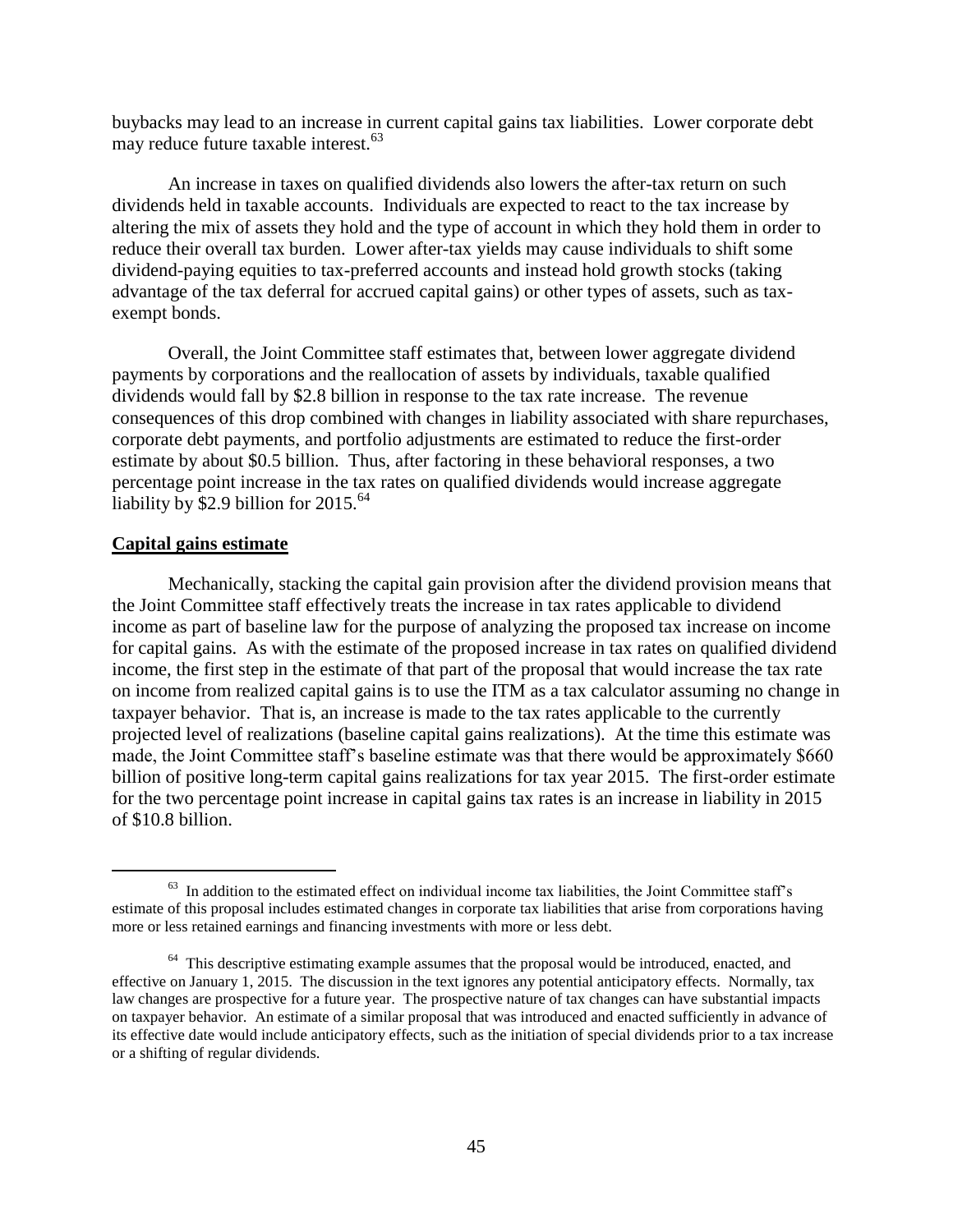However, as for estimates of the ordinary income tax rate increase proposal and the dividend proposal, the Joint Committee staff estimate incorporates taxpayer behavior with respect to the timing and composition of capital gains realizations by taxpayers in response to an increase in tax rates on long-term capital gains. Researchers have found substantial changes in realization behavior by taxpayers in response to changes in the capital gains tax rate.<sup>65</sup> The modeling of these types of anticipated taxpayer behavior is done on the ITM in the following series of steps:

- 1. Calculate effective marginal tax rates on capital gains on a taxpayer-by-taxpayer basis under present law rates;
- 2. Calculate effective marginal tax rates on capital gains on a taxpayer-by-taxpayer basis under the proposal;
- 3. Apply estimated tax elasticity of capital gain realizations to each taxpayer on the ITM's file using the calculated effective marginal tax rates from the baseline and proposal as described in steps (1) and (2) above;
- 4. Generate the implied new level of capital gains realizations for each taxpayer resulting from changes in the taxpayer's effective marginal capital gains tax rate;
- 5. Generate the change in revenues from the change in capital gains resulting from the behavior for each taxpayer;
- 6. Add the behavioral effects calculated in step (5) to the first-order estimate.

After calculating each of these steps, the Joint Committee staff estimates that the increase in taxes for 2015 would be \$1.6 billion instead of the first-order estimate of \$10.8 billion.

There are no anticipatory effects factored into this estimate in the preceding example. The prospective nature of a tax change can have substantial impacts on capital gain realizations. Figure 1, below, shows the aggregate capital gains realizations for the years 1979 to 2009. Prior to 1987, taxpayers excluded 60 percent of long-term gain from taxable income with the result being that taxpayers in the highest statutory tax bracket had an effective marginal tax rate on long-term capital gains of 20 percent. The Tax Reform Act of 1986 fully included long-term capital gains in taxable income, but lowered the highest statutory tax rate to 28 percent.<sup>66</sup> Figure 1 clearly shows that in anticipation of the 1987 increase in the capital gains tax rate, taxpayers

l

<sup>65</sup> See, Joint Committee on Taxation, *New Evidence on the Tax Elasticity of Capital Gains: A Joint Working Paper of the Staff of the Joint Committee on Taxation and the Congressional Budget Office* (JCX-56-12), June 15, 2012 for a recent example of the empirical literature on this effect, or Joint Committee on Taxation, *Explanation of Methodology Used to Estimate Proposals Affecting the Taxation of Income From Capital Gains* (JCS-12-90), March 27, 1990 for an early discussion of the issues.

<sup>&</sup>lt;sup>66</sup> The Tax Reform Act of 1986 also provided that 28 percent would be the maximum rate of tax applicable to income from long-term capital gains if the rate on ordinary income was increased.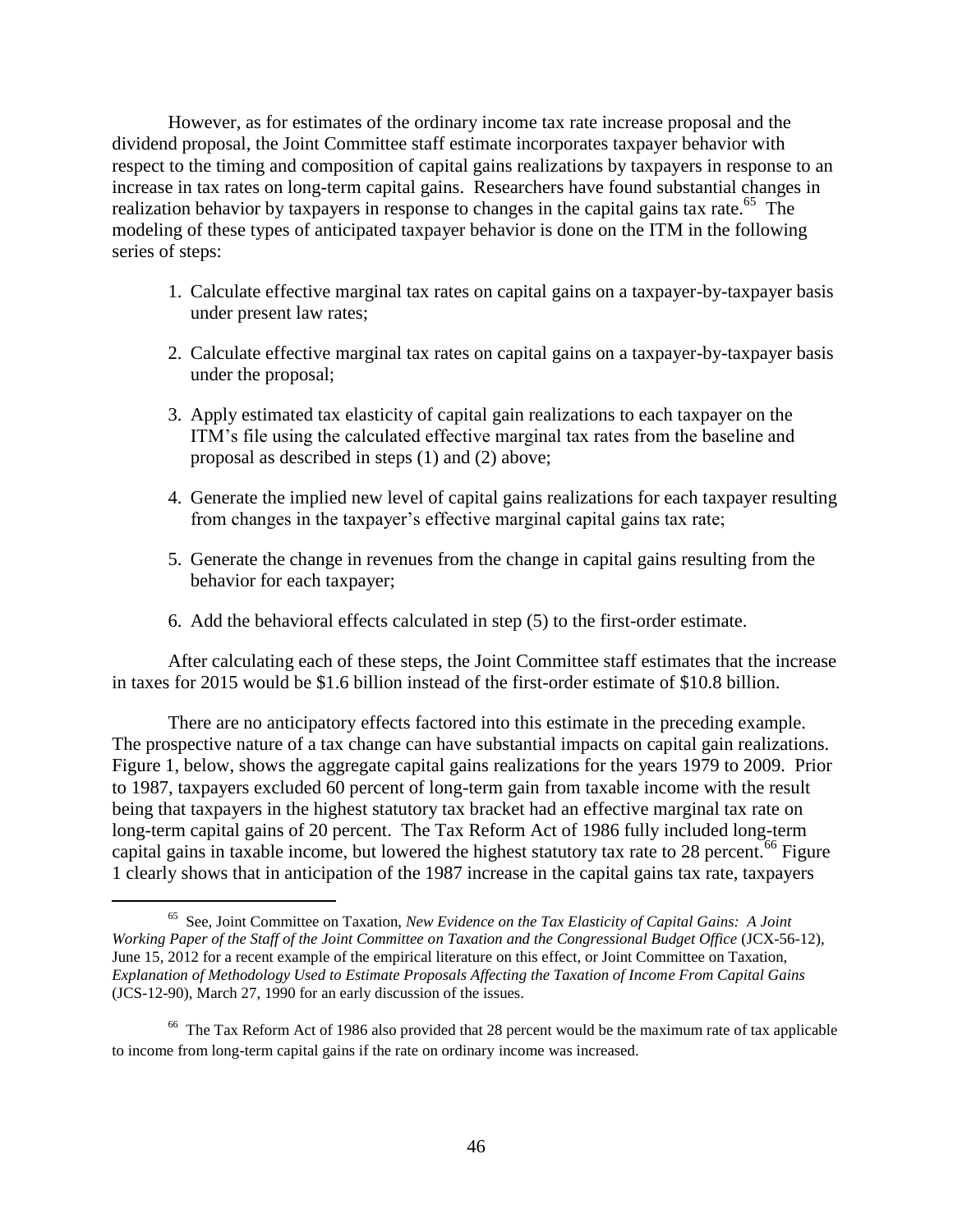increased their realizations in 1986. When tax law changes are enacted with a sufficiently lagged effective date, the Joint Committee staff includes an additional behavioral effect to take account of these types of anticipatory effects.



### **Figure 1.−Capital Gain Realizations and the Maximum Tax Rate on Long-Term Capital Gains, 1979 - 2009**

<span id="page-48-0"></span>Source: Joint Committee on Taxation, *Present Law and Background Information Related to the Taxation of Capital Gains (JCX-72-12)*, September 14, 2012, and Joint Committee on Taxation staff calculations.

## **D. Further Applications of the ITM in Joint Committee Staff Estimating and Policy Analysis**

Many policy proposals that the Joint Committee staff is asked to estimate change the effective marginal tax rates and the average tax rates of some portion of individual taxpayers. Economic theory and empirical economic analysis document the importance of identifying changes in effective marginal tax rates and average tax rates in analyzing how taxpayer behavior may change in response to a tax policy change. Consequently, the ITM's determination of effective marginal tax rates and average tax rates is a key component to many of the revenue estimates that the Joint Committee staff prepares for Members of Congress. The descriptions below briefly sketch some of the many uses of the ITM in the work of the Joint Committee staff.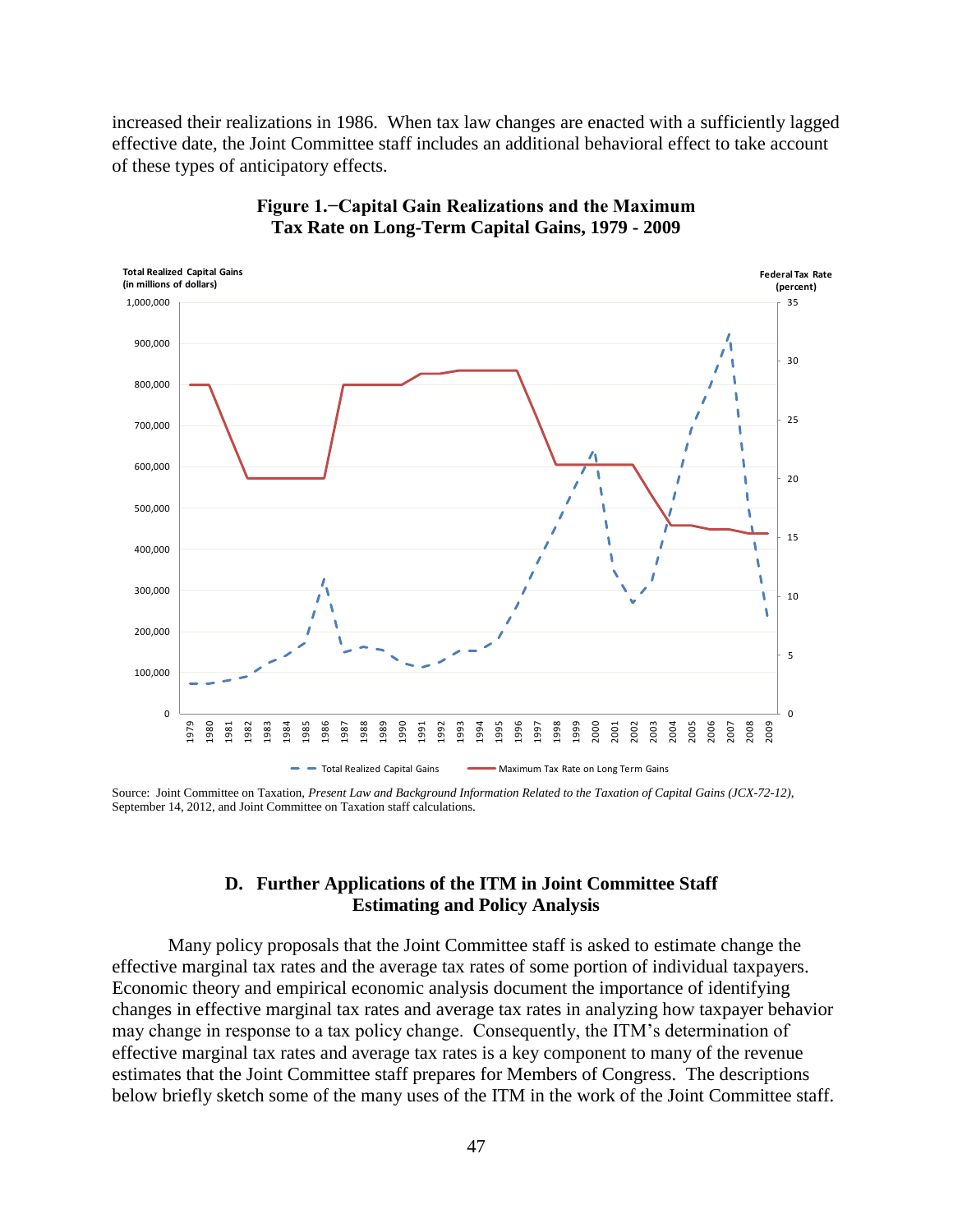### **Tax-free distributions from IRAs to public charities**

 $\overline{a}$ 

The Joint Committee staff recently estimated the revenue effects of a proposal to permanently permit tax-free distributions from IRAs to certain public charities by individuals age  $70\frac{1}{2}$  and older.<sup>67</sup> Under the provision, a qualified charitable distribution could be excluded from gross income. A qualified charitable IRA distribution is a distribution directly from the IRA trustee to certain charitable organizations. Taxpayers taking advantage of the exclusion from income for a qualified charitable distribution may not take a charitable deduction for the amount of the distribution. The exclusion may not exceed \$100,000 per taxpayer per year. An IRA owner generally must begin to take minimum required distributions from a traditional IRA by April 1 of the calendar year following the year in which the owner attains age 70½. A qualified charitable distribution counts toward satisfying the minimum required distribution.

The ITM's base data file identifies taxpayers who take IRA distributions or hold assets in an IRA, taxpayers' charitable contributions regardless of whether they itemize contributions or claim the standard deduction, and taxpayers' ages. The ITM was used to identify which qualified taxpayers would benefit if they were to receive an exclusion from income for a qualified charitable distribution instead of including the IRA distribution in income and taking a charitable deduction.

The exclusion benefits certain taxpayers relative to the otherwise allowable itemized deduction because the exclusion reduces a taxpayer's AGI. AGI is used in determining, for example, the amount of taxable Social Security income and the phase-out of several tax deductions and credits, such as the overall limitation on itemized deductions and the phase out of personal exemptions. Also, taxpayers who make charitable contributions, but who take the standard deduction, would benefit by making a qualified charitable distribution. Certain individuals whose total deductible contributions to public charities, private operating foundations, and certain types of private nonoperating foundations exceed 50 percent of the taxpayer's AGI would benefit from the income exclusion of a qualified charitable distribution. For all such taxpayers, the exclusion lowers the cost of donating to charity and may affect their decision to make donations.<sup>68</sup>

Not all qualified taxpayers who would benefit from making a qualified charitable distribution will elect to make such a distribution. For many taxpayers, the reduction in tax liability would be rather small. Others may not be aware of the provision or may have other

<sup>67</sup> Joint Committee on Taxation, *Estimated Revenue Effects of H.R. 644*, *the* "*America Gives More Act of 2015," Scheduled for Consideration by the House of Representatives on February 12, 2015*, (JCX -45-15), February 12, 2015, and Joint Committee on Taxation, *Estimated Revenue Effects of H.R. 5806*, the "*Supporting America's Charities Act*," *Scheduled for Consideration by the House of Representatives on December 10, 2014* (JCX-109-14), December 10, 2014. H.R. 644 (114<sup>th</sup> Congress) was estimated using the 2015 edition of the ITM. H.R. 5806 (113<sup>th</sup>) Congress) was estimated using the 2014 edition of the ITM.

<sup>68</sup> For a brief discussion of the "cost of donating," see Joint Committee on Taxation, *Present Law and Background Relating to the Federal Tax Treatment of Charitable Contributions* (JCX-4-13), February 11, 2013. The ITM permits a calculation of the change in the cost of donating.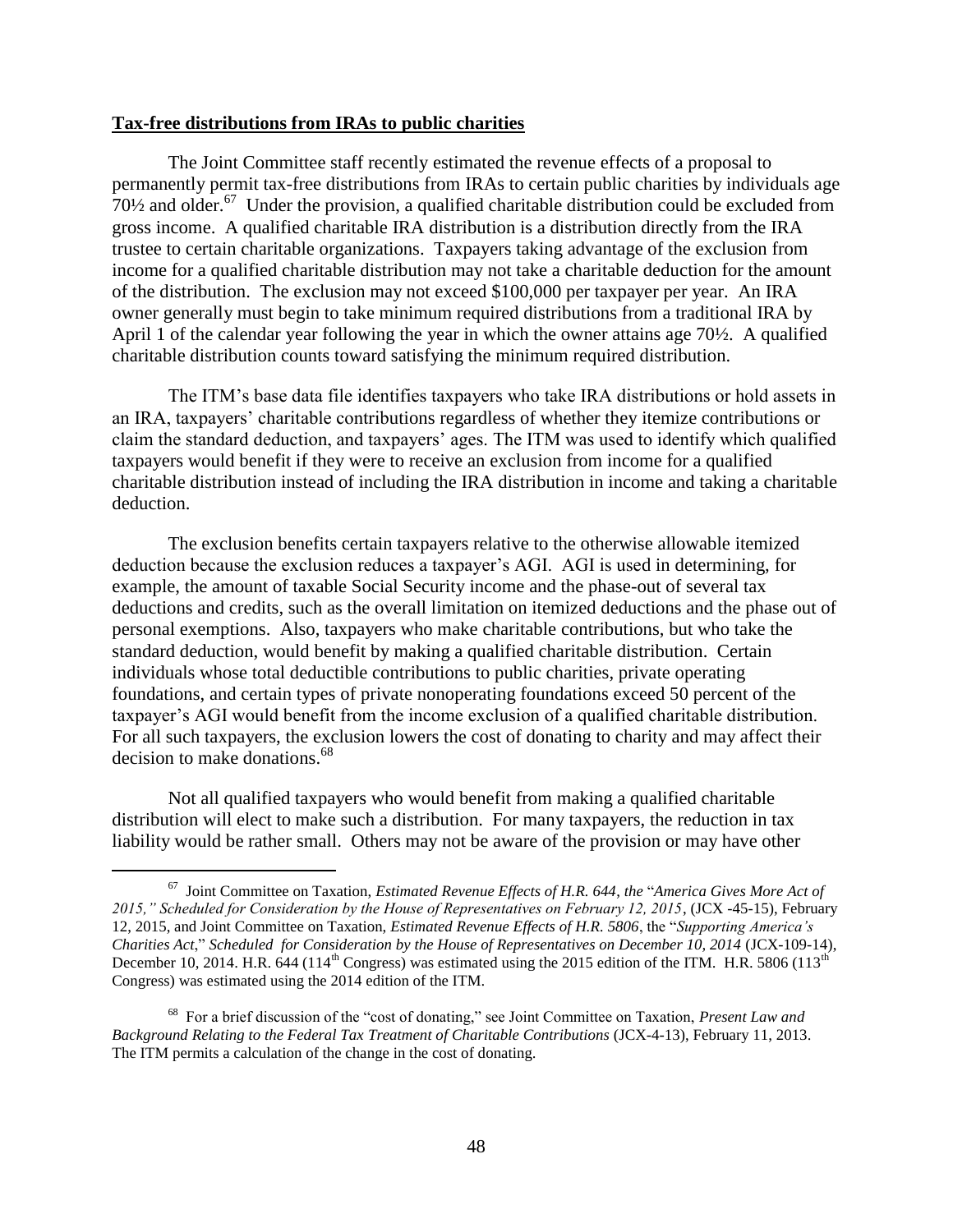reasons for not taking advantage of the tax-free distribution. Behavioral adjustments, based upon the experience with short-term extensions of the provision, were made to the results from the ITM to account for these factors.

### **Analysis of proposals related to tax-exempt bond and tax credit bond finance**

The Joint Committee staff estimated an Administration proposal to permit State and local governments to issue tax credit bonds for certain State and local financing needs.<sup>69</sup> As described elsewhere, $^{70}$  the Joint Committee staff models the revenue effects within a portfolio model, in which taxpayers who choose to acquire the new financial instrument may reduce holdings of other instruments. However, these other financial instruments will be held by other persons. The portfolio model relies heavily on input from the ITM. In the specific estimate of the tax credit bond proposal, the economics of the proposal were such that generally only investors with marginal income tax rates exceeding 28 percent would be willing to continue to hold tax-exempt bonds and accept lower interest rates that would be competitive with after-credit direct-pay bond interest rates under the proposal. The ITM was used to identify taxpayers who would have effective marginal tax rates in excess of 28 percent, and to identify the composition of financial portfolios held under the baseline by taxpayers above and below that demarcation. The ITM was used to calculate the average marginal tax rate on interest income of those investors that would have held tax-exempt debt in the baseline that would be issued as direct-pay bonds under the proposal. Similarly, as other taxpayers altered their portfolios in response to the proposal, the ITM was used to calculate the marginal tax rates at which their portfolio's earnings would be taxed.

### **Analysis of proposals related to passthrough income**

 $\overline{a}$ 

The Joint Committee staff has estimated several proposals that would have significant impacts on the amount of income passed to individual taxpayers through passthrough entities, or on the calculation of the passthrough owner's tax liability for that income. To guide an estimate of ultimate tax liability change, it is useful to match the owners of interests in passthrough income on the ITM with the entities in which they hold interests. This match is created by building on a methodology developed by the Joint Committee staff and by Treasury staff.<sup>71</sup> This methodology starts with a data set consisting of tax returns from the population of all existing partnerships and S corporations, as well as the information returns that these passthrough entities

<sup>69</sup> See, Joint Committee on Taxation, *Description of Revenue Provisions Contained in the President's Fiscal Year 2012 Budget Proposals* (JCS-3-11), June 2011.

<sup>70</sup> Joint Committee on Taxation, *The Federal Revenue Effects of Tax-Exempt and Direct-Pay Tax Credit Bond Provisions* (JCX-60-12), July 16, 2012.

<sup>&</sup>lt;sup>71</sup> See Nicholas Bull, Susan Nelson, and Robin Fisher, "Characteristics of Business Ownership: Overview for Pass-through Entities and Evidence on S Corporate Ownership from Linked Data," *National Tax Association Proceedings*, One-Hundred-Second Annual Conference 2009, pp. 37-49; and Matthew Knittel, Susan Nelson, Jason DeBacker, John Kitchen, James Pearce and Richard Prisinzano "Methodology to Identify Small Businesses and Their Owners," Office of Tax Analysis, Department of the Treasury, Technical Paper 4, August 2011.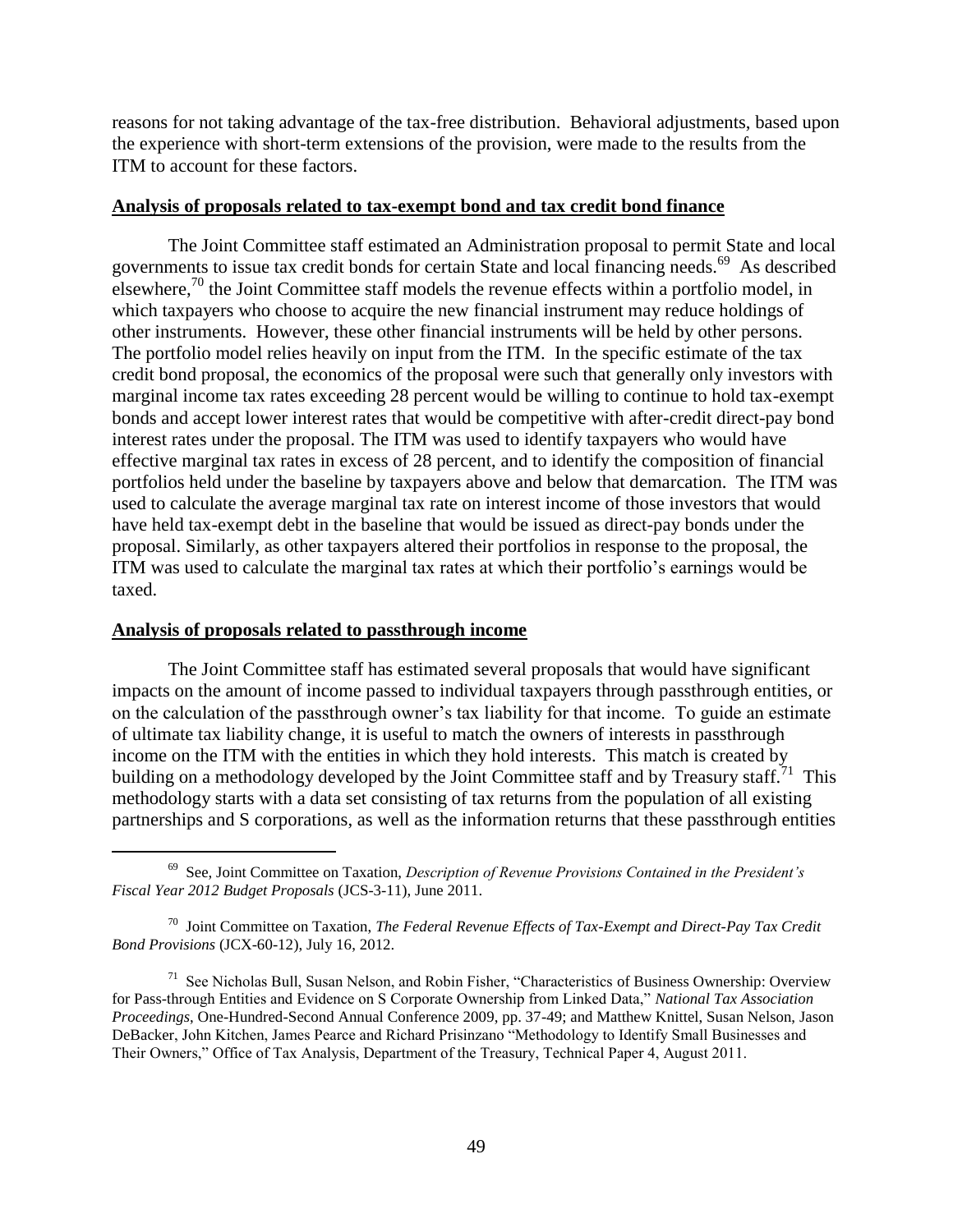issue to their owners.<sup>72</sup> The population data set is then matched to passthrough owners in the ITM who are liable for Federal tax on passthrough income. The resulting matched data set makes available considerable detail on the tax characteristics of passthrough entity owners in the ITM, as well as considerable detail on the entities in which they hold interests.

Thus, if a proposal changes the way that income is calculated at the entity level — for example, allowing expensing instead of requiring assets to be depreciated — then the resulting entity income changes can be traced through to the passthrough owners in the ITM, where changes in liability can be directly calculated. In addition, the effect on marginal tax rates can be observed for the purpose of estimating behavioral responses. Alternatively, a proposal might change the way that tax liability is calculated for owners of passthrough entities engaged in certain types of business activities. For instance, a proposal might impose self-employment tax on limited partners or S corporation shareholders who are materially participating in a service business conducted by the partnership or S corporation. The matched data provided in the ITM allows the Joint Committee staff to ascertain the passthrough entities engaged in service businesses and connect them with their owners who materially participate. Again, taxpayerspecific information such as marginal rates can be used to develop the necessary estimates of behavioral responses.

### **Distributional analysis**

A Joint Committee staff distributional table reports average tax rates by income class. As described elsewhere, $^{73}$  economic incidence assumptions drawn from the economics literature are applied to the conventional revenue estimates of proposed changes in the individual income tax, in payroll taxes, in the corporate income tax, and in excise taxes to compute a total Federal tax liability for each taxpayer on the ITM. The staff uses the ITM to compute the average tax rate by income class.<sup>74</sup>

## **Macroeconomic analysis**

 $\overline{\phantom{a}}$ 

As explained in more detail in other Joint Committee staff publications,  $^{75}$  the starting point for macroeconomic analyses of tax legislation is the conventional estimate of the proposed

<sup>&</sup>lt;sup>72</sup> Respectively, Form 1065 (U.S. Return of Partnership Income) Form 1120-S (U.S. Income Tax Return for an S Corporation) and Schedule K-1 for the information returns issued by both types of entities to their owners.

<sup>73</sup> Joint Committee on Taxation, *Modeling the Distribution of Taxes on Business Income* (JCX-14-13), October 16, 2013.

 $74$  Part III.F, above, explains the imputations made to the ITM to facilitate computation of the expanded income measure.

<sup>75</sup> See Joint Committee on Taxation, *Macroeconomic Analysis at the Joint Committee on Taxation and the Mechanics of Its Implementation* (JCX-3-15), January 26, 2015; Joint Committee on Taxation, *Summary of Economic Models and Estimating Practices of the Staff of the Joint Committee on Taxation* (JCX-46-11), September 19, 2011; and Joint Committee on Taxation, *Exploring Issue in the Development of Macroeconomic Models for Use in Tax Policy Analysis* (JCX-19-06), June 16, 2006.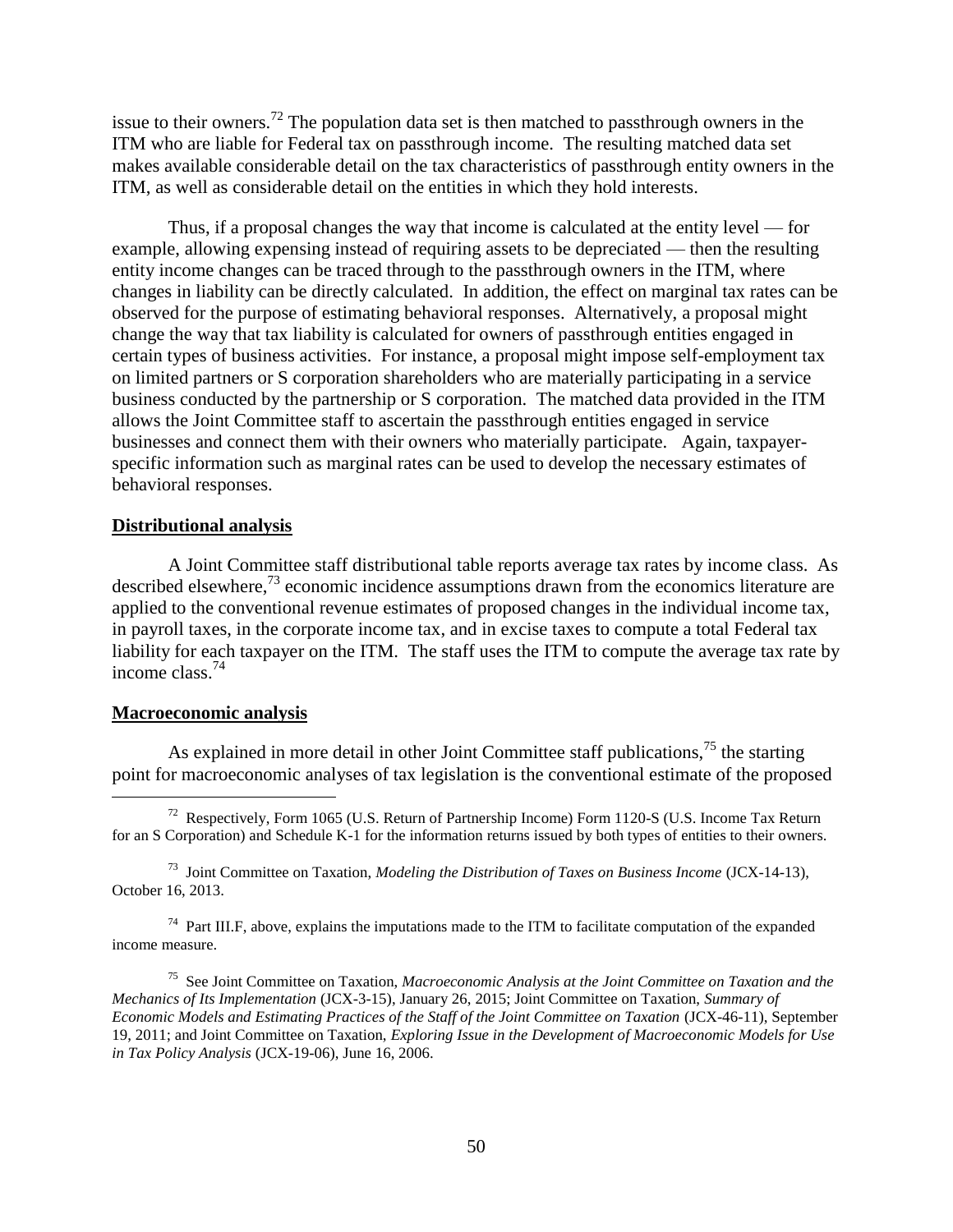tax changes. The ITM is used to calculate parameters for the macroeconomic models that provide analyses of the macroeconomic effects of tax proposals. Individual tax rates are separately calculated for wages, interest, rents, dividends, capital gains, sole proprietors' income, other individual income, and corporate income. Average tax rates for individual taxpayers are aggregated into average tax rates for each source of income. Effective marginal tax rates are separately calculated for each of the individual income groups. Effective marginal tax rates on income from capital are included in the cost-of-capital equations, thus affecting the level of investment. Effective marginal tax rates on wages are included in the labor supply equations and therefore affect labor force participation and unemployment. Average tax rates are used to calculate receipts from each of the various types of taxable income.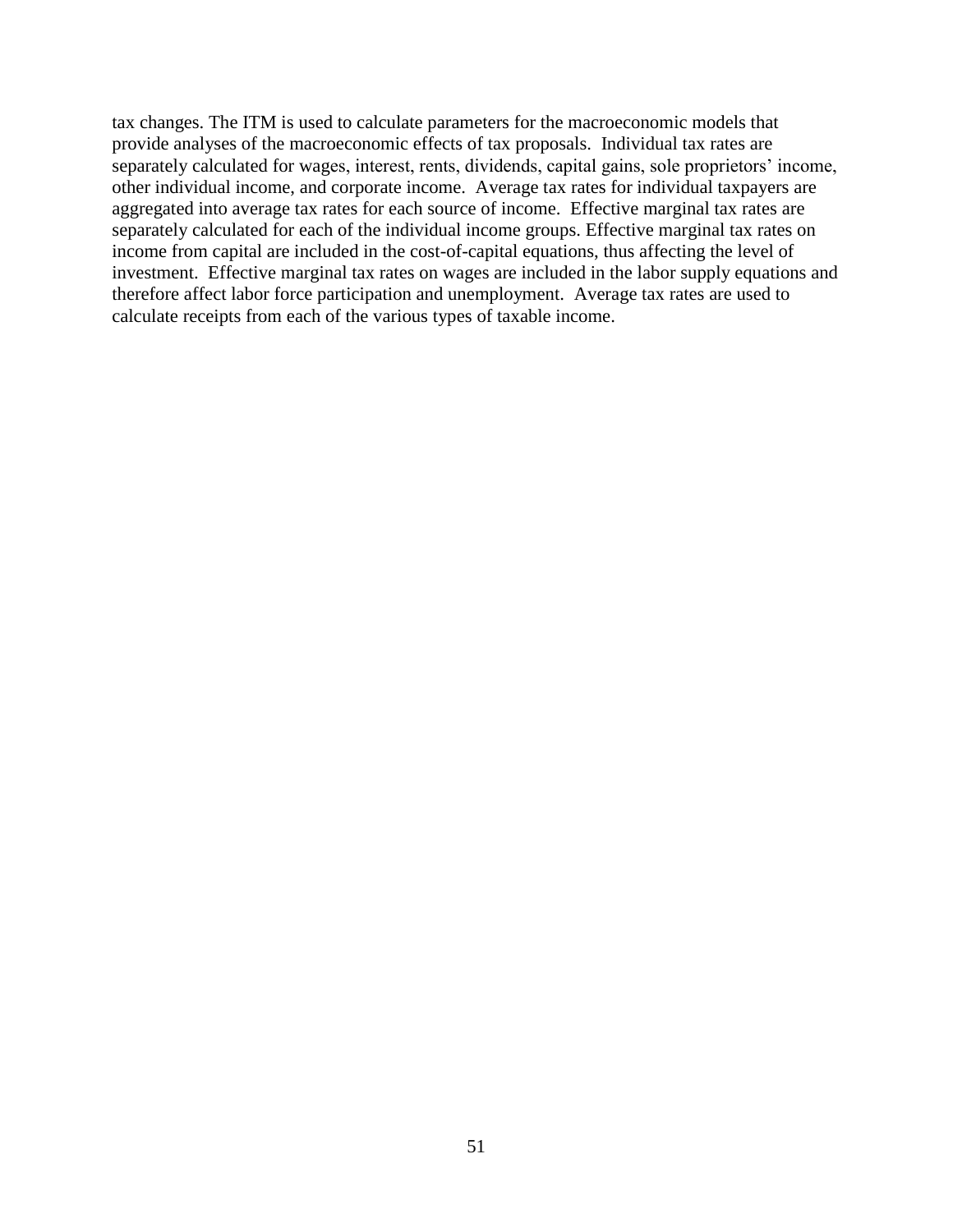### **APPENDIX: THE JOINT COMMITTEE'S ITM TARGETING OPTIMIZATION ALGORITHM**

<span id="page-53-0"></span>As explained in Part IV, to estimate the effects of proposed changes to the Internal Revenue Code over the budget period, all of the data in the ITM must be extrapolated to the years of the budget period. This extrapolation must be consistent with the macroeconomic forecast of the CBO. The Joint Committee staff must adjust the microeconomic picture of the taxpayers represented by the base data in the ITM such that the year-by-year microeconomic picture for each year in the budget period is consistent with the CBO's year-by-year macroeconomic forecast. This extrapolation determines the baseline of economic activity against which the effects of all policy changes are measured. The Joint Committee staff generally makes this extrapolation once per Congressional session, soon after the CBO releases its macroeconomic forecast. Because the baseline of economic activity is a key part of any estimate, this appendix describes in some detail the Joint Committee staff's extrapolation methodology.

#### **The extrapolation algorithm**

 $\overline{\phantom{a}}$ 

A desirable feature of any extrapolation methodology is maintaining the complex relationships among variables observed in the original sample to the greatest extent possible. To accomplish this objective, the Joint Committee staff uses a non-linear optimization algorithm to adjust the ITM's sample weights.<sup>76</sup> Defining a penalty function for deviations from the original sample statistics, the objective of the algorithm is to minimize relative changes in sample weights subject to the constraint that all of the projection targets are achieved.

In 2012, Joint Committee staff engaged in a major project to overhaul the optimization algorithm of the ITM. With the assistance of mathematical consultants, the Joint Committee staff modified and expanded the objective function.<sup>77</sup> The objective function currently used is as follows.

<sup>76</sup> The procedure is known as the Newton-Raphson optimization methodology. Kendall E. Atkinson, *An Introduction to Numerical Analysis*, John Wiley & Sons, Inc., 1989.

 $77$  In addition, the consultants were able to modernize the computer programming code's convergence algorithm. The computer programming code previously used was originally written in the early 1980s.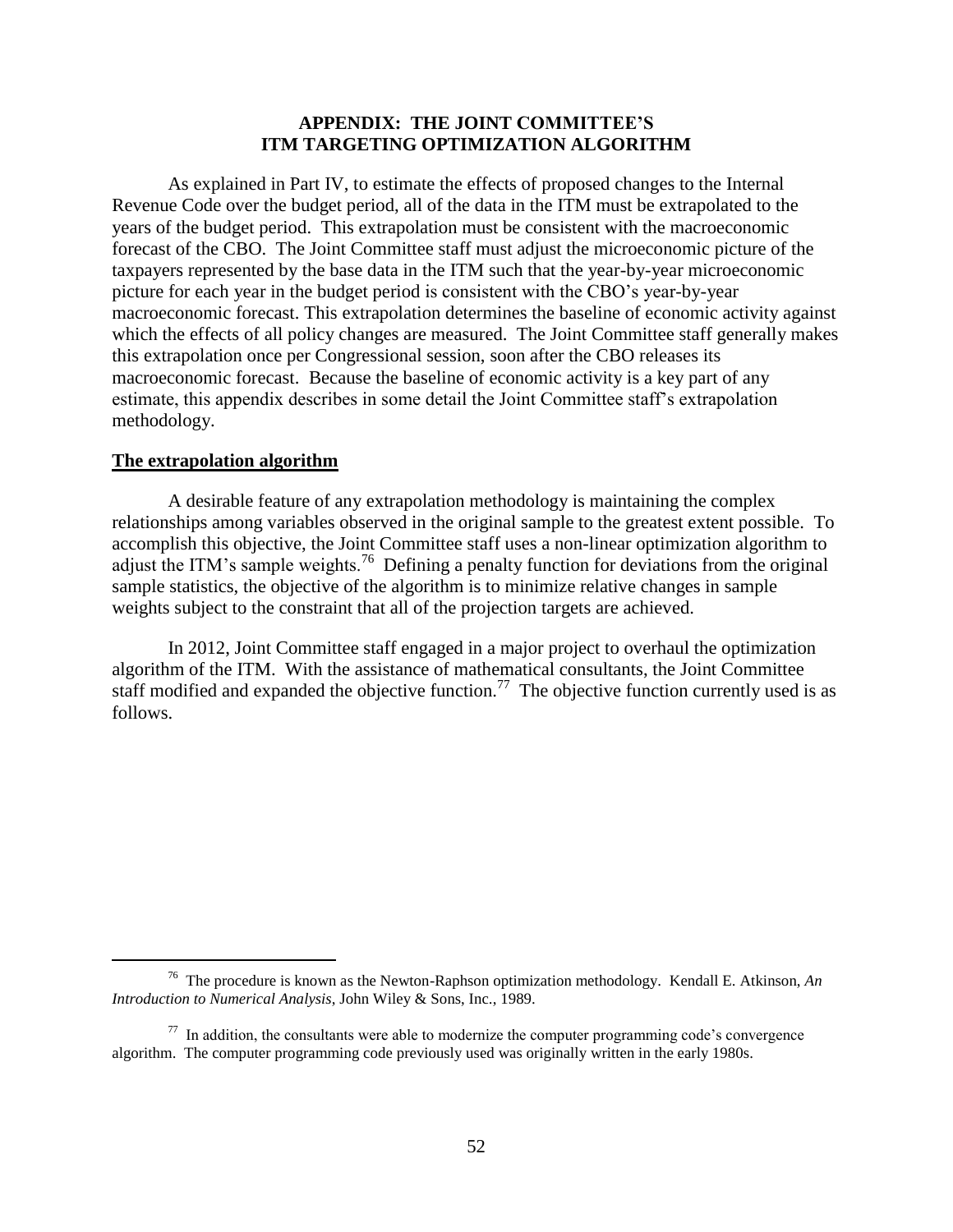### **Targeting Objective Function**

minimize 
$$
\sum_{i}^{N} K_{i} S_{i} \left[ \alpha (x_{b,i}^{4} + x_{b,i}^{-4} - 2) + \beta (x_{c,i}^{4} + x_{c,i}^{-4} - 2) + ... \gamma (...) \right]
$$
  
subject to:  $\sum_{i}^{N} K_{i} (wt_{*,i} * v_{i,j}) + (1 - K_{i}) * (Z_{*} * wt_{b,i} * v_{i,j}) = T_{j}$ 

for all targets  $(j = 1, ..., J)$ 

Where:

- $= tax$  return i,  $(i = 1, ..., N)$  $\mathbf{i}$
- $\dot{I}$  $= target j, (j = 1, ..., J)$
- $K_i$  $^{th}r$
- $S_i$  $=$  an optional share operator, indicating the relative amount return i contributes to a target or set of targets.

 $wt_{b,i}$  = return weight of record i in the base year b.

 $wt_{ci}$  = an optional return weight of record i from a previously extrapolated year c.

 $wt_{*i}$  = the final, optimal, extrapolated weight for record i.

- $x_{b,i}$  = the ratio of the extrapolated weight wt $_{*,i}$  over the origional weight wt $_{b,i}$  i the base year b.
- $x_{c,i}$  = the ratio of the extrapolated weight wt<sub>\*i</sub> over the weight wt<sub>ci</sub> from a previously extrapolated year c.
- $\alpha$  = the relative importance of minimizing the change in weights from the base year a.
- $\beta$  = the relative importance of minimizing the change in weights from a previously extrapolated year c.
- $\gamma$  = the relative importance of minimizing the change in weights from a second previously extrapolated year.
- $v_{i,j}$  = the value of target j for return i.
- $T_i$  = the value of target j.
- $Z_* = a$  weight adjustment factor for those returns excluded from the solution.

The extrapolation algorithm is designed to simultaneously adjust return weights to hit a set of targets. The Joint Committee staff sets as its objective the minimization of changes in sample weights. To accomplish this, the Joint Committee staff uses a penalty function defined by calculating the ratio and inverse ratio of the extrapolated weight to the original weight; raising both values to the fourth power, and then subtracting two. This produces a U-shaped penalty function. Increasing a weight by 10 percent gives the same penalty as decreasing a weight by 10 percent. Further, the penalty grows exponentially with larger percentage changes in weights.

One issue to consider in targeting is whether the weights on very unusual returns should have large weight changes. Frequently, such returns have an initial sample weight of 1.0. The Joint Committee staff can remove such returns from the optimization problem by using the  $K_i$ flag in the objective function. When this flag is set to zero, the return is removed from the optimization problem. However, the return will still count towards the targets. For example, Joint Committee staff routinely set  $K_i$  equal to zero for all returns with an original sample weight below 2.0. The  $Z_*$  factor for these returns is set equal to the overall rate of growth in the number of returns relative to the base year.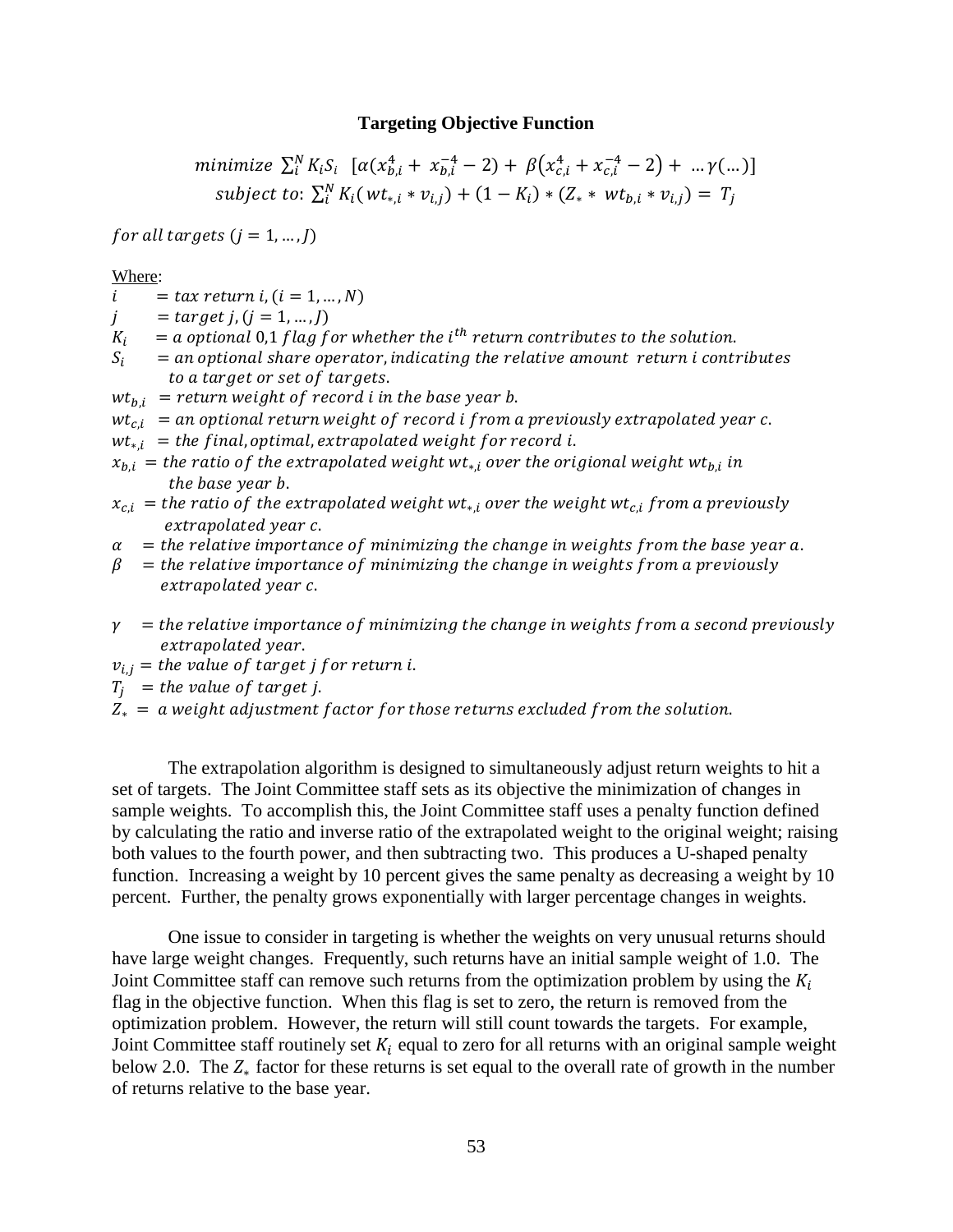A second issue to consider in the choice of the basic penalty function is that the function will favor observations with large values of targeted items. In some circumstances, this may not be a desirable result. For example, to hit a target such as the total number of dependents, the objective function will generate greater weight changes for returns with several dependents compared to returns with the same weight but with only one dependent. To address this issue, the Joint Committee staff can invoke the share operator,  $S_i$ . In this example,  $S_i$  will be greater for returns with several dependents compared to returns with fewer dependents but the same weight. The larger  $S_i$  value increases the penalty for adjusting the weights on these returns.<sup>78</sup>

#### **Chain extrapolations**

l

In addition to minimizing weight changes relative to the weights in the original sample, in certain circumstances, the Joint Committee staff believes it is important to have small weight changes relative to the previous extrapolation year. This would be particularly true in a budget period where there is a hump or trough in one or more of the extrapolation targets. For example, if the economic forecast predicted a recession followed by a sharp recovery in the middle of budget window, one would expect business income targets to fall and then rise. Defining the objective function to minimize changes in sample weights from the base years to year one and then minimizing changes in sample weights from year two to year one, rather than compare year two weights to the base year, is called "chaining" the extrapolation solution. Chaining the extrapolation solutions may cause the ITM to produce a smoother pattern, especially in nontargeted variables. This is an area of research the Joint Committee staff economists continue to explore.

The objective function's equation allows for the chaining of extrapolation solutions. By setting a value for β, the extrapolation solution will use the weights from a previous year's extrapolation. Typically,  $\alpha$  and  $\beta$  would sum to 1.0. However, the algorithm does not require such a constraint. In addition, the algorithm does not restrict the ability to chain to a single prior year. If desired, the Joint Committee staff could chain to any number of prior years, being limited only by the number of solutions from previous years. Here, the user would specify values for  $\alpha$ ,  $\beta$ , and  $\gamma$ . The Joint Committee staff added the ability to chain extrapolation solutions in the objective function in 2012.

The values for  $\alpha$  and  $\beta$  used in the Joint Committee staff's 2014 extrapolation are shown in the Table A-1 below, and reflect a greater emphasis on minimizing the change in weights relative to the base year in years close to the 2011 base year. However, in the view of the Joint Committee staff, in years further removed from the base year, this goal is less important relative to having smoother extrapolation series.

 $78$  This feature was added to the objective function in 2012. The Joint Committee staff is exploring the ramifications of using the new feature. For ITM estimates in 2014,  $S_i = 1$  for all returns.